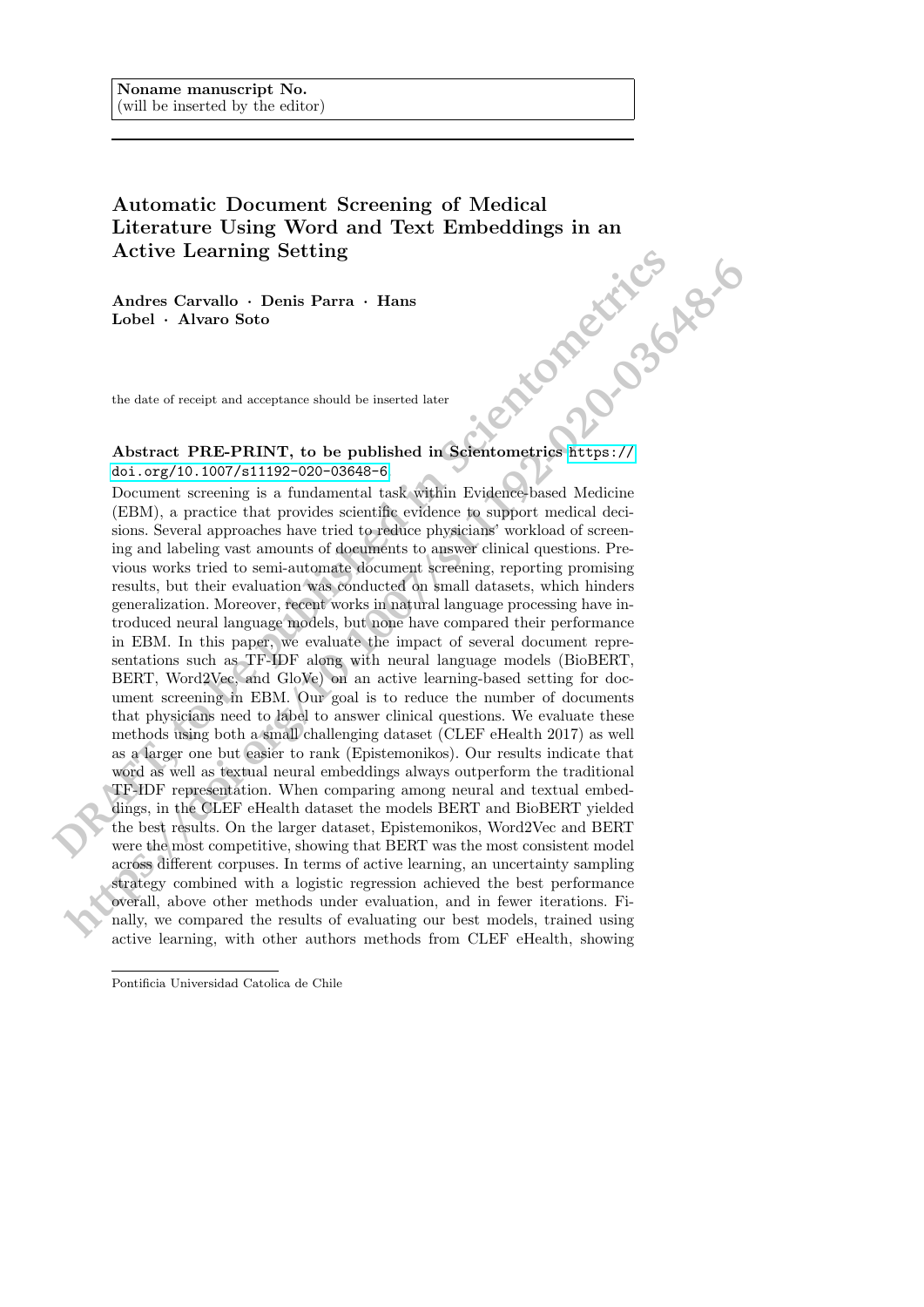better results in terms of work saved for physicians in the document-screening task.

**Keywords** active learning  $\cdot$  document screening  $\cdot$  natural language processing

#### 1 Introduction

**I** Introduction (EBM) is a practice that provides scientific evidence,<br>based Medicine (EBM) is a practice that provides scientific evidence<br>to souport-<br>tois public and decisions. This evidence nowadays is obtained from h **hhth** colding (**kBM**) is a practice that provides scientific evidence to support medical decisions. This evidence nowaday is obtained from bifometical journals, usually accessible through the portal control the phBLME Evidence-based Medicine (EBM) is a practice that provides scientific evidence to support medical decisions. This evidence nowadays is obtained from biomedical journals, usually accessible through the portal PubMed<sup>1</sup>, a search engine which provides free access to abstracts of biomedical research articles, as well as to the MEDLINE database. An existing problem is to find relevant documents given a clinical question or a query within a massive volume of information. As a consequence, the time required for search and screening of articles can take long, and sometimes it consumes a large part of a physician's workday (Miwa et al., 2014; Elliott et al., 2014). When people conduct this repetitive task, there is a good chance of overlooking relevant articles, which can have a negative impact on decisions such as the patient's treatment (Keselman & Smith, 2012). Moreover, the publication of medical papers has grown exponentially in the last decade. Since 2005, PubMed has indexed more than 1 million articles per year, which means that the process of searching and manual screening of medical evidence will become increasingly more difficult for physicians without the support of information retrieval and machine learning algorithms. For this reason, some systems have emerged to support experts in the collection of evidence such as  $Embase^2$ ,  $DARE^3$  and  $Epistemonikos^4$ .

In this article, we present a method to improve the efficiency and efficacy of document screening in the practice of EBM. In other words, we aim at reducing the effort made by physicians at screening documents to find the evidence needed to support the answers of a medical question. Rather than building a classification model in the traditional machine learning way, where a large dataset of labeled documents is used to train a model, we choose to experiment with an active learning approach (Settles, 2012). We use active learning due to its similarity with the actual task carried upon by physicians in EBM: label a few documents in several iterations, and get better at classifying more documents after each iteration. One of the main tasks of active learning is choosing the appropriate data points (documents) to be labeled by the experts in order the train the model with as few examples as possible.

In order to evaluate our approach, we experiment with a large dataset of medical questions, unlike previous works that use smaller datasets (G. E. Lee  $\&$ Sun, 2018). We aim to answer the following research question: Do a strategy based on state-of-the-art language models, such as BERT and BioBERT, in

<sup>1</sup>https://www.ncbi.nlm.nih.gov/pubmed/

<sup>2</sup>https://www.elsevier.com/solutions/embase-biomedical-research

<sup>3</sup>https://www.crd.york.ac.uk/CRDWeb/

<sup>4</sup>https://www.epistemonikos.org/en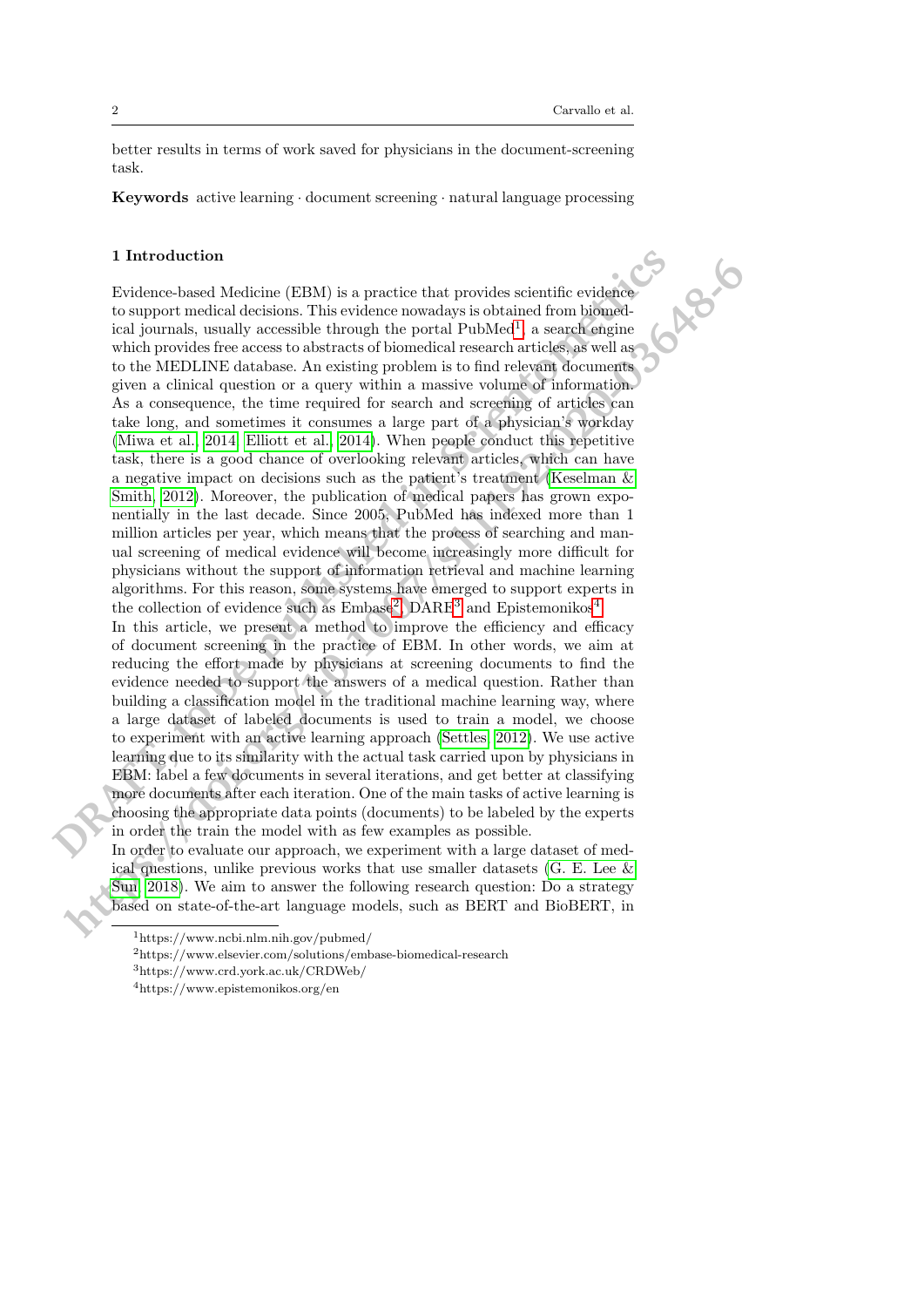conjunction with an active learning approach, helps to improve the efficiency and efficacy of document screening in the medical domain?. Furthermore, do these approaches represent a considerable advantage compared with traditional word embedding language models (Word2Vec and GloVe) and TF-IDF representation?

**PRAFT, 100 Published** in Scientometrics AB-6<br>PRAFT, 100 Permiting 01/s1192.020-03648-6<br>PRAFT, 1001.0rg/10.1007/s1192.020-03648-6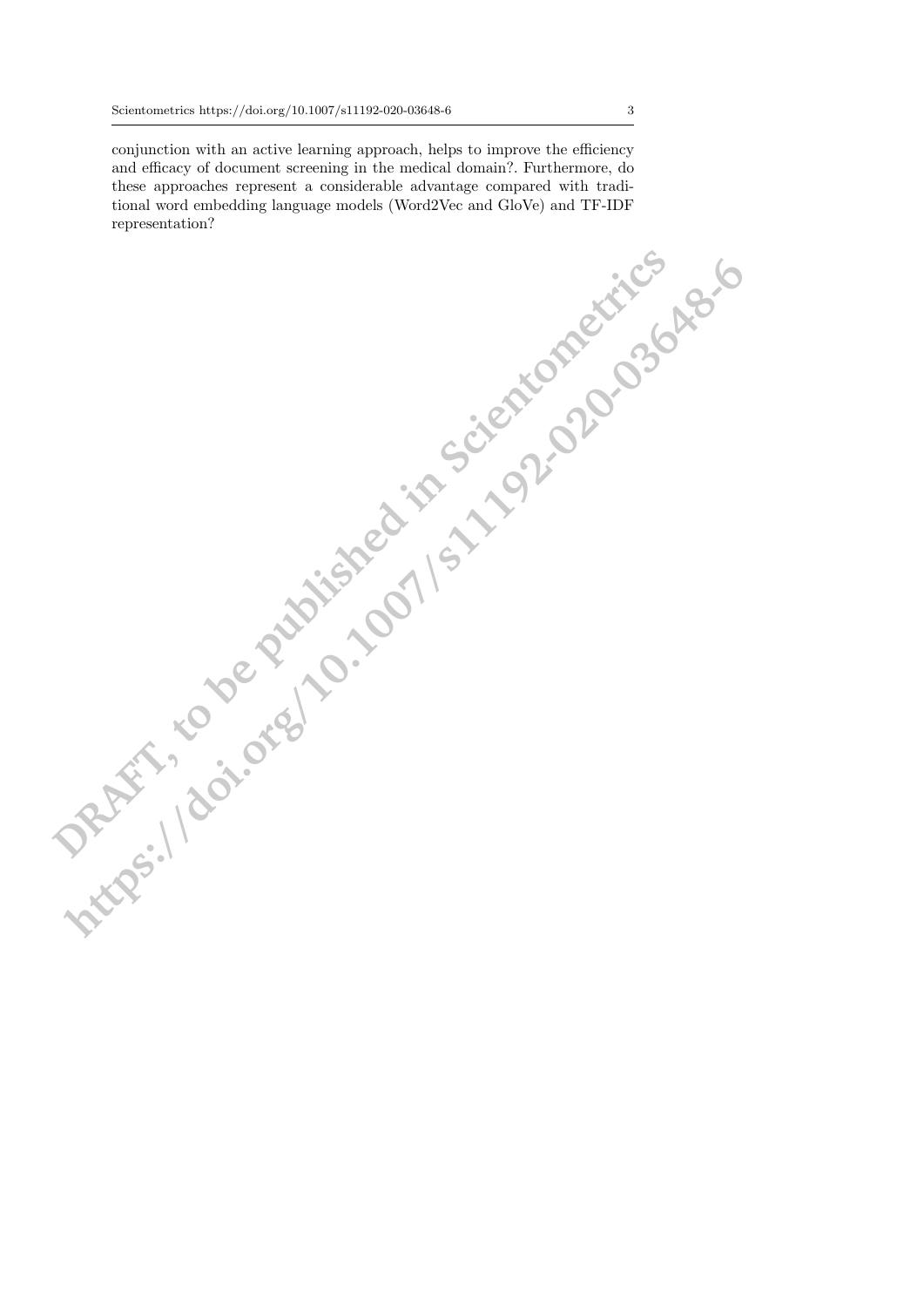In this paper we contribute by:

- 1. experimenting in both a large dataset (Epistemonikos, 947 clinical questions) and a small dataset (CLEF eHealth, 50 clinical questions), showing evidence of generalization of our approaches,
- 2. comparing the performance of several document representations for active learning: TF-IDF and state-of-the-art language models' embeddings Word2Vec (Mikolov et al., 2013), GloVe (Pennington et al., 2014)), BERT (Devlin et al., 2018) and BioBERT (J. Lee et al., 2019), a fine-tuned BERT for medical documents, as well as traditional relevance feedback,
- 3. validating the competitiveness of our method against other approaches used in the CLEF eHealth challenges over 2017 to 2019. Our method consistently tops other approaches in saving physicians' work for finding all relevant medical articles (total recall) given a medical question, and
- 4. sharing our  $\text{code}^5$  and  $\text{data}^6$  for research reproducibility.

#### 2 Related Work

For example of FF-DF and state-of-the-attace inpediation of the singulation of the singulation of the singular control of the model of the singular control of the model of the singular computation of the model of the sing **h** to the CM2 (Mislobo et al., 2013), Glove (Pennington et al., 2014), BERR<sup>1</sup><br>
(better 84., 2018) and B66BERT (J. Lee al., 2019), and the tune of BBCR (Transfer and to the tune dependent of the angular street and the co The task of finding relevant documents related to a medical question through citation screening has been studied and it is known as the total recall problem: given a medical topic or question, find all the documents that are relevant about a particular topic. Recently, the CLEF eHealth task 2 (Kanoulas et al., 2017, 2018, 2019) is a challenge that calls for solving the problem of prioritizing which documents to screen to reduce work overload for experts. They provide a public dataset with medical topics and a set of candidate documents; participants have to rank documents by relevance for every specific medical subject in the minimum of iterations to make more efficient the document screening process (Grossman et al., 2016).

In the literature, the approaches for solving this problem are based on three general lines: information retrieval, machine learning methods, and natural language processing. The latter is used to support the first two. In the information retrieval area, there have been many attempts to solve the problem using techniques such as relevance feedback (Donoso-Guzmán  $\&$ Parra, 2018), query expansion (G. E. Lee & Sun, 2018), ranking and inference based on external knowledge (Goodwin & Harabagiu, 2018).

From the machine learning community, the approaches usually are focused on semi-automate the screening process of medical articles, which is still conducted or validated by physicians. There have been efforts to solve this problem by using automatic classification (Bekhuis et al., 2014; Choi et al., 2012; Adeva et al., 2014; Mo et al., 2015; Wallace et al., 2012). In these previous works, authors compared classifiers such as Naive Bayes, K-NN, and SVM, using different ways to represent text, such as word embeddings and bag-ofclinical terms from titles and abstracts. There is also literature indicating the

<sup>5</sup>[https://github.com/afcarvallo/active](https://github.com/afcarvallo/active_learning_document_screening) learning document screening  $6$ <https://doi.org/10.5281/zenodo.3834845>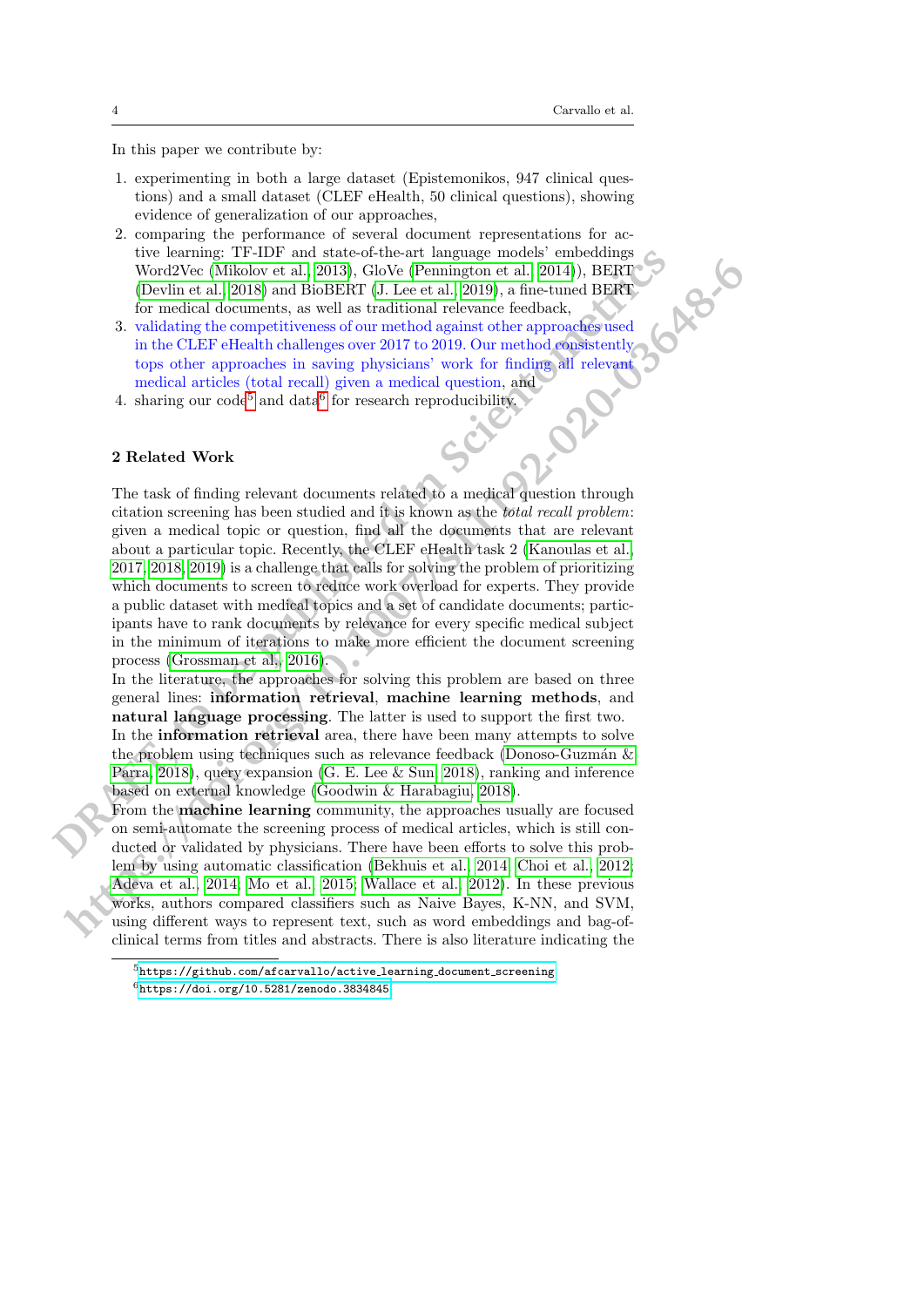use of active learning [\(Hashimoto et al., 2016;](#page-33-6) [Figueroa et al., 2012;](#page-33-7) [Wal](#page-35-2)[lace et al., 2010;](#page-35-2) [Miwa et al., 2014\)](#page-34-0) for medical topic detection and clinical text classification. Moreover, a few deep learning models have been proposed for the classification of relevant evidence and categorization of documents in medical questions [\(Del Fiol et al., 2018;](#page-32-5) [Hughes et al., 2017\)](#page-33-8). Generally, the majority of work done has used datasets of up to 50 medical topics/questions and 200,000 documents. In this work the dataset includes 948 medical questions and 370, 000 potential documents, allowing models to generalize and to improve their performance compared to the state of the art.

Moreover, for both machine learning and information retrieval approaches, there is an increasing use of more powerful Natural Language Processing techniques mainly derived from deep learning models (Peters et al., 2018; Devlin et al., 2018; Howard & Ruder, 2018).

and 200,000 documents. In this work the dataset includes 948 medical questions and 370,000 potential documents, allowing models to generalize and to improve their performance compared to the state of the art.<br>
Moreover, f and 200,000 decemments. In this work the dataset includes 848 medical questions and 370,000 decemminates allowing models to generalize and to improve their performance compared to the state of the art.<br>Moreover, for both The first generation of models for document representation were based on the vector space model (Salton et al., 1975) using TF-IDF vectors, but more recent approaches have represented words with models such as word and text embeddings. The methodology to obtain these embeddings has evolved, starting with Word2Vec (Mikolov et al., 2013), GloVe (Pennington et al., 2014) and then full text embedding representations such as ELMO (Peters et al., 2018), ULM-fit (Howard & Ruder, 2018) and BERT (Devlin et al., 2018). The latter representation is state of the art in the field of language models, and it is based on the so called transformer architecture for neural networks (Vaswani et al., 2017) which includes attention mechanisms. BERT, for instance, predicts hidden words previously masked, and it also learns to predict sentences: if the second sentence in a pair of sentences is its subsequent in the original document or not. It can also be adapted to tasks such as text classification in the medical domain. For instance, Lee et al. (2019), re-trained BERT focusing on the biomedical domain with more than one million PubMed articles, thus generating a version of BERT called BioBERT. However, they did not test it for the task investigated in this article, document screening.

Within the last CLEF eHealth challenge for Technology-Assisted Reviews, participants used several approaches to address the problem of document screening: lexical statistics for relevant term identification (Alharbi & Stevenson, 2019), interactive BM25 (Di Nunzio, 2019), and a combination of ranking and a "greedy" sampling strategy to estimate the number of relevant documents (Li et al., 2019). In this paper, unlike previous work, we address the task with an active learning approach since it better reflects the work performed by the physicians while performing document screening. We take a different stand with respect to previous approaches, since our goal is to test the effectiveness of different document representations: bag-of-words (TF-IDF), neural word embeddings such as Word2Vec [\(Mikolov et al., 2013\)](#page-34-2) and GloVe [\(Pennington](#page-34-3) [et al., 2014\)](#page-34-3)), as well as document language models such as BERT [\(Devlin et](#page-32-1) [al., 2018\)](#page-32-1) and BioBERT [\(J. Lee et al., 2019\)](#page-34-4).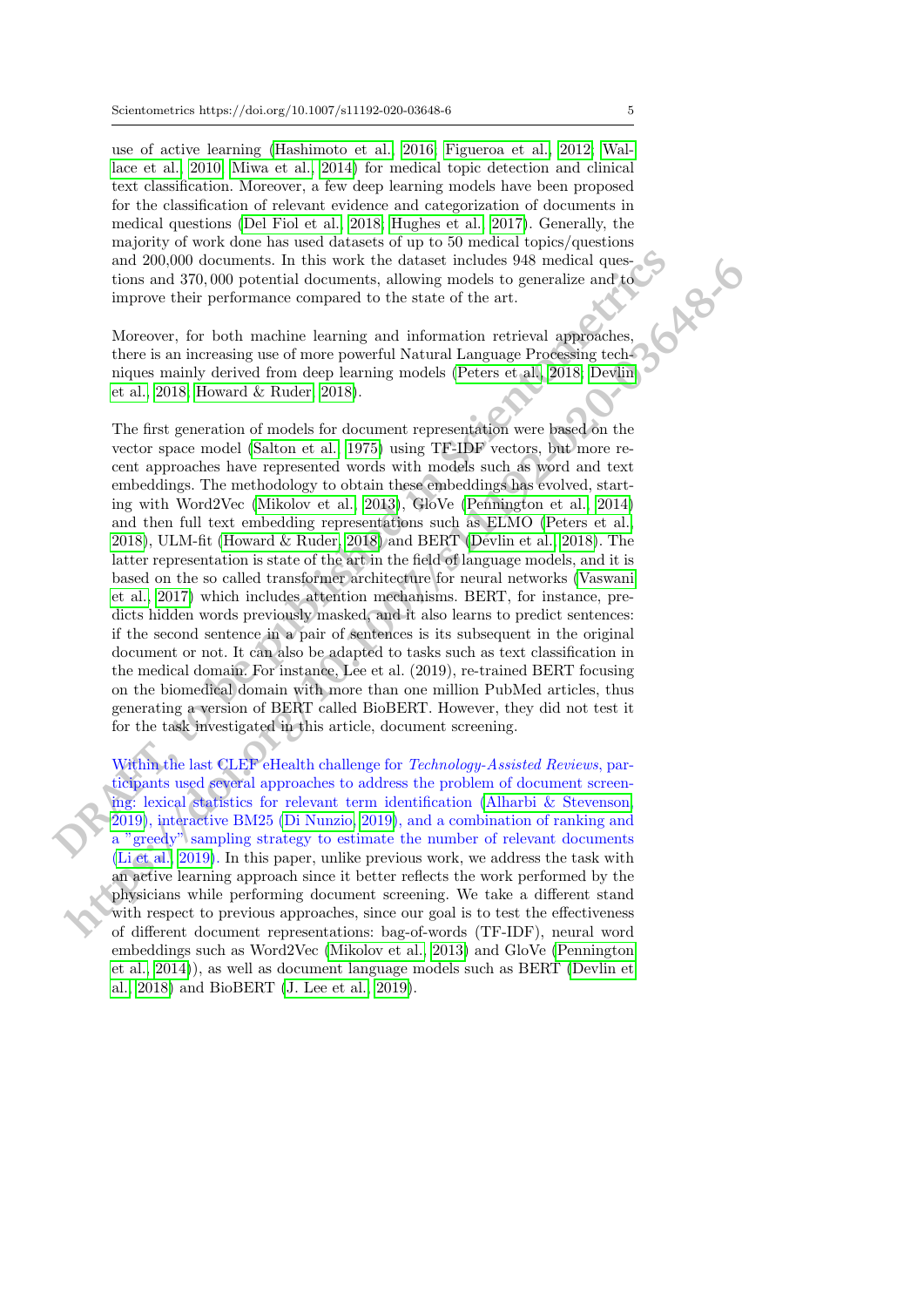#### 3 Proposed Method

The process of finding documents that answer a clinical question requires first retrieving a set of candidate documents. Then, physicians perform the document screening where they select from the candidates abstracts and titles amount of time and cognitive effort from experts.

<span id="page-5-0"></span>In this work, we propose the use of an active learning strategy to reduce the labeling effort from experts. Figure 1 illustrates the proposed approach.



Fig. 1: Illustration of the active learning approach. It starts with a set of candidate documents which based on an active learning strategy (uncertainty or random sampling) are retrieved to be labeled. Then the oracle (domain expert) adds new labels and the system uses the labels to train a machine learning model, and next it makes predictions with the latest model trained. Predictions are used to sample the new set of candidate documents.

<span id="page-5-1"></span>3.1 Efficient labeling using active learning

Given a medical question q, a set of unlabeled candidate documents  $C =$  ${c_i}_{i=1}^N$ , and a labeling oracle O, in our case a physician who knows if a document is relevant to  $q$ , the goal of the process is to train a classifier of relevant documents  $M<sup>q</sup>$ , using as few labelings from the oracle as possible. To achieve this, we iteratively select informative samples of documents to be labeled by the expert. Using these labelings, we progressively train the classifier, until we obtain a model with the desired performance, generating a sequence of classifiers  $\{M_i\}_{i=1}^k$ .

As the number of available oracle labelings is highly constrained, the critical aspect of the process is the selection of an appropriate sample to be presented to the oracle. To achieve this, we use an active learning approach (Settles, 2012), evaluating two different strategies for sampling, namely uncertainty sampling and random sampling. These strategies were selected based on their lower computational complexity compared to other methods such as errorbased, gradient-based, and variable reduction [\(Settles, 2012\)](#page-35-0). The first active learning strategy is uncertainty sampling, where one tries to select the sample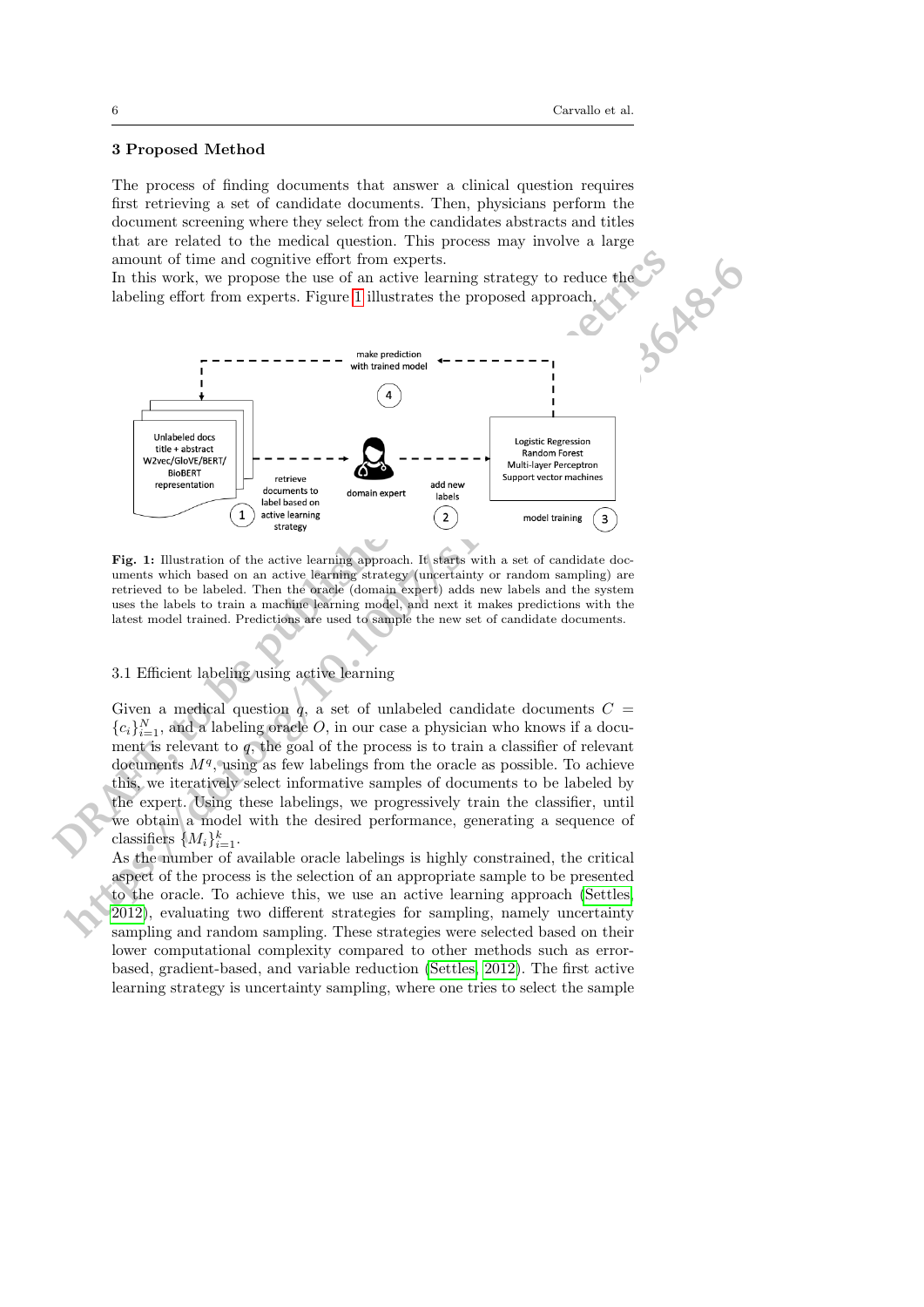that the classification model is most uncertain about. Then to estimate this uncertainty, the scheme selects the sample with the lowest classification confidence when assigned to its most likely label. Formally, given an initial model  $\Theta$ , we select a new sample  $\hat{x}$  based on the following equation:

$$
\hat{x} = \operatorname{argmax}_x 1 - P_{\theta}(\hat{y}|x),
$$

where  $\hat{y}$  is the class label with the highest posterior probability given the classification model  $\theta$ . The second strategy considered for experiments is random sampling. In this scheme, active learning randomly chooses examples to be labeled and then trains the model  $\theta$  with these new labels. Based on the selected sampling strategy, we obtain a small set of unlabeled documents  $X = \{x_i, \}_{i=1}^n$  from C, with  $n \ll N$ . Following this, we query the oracle O for a binary labeling  $Y = \{y_i\}_{i=1}^n$  of the n examples in X, where  $y_i = 1$  identifies relevant documents. Finally, using X and Y, we train a clas-

sification model  $M_i(X, Y)$ , that is used to predict the labels for unobserved documents. We repeat this process to create updated versions of the classification model M.

In practice, for the initial model  $M_1$ , we start with five randomly sampled labeled documents for each medical question and train the first version of the classification model.

# 3.2 Document representation

In this work, we compare TF-IDF representation (bag-of-words document representation with TF-IDF weighting) with word embeddings such as Word2Vec (Mikolov et al., 2013) and GloVe (Pennington et al., 2014) , as well as with the state of the art text embedding BERT (Devlin et al., 2018), and a fine-tuned BERT model called BioBERT (J. Lee et al., 2019).

where  $\hat{y}$  is the class label with the highest posterior probability given the classification model  $\theta$ . The second strategy considered for experiments is random sampling. In this scheme, active learning randomly choo where g is the class lable with the highest possibility given the elast-<br>sifecation model  $\theta$ . The second strategy considered for experiments is random<br>sampling. In this scheme, active teaming randomly choose examples to In order to train the word vectors, Word2Vec uses a feed-forward neural network for two possible tasks: given a sequence of words, predict the most probable next word (continuous bag of words) or given the word predict most probable context words (skip-gram). In this work, we use the Word2Vec skipgram technique to obtain word embeddings, because it represents well even rare words (such as specific medical terms) compared to a continuous bag of words that presents higher accuracy for more frequent words (Mikolov et al., 2013).

In the case of GloVe, word embeddings are obtained based on a probabilistic approach. In this neural language model, the objective is that the dot product of a vector of a target word with a matrix of vectors from words of their context is as close as possible to the original word co-occurrence matrix. After that, when the vectors are already optimized using ordinary least squares, these word embeddings are used as a way to represent words in a latent space.

Concerning text embeddings such as BERT or BioBERT, they use a transformer architecture [\(Vaswani et al., 2017\)](#page-35-4), an attention model that learns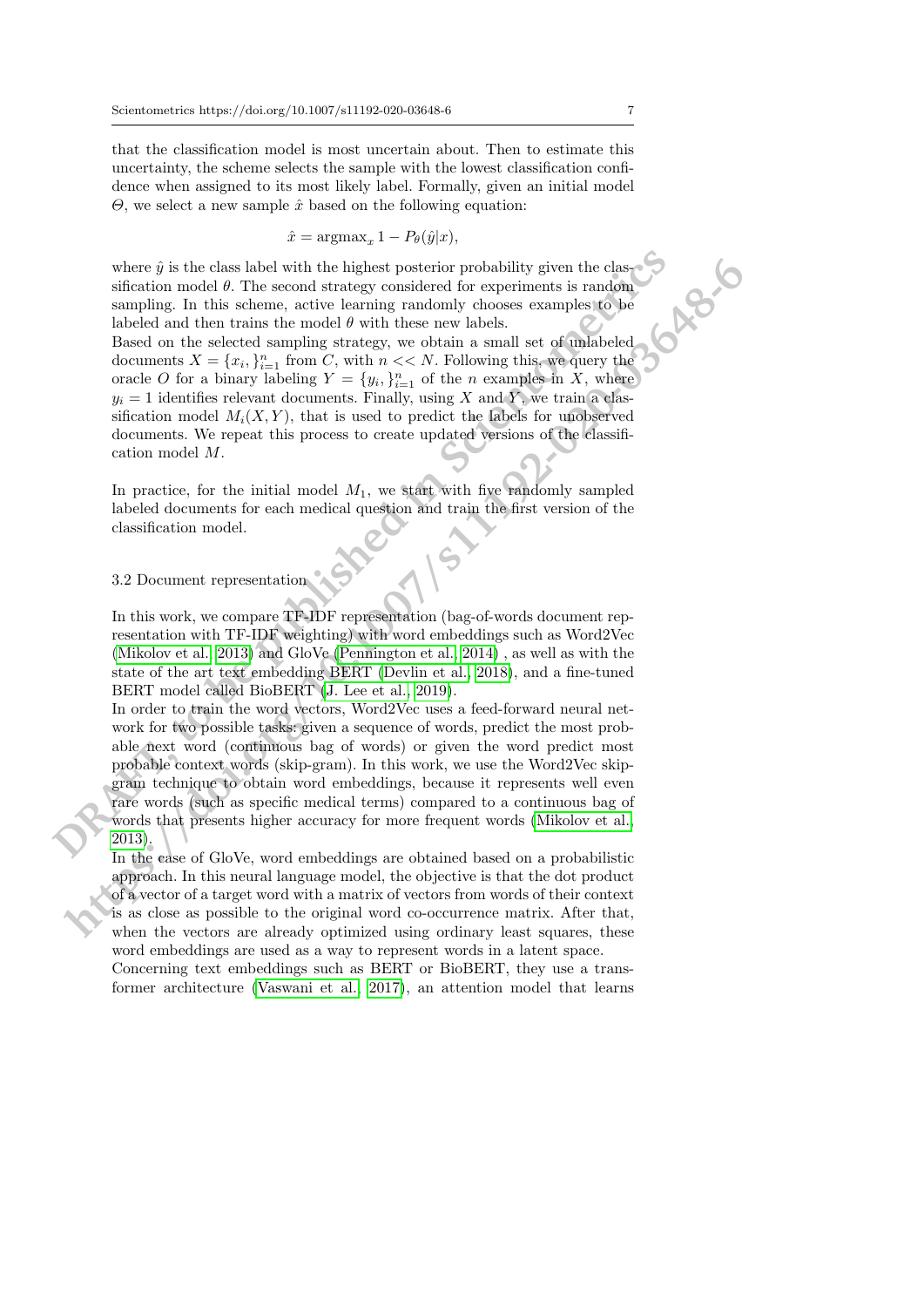relations between words and sentences. As the transformer has an encoding and decoding architecture, in this case, BERT uses only the encoder. This language model reads all the sequence at once through a *query*, key, value structure and a positional encoding, using an attention mechanism to solve two tasks. The first task is predicting a hidden word, and the second aims to capture the relation between sentences, in this case, titles and abstracts of medical documents.

<span id="page-7-0"></span>Our main goal in this article is to evaluate differences among models based on word embeddings and text embeddings. When using word embedding models (Word2Vec and GloVe) to represent a document, as shown in Figure 2, we have to aggregate the obtained embeddings from each word of the title and abstract to represent the document as a vector, and eventually use it as input in a machine learning model.





On the other hand, text embedding models such as BERT or BioBERT, as shown in Figure 3, take as input the complete document (title and abstract tokens) and independent of its length, they output a fixed-sized embedding that represents the document. Concerning BioBERT, it is a fine-tuned version of BERT with more than one million full-text documents from PubMed<sup>7</sup> and approximately 4.5 billion words. This model is adapted to the medical domain for tasks such as document classification.

To generate the document representations that serve as input for the active learning procedure, we employ the concatenation of title and abstract. As shown by G. E. Lee  $& Sun$  (2018), the combined information from title and abstract is more informative than each one of them separately. Once concatenated, we lowercase the text and remove stop-words. The resulting text is then processed by the selected embedding technique. For Word2Vec and Glove, a 300-dimension embedding vector is generated for each word, and the final representation is generated by averaging these vectors, ending up with a document vector of 300 dimensions. In the case of BERT and BioBERT, the whole text

<sup>7</sup>https://www.ncbi.nlm.nih.gov/pubmed/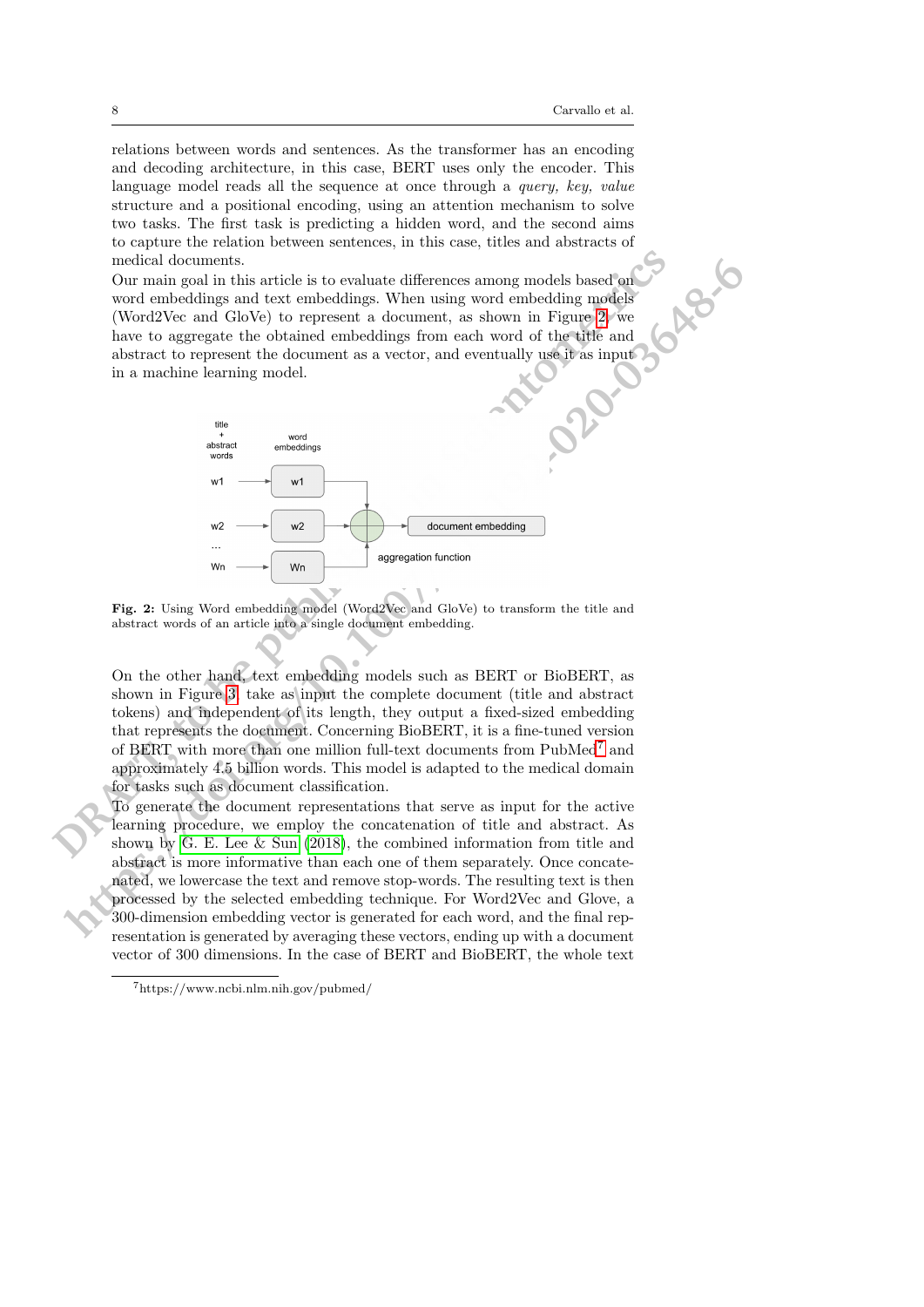<span id="page-8-0"></span>



**EXERENT THE CONDUGE CONDUGE TO THE CONDUGE TO THE CONDUCTS ARE SURFACT OF DESCRIPTION (THE STATE ARE SURFACT AND A DESCRIPTION (FOR A BOTH AND THE POSSIBLE TO THE LIFE TO THE LIFE TO THE DIFFERENT (I.E., the of the docum Example 1.1** converten[do](#page-0-0)ms we consider the consideration of the consideration of the consideration of the constrained between the consideration of the form of the constraints of the constraints in detection of the form o is processed at once, generating a 768-dimension embedding vector as the final representation. Then for TF-IDF representation, we obtain a vector for each document and apply latent semantic indexing to the document-term matrix in order to reduce the dimensionality of each document to one hundred. If we do not perform this step, we might end up with document vectors of several thousands of dimensions (the size of the vocabulary), what might increase the chance of facing the *curse of dimensionality* when building the machine learning classification models. We have chosen the above embedding dimensions because it has been shown in several experiments that GloVE (Pennington et al., 2014) and Word2vec (Mikolov et al., 2013) achieve their best performance with embeddings of size 300. Moreover, for BERT-base (Devlin et al., 2018) and BioBERT (J. Lee et al., 2019), which was the one used in this case, the ideal dimension is 768, because we used a pre-trained BERT language model, which size is of 768 per document embeddings. Since we are using the optimal size for each language model (rather than the same dimension to all of them), we are giving them an equal chance of performance based on that parameter.

#### 4 Datasets

To evaluate the proposed method, we use two datasets: CLEF eHealth<sup>8</sup> and Epistemonikos<sup>9</sup>. These datasets define a set of medical questions, where each is associated to a Systematic Review, which is a type of article that collects and synthesizes the relevant primary studies and trials related to a question. The information of each document in both datasets consists of the title, abstract, author, year and a label indicating if the document is relevant (or not) to the question or medical subject. For evaluation purposes, we split the documents related to each question (both relevant and not) into 70% for training and 30% for testing. We describe further characteristics of both datasets below.

<sup>8</sup><https://sites.google.com/site/clefehealth2017> <sup>9</sup>https://www.epistemonikos.org/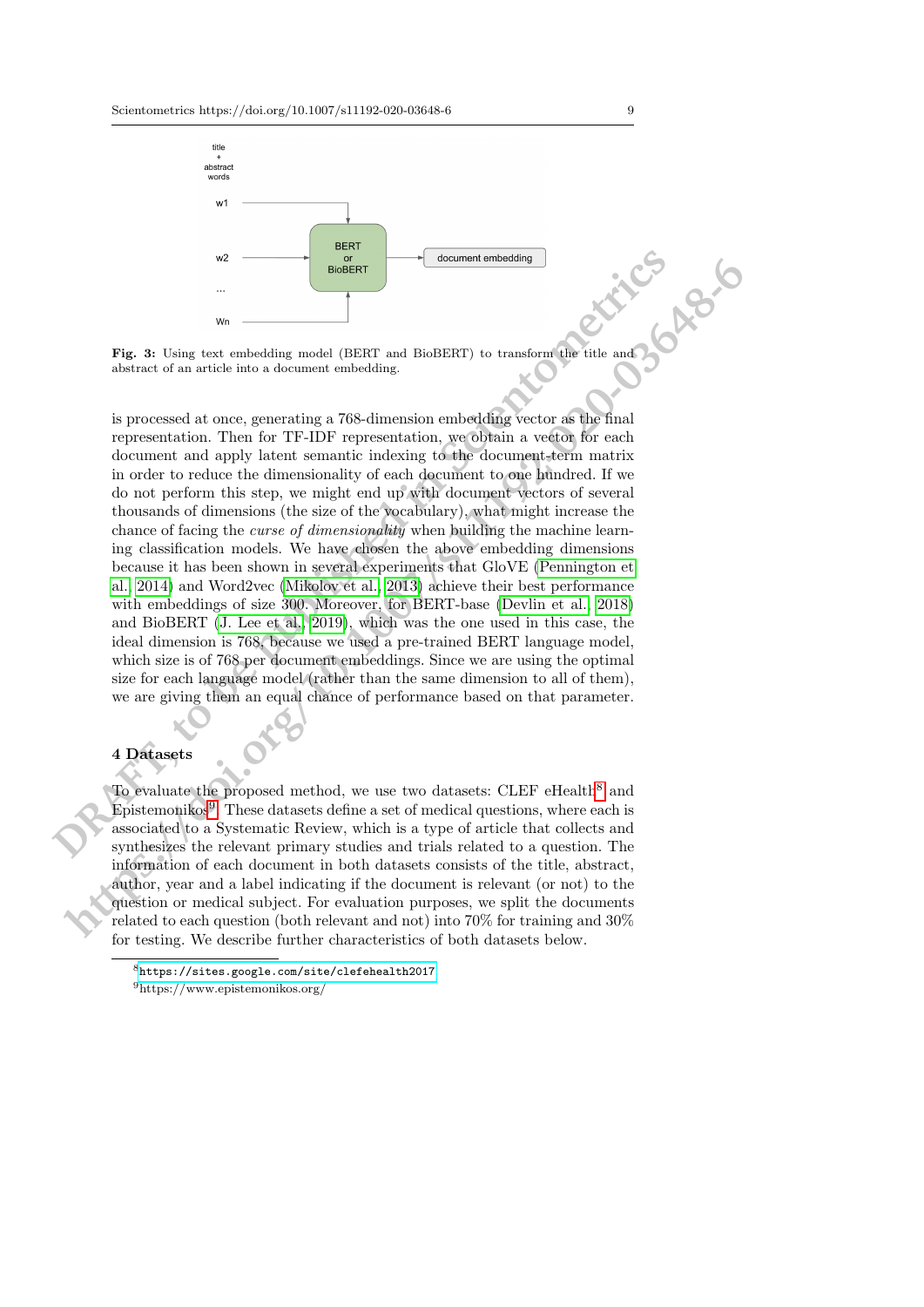Fig. 4: CLEF eHealth dataset distribution of relevant and total documents per question.

(a) Distribution of relevant documents per question.

(b) Distribution of total documents per question.



 $5 -$ 

# 4.1 CLEF eHealth dataset

The CLEF eHealth dataset is conformed of 50 medical questions (ex. which are the most effective treatments for the common cold? ) and 200,000 documents that were crawled from PubMed using each document id. Figure 4 presents the main characteristics of the distribution of the documents in the dataset: Figures 4(a) and 4(b) present the distribution of relevant documents and total documents per question in the CLEF eHealth dataset, respectively. On both, the y-axis represents the count of questions and the x-axis the number of documents. We can appreciate that most of the questions in CLEF eHealth have between 1 and 50 relevant documents, observing a long tail distribution. Regarding the total of documents, we can observe something similar since most of the questions have between 1 and 1000 documents. For instance, Figure 4(a) indicates that about 25 medical questions have between 1 to 10 relevant documents. The long bar indicates that this is the most frequent case. Then Figure 4(b) indicates that about 30 medical questions have between 1 and 1,800 documents (including relevant and not-relevant ones) which experts have to screen in order to identify relevant documents. So, plots a) and b) differentiate because a) shows the distribution of only relevant documents per

0 0.5 1.0 1.5 2.0 2.5 3.0 3.5<br>Percentage of relevants over total documents

<span id="page-9-0"></span> $\sim$  $2 4 -$ 6 — 8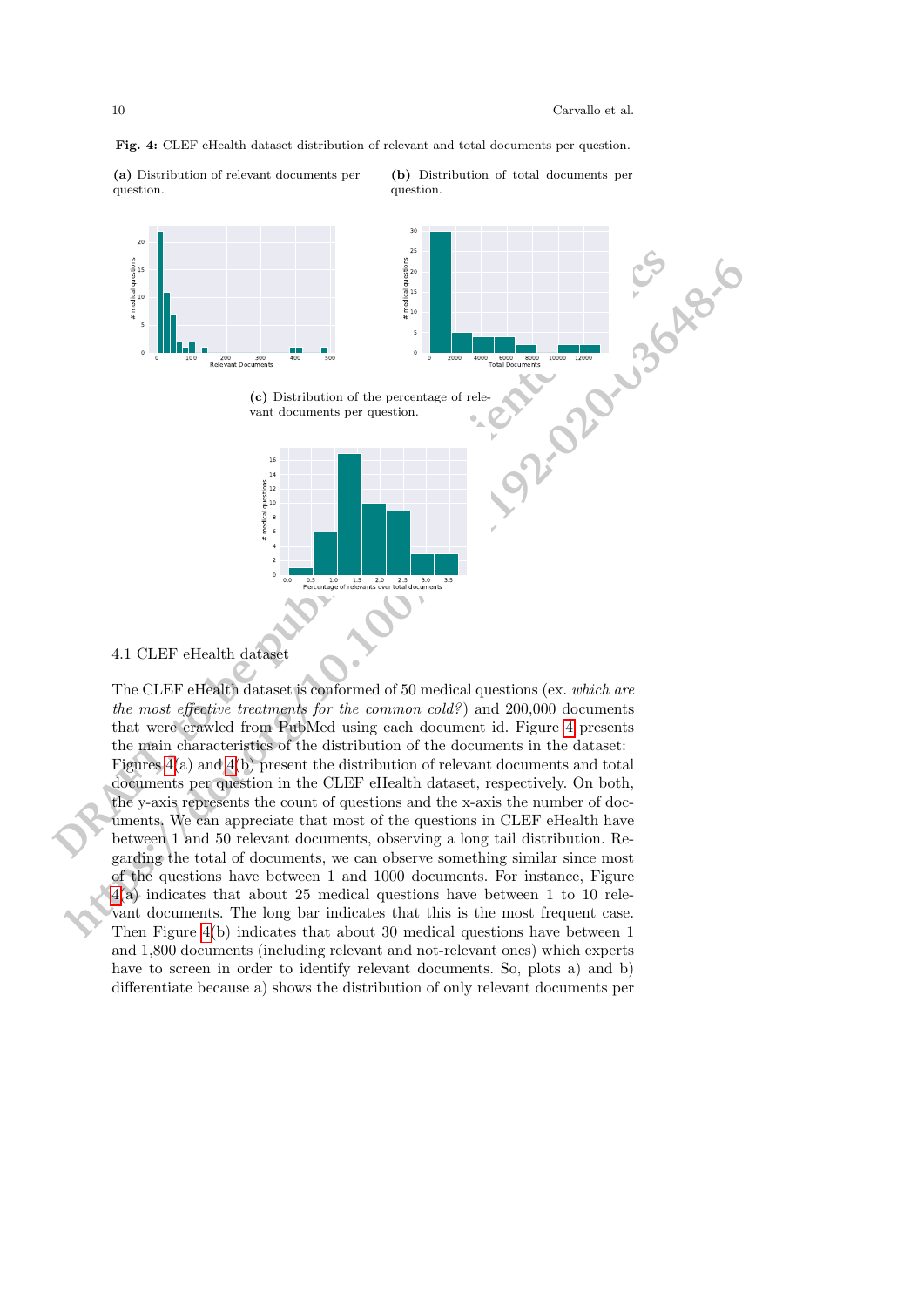question and b) is the distribution of total documents including both relevant and not-relevant. Based on this, we argue that CLEF eHealth is a complex dataset because the proportion of relevant documents over the total number of documents is quite low. To assess this, Figure  $4(c)$  presents the distribution % of the proportion of relevant documents per question. It can be observed that<br>most of the medical questions have a proportion between 1.5% and 2%, pro-<br>ducing a highly unbalanced dataset. More details are shown in Table most of the medical questions have a proportion between 1.5% and 2%, producing a highly unbalanced dataset. More details are shown in Table 8 in the Appendix.

#### 4.2 Epistemonikos dataset

The Epistemonikos Evidence Synthesis Project is a collaborative initiative established in 2012 to collect, organize, and to compare all relevant evidence for health decision-making, through a multilingual platform. The resulting Epistemonikos dataset is composed of 948 medical questions and 372,829 potential documents. The labels were previously curated by senior medical students, in which they had to select papers related to a set of medical questions. Figure 5 presents the main characteristics of the distribution of the documents in the dataset:

ducing a highly unbalanced dataset. More details are shown in Table 8 in the Appendix.<br>
4.2 Epistemonikos dataset<br>
The Epistemonikos dataset<br>
The Epistemonikos dataset<br>
The Epistemonikos Evidence Synthesis Project is a co doing a highly unbalanced dataset. More details are shown in Table 8 in the Apochaix experiments and the system of the presentation of the properties of the Figstermonikas Evidence Synthesis Project is a collaborating-inf Figures 5(a) and 5(b) present the distribution of relevant documents and total documents per question in the Epistemonikos dataset, respectively. In Figure 5(a) and 5(b) we have the distribution of relevant documents and the total documents in the Epistemonikos dataset. On both, the y-axis represents the count of questions and the x-axis the number of documents. We can appreciate that most of the questions in Epistemonikos have between 1 and 20 relevant documents, observing a long tail distribution. Regarding the total of documents, we can observe something similar since most of the questions have between 1 and 200 documents. For clarification, we provide an example. Figure 5(a) indicates that about 820 medical questions have between 1 and 20 relevant documents, then Figure 5(b) indicates that about 690 medical questions have between 1 and 200 documents (including the relevant ones) where experts have to screen to identify relevant documents. So, plots a) and b) differentiate because a) shows the distribution of only relevant documents per question and b) is the distribution of total documents including both relevant and not-relevant. Then, the proportion between relevant and total documents in this dataset is, on average, a 4.61%, which makes it less complex compared to CLEF eHealth. From Figure  $5(c)$  we can be observe that most of the medical questions have a proportion between 4.8% and 5%. On appendix Table 9 we present more details of the proportion of relevant documents over the total in a sample of twenty medical questions.

4.3 Epistemonikos and CLEF eHealth datasets complexity comparison

In this section, we compare the complexity of both datasets Epistemonikos and CLEF eHealth in terms of BM25 score similarity between medical questions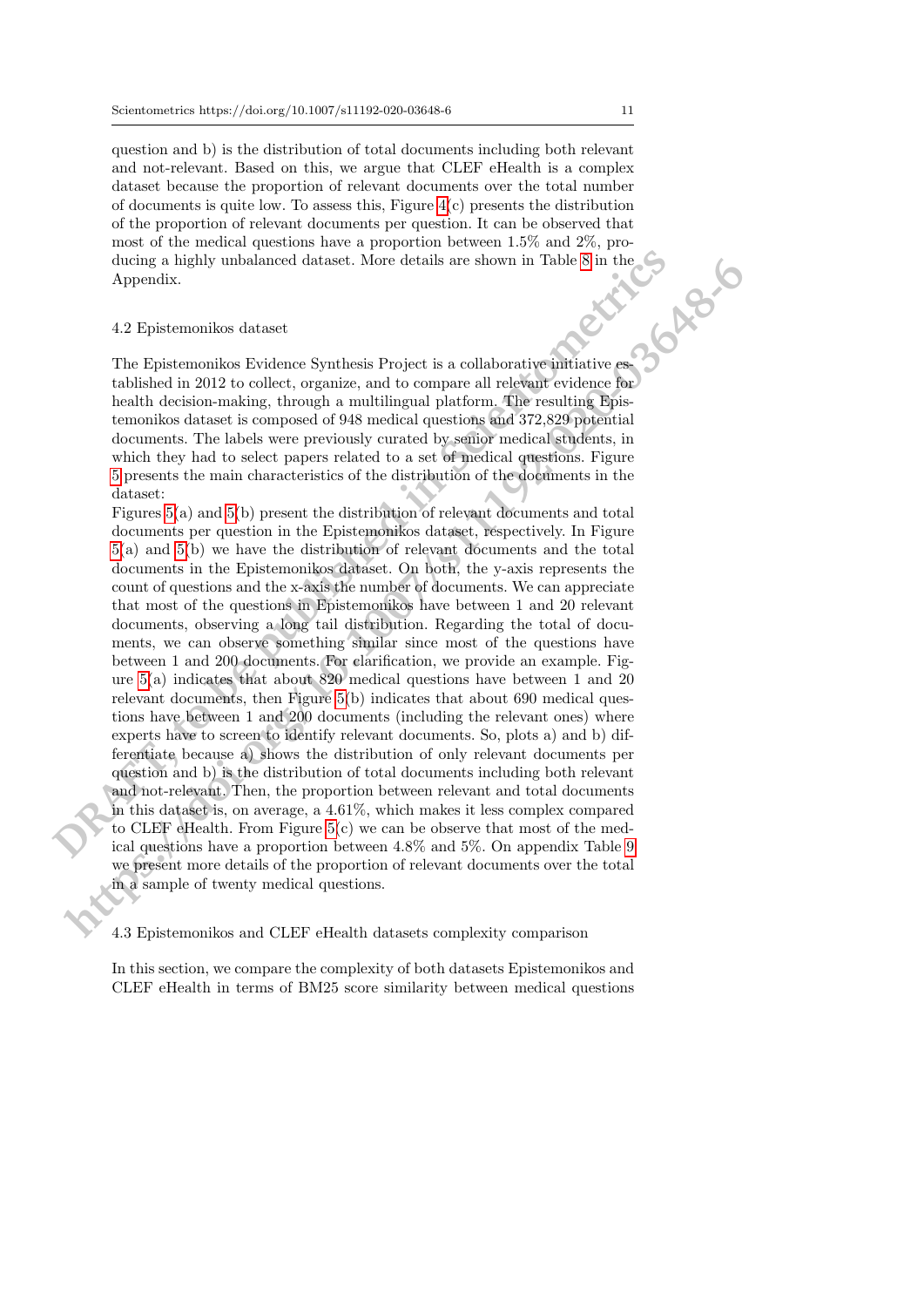Fig. 5: Epistemonikos test set distribution of relevant and total documents per question.

 --

(a) Distribution of relevant documents per question.



<span id="page-11-0"></span>



and their respective medical documents (Figure 6). Also, we calculate the proportion of medical terms over total words on each title and abstract from each dataset documents (Figure 7).

It can be seen from Figure 6 that most CLEF eHealth documents have a BM25 score between 0.1 and 0.2 compared to that of Epistemonikos, which is between 0.35 and 0.40. That indicates that the level of specificity and complexity of the CLEF dataset is higher for this task given by a lower chance to discriminate relevant documents only by the co-occurrence of words from the query and documents.

If we observe from Figure 7, the density of medical terms per document in CLEF eHealth, we see that it is higher than in Epistemonikos. Thus showing that the CLEF eHealth dataset has a vocabulary more focused on the medical domain, making it more complicated in the document screening task for the model learned since there is a larger probability of words unobserved during training to be used in testing data. CLEF eHealth texts have more medical terms compared to the Epistemonikos dataset. For BERT or BioBERT, it is easier than for GloVe or Word2vec to create meaningful aggregated document representations for the task addressed in this article.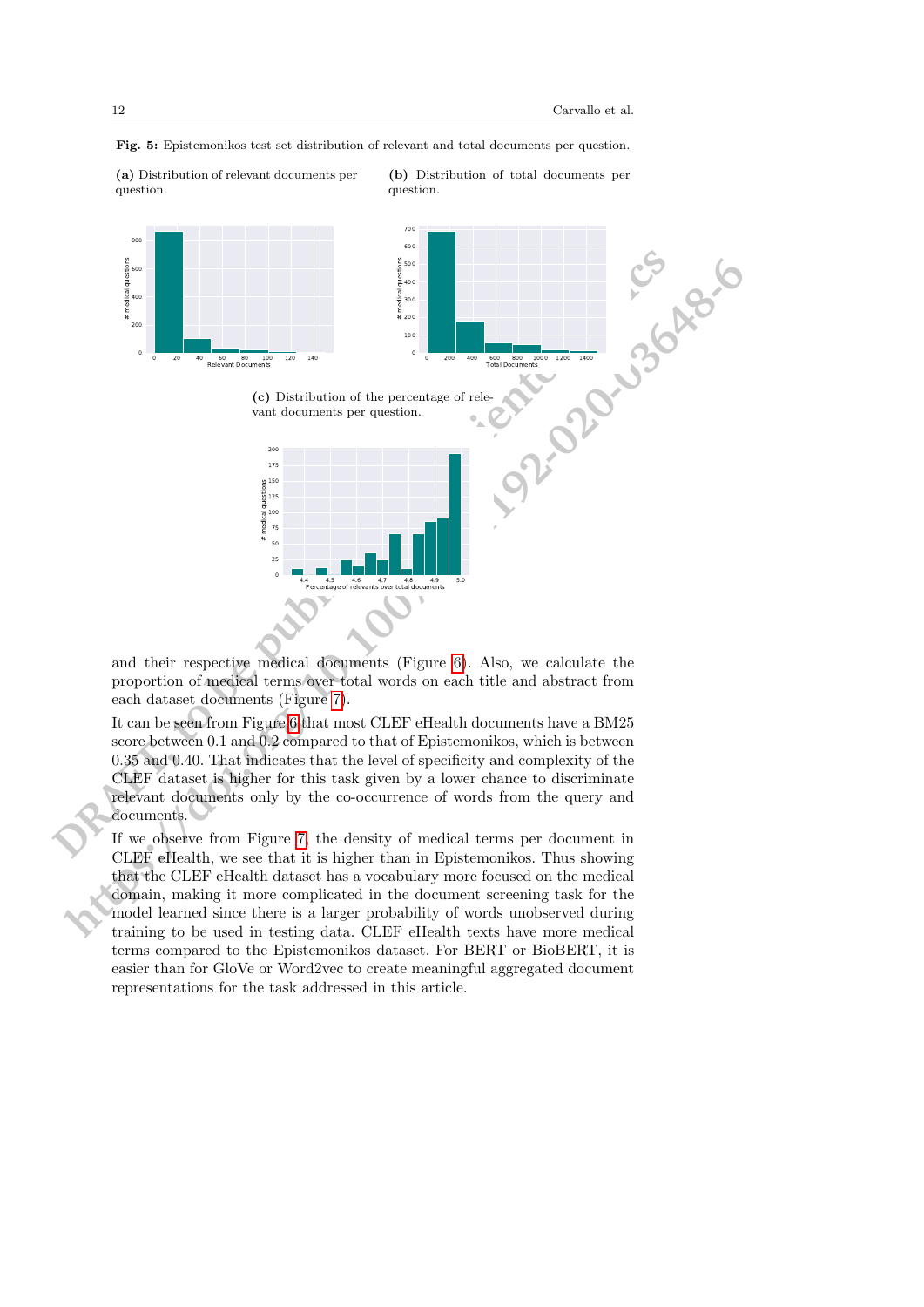Fig. 6: Epistemonikos and CLEF eHealth comparison of BM25 query similarity

(a) Distribution of BM25 score on documents for CLEF eHealth queries

<span id="page-12-0"></span>



<span id="page-12-1"></span>

Fig. 7: Epistemonikos and CLEF eHealth comparison of medical terms proportion on document titles and abstracts



#### 5 Experimental evaluation

In this section, we compared the performance of combinations of different active learning strategies and documents representations. Experiments were programmed in Python3 using libact (Yang et al., 2017), sci-kit-learn (Pedregosa et al., 2011), pandas and gensim libraries. For tf-idf representation we used sci-kit-learn (Pedregosa et al., 2011) for feature extractor and reduced dimensionality with truncated SVD implementation.

In order to perform a large-scale evaluation, experiments are performed using a simulation of the active learning labeling process of documents for medical questions, using as the oracle the labels of the corresponding datasets.

Active learning setting: for each medical question, we hide the document labels and we leave only five random chosen documents with their respective labels to start building the model and then iterate with active learning to receive feedback from the oracle. For each prediction made by the machine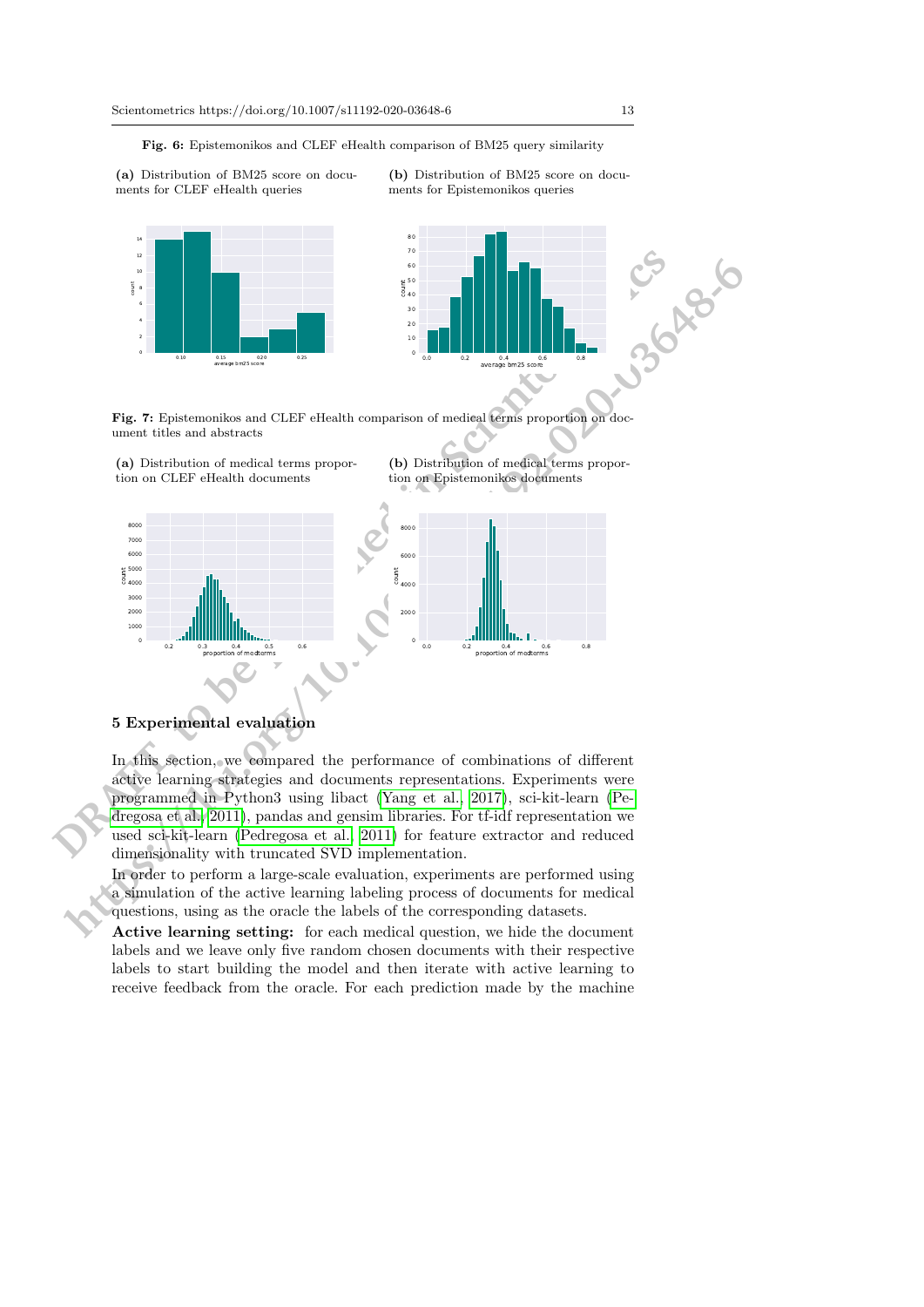**Classification models:** we evaluate four different techniques for document, relaxion of the constrained classification in our experiments: Multi-layer perceptron (MLP) and Logistic Regressions applied to text classificat **Classification models:** we evaluate for the different technique for documents. Not a forest perception (MLP). Random Forest Spyred Vector Mechives (SVM), and Logistic Regension. The examethod spressed as particle with th learning model in each iteration, we sort the results depending on the predicted probability of being relevant for each model, so the evaluation metrics were calculated with the ranked list of potential candidates given by each strategy. Relevance Feedback setting: we used two algorithms of relevance feedback Rocchio and BM25 as used by Donoso-Guzmán & Parra [\(2018\)](#page-32-2) with the same meta parameters and setup but applied on this Epistemonikos dataset. Classification models: we evaluate four different techniques for document relevance classification in our experiments: Multi-layer perceptron (MLP), Random Forest, Support Vector Machines (SVM), and Logistic Regression. These methods present a representative sample of machine learning techniques applied to text classification. The hyperparameters chosen for each method are, for Multilayer-Perceptron, three hidden layers of size 100, ReLU activation function, and Adam optimizer with a batch size of 32 (using a grid search optimization to obtain the best combination of hyperparameters). Then for Random Forest 100 estimators and a Gini Index criterion. Concerning Support Vector Machines, we used a radial basis function kernel and linear kernels with a regularization constant set at 1.0 (using a grid search optimization to tune it for the best hyperparameters). And finally, for Logistic Regression, we used an  $\ell_2$  regularization and a maximum of 100 iterations until convergence. Evaluation metrics: we used traditional information retrieval metrics such as recall@k, precision@k and mean average precision  $(MAP)$ , similar to G. E. Lee & Sun (2018). Also, non traditional metrics are used, such as LastRel% and work saved over sampling (WSS), that were used as two-task submission evaluation metrics for CLEF eHealth 17 Competition (Goeuriot et al., 2017). Las $tRel\%$  stands for last relevant percentage, which is the percentage of candidates documents that need to be screened and is essential because it indicates the number of documents needed to review to get all the relevant documents for that medical question. For example, if we have a list of 50,000 documents related to a medical question, where only 100 are relevant, the ideal would be that these 100 documents were in the top positions (last relevant in place 100) so that the expert did not have to review all 50,000 documents, indicating how efficient the proposed model is for solving this document screening task. Ideally, this metric should be as low as possible to avoid reviewing the entire list of articles until finding the last relevant document.

Justification of evaluation metrics: Recall@k indicates the ratio between between the retrieved relevant documents over the total relevant documents for a medical question. It is crucial because we do not want to miss any relevant document for a medical question. However, we need additional metrics because a naive optimization of recall and recall@k will make us find all the relevant documents (efficacy), but not in the most reasonable ranking (efficiency) to save physicians time. Then, precision@k calculates the proportion of relevant documents over k documents retrieved; it is still essential because we want to retrieve the maximum quantity of relevant documents on each iteration of the active learning loop. Mean Average Precision (MAP), computes precision at each recall positions (i.e., every position at which we find a relevant document) and averages over them. This metric penalizes a ranking that retrieves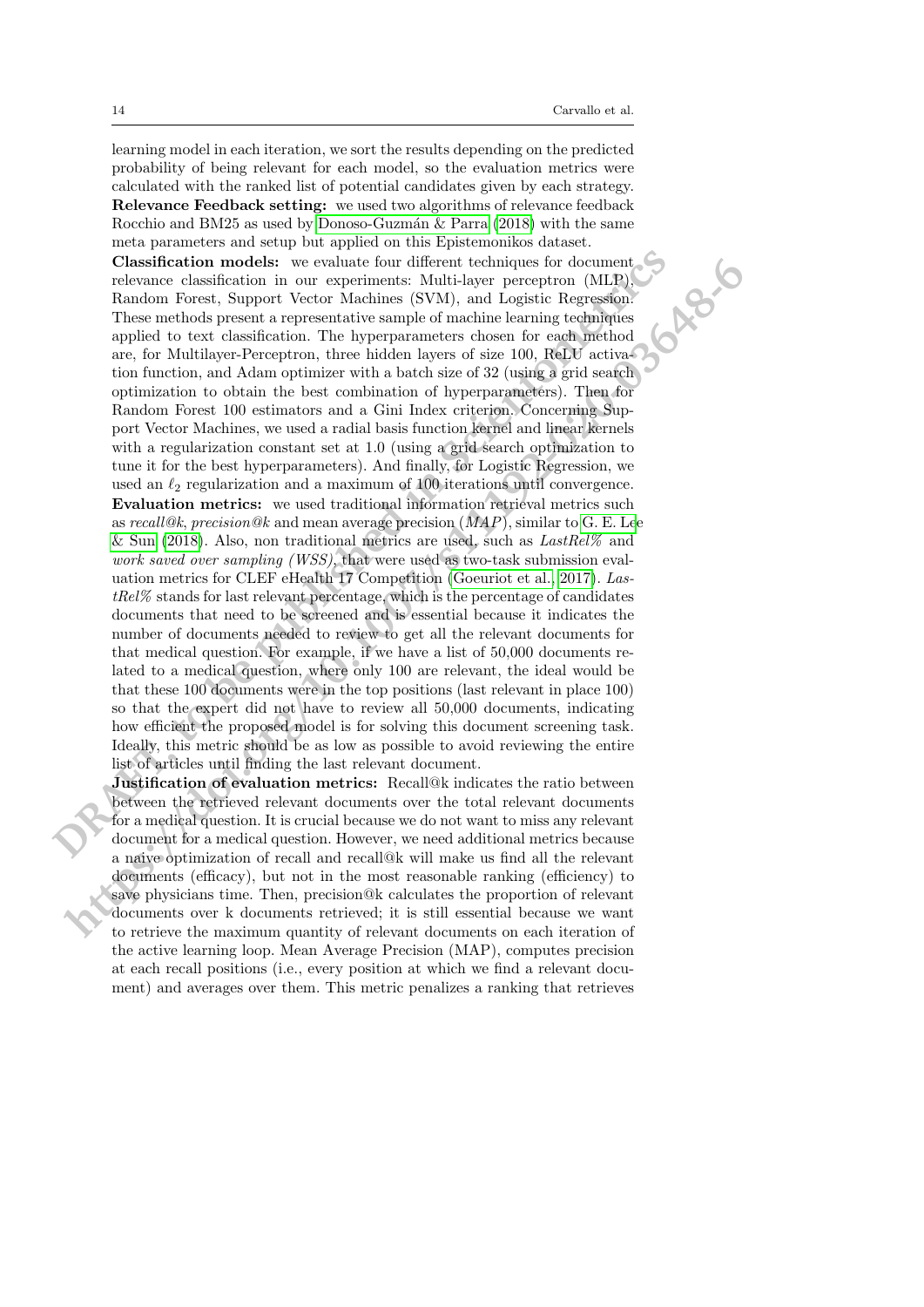relevant documents in positions too far away from the top. Finally, LastRel% reflects the number of medical documents that need to be revised until finding the latest relevant document for a specific medical question; this indicates if effectively the model is saving work from physicians. The same for WSS that reflects the amount of labor saved for the task of labeling relevant documents. Then WSS stands for work saved oversampling, which is a metric that shows how many candidate documents can be removed from manual screening. Evaluation metrics are related to the task of finding relevant documents for medical questions in the minimum possible iterations and on the first positions. Also, they allow evaluating if the proposed framework saves work to physicians for finding relevant documents without the need to review all available documents. Including both metrics (LastRel% and WSS) facilitates the comparison between models to verify the amount of work saved from physicians thanks to the proposed framework, for the task of document screening related documents to medical questions.

#### 6 Results

#### 6.1 CLEF eHealth dataset results

For these experiments we evaluated the active learning framework combining document representation, active learning strategies and machine learning models for a small dataset (CLEF eHealth). The results shown are recall at three cut off levels (recall@10, recall@20, recall@30), precision at three cut off levels (10,20,30), mean average precision, Lastrel% and WSS after ten labeling iterations of ten documents each. In Table 1, we see the results on a small dataset (CLEF eHealth).

how many candidate documents can be removed from manual screening. Evaluation metrics are related to the bask of finding relevant documents for medical to the subscribing of the proposed framework saves work to physician how many candidate documents can be removed from manual screening. Real-<br>quasibons in the minimum possible iterations and u the first positions. Also, they allow evaluating if the proposed framework sues work to physician In Table 1, the first column indicates the dataset as well as the type of embeddings. The second column shows the active learning strategy (US vs. RS), as well as the learning model (MLP, RF, LR, SVM). Then the following nine columns show recall at three cut off levels (recall@10, recall@20, recall@30), precision at three cut off levels (precision@10, precision@20, precision@30), Mean average precision (MAP), Lastrel% and WSS. The larger these metrics, the better the model, except for Lastrel% (the smaller, the better). As shown in Table 1 for the CLEF eHealth dataset, the combination of random forest (RF) with an uncertainty sampling (US) strategy and BioBERT representation achieves the best performance in recall@k, and the best in precision@k. However, there are no significant differences with the results obtained using BERT with RF and BioBERT with SVM-linear. When comparing state-of-art representations (BERT, BioBERT) with word embeddings and TF-IDF representations, we noticed that although these representations do not report the best results, they are more consistent and robust to changes in the sampling strategy.

If we look at the latest relevant documents rather than the top-k, we see an interesting result. Concerning work saved over the document screening task,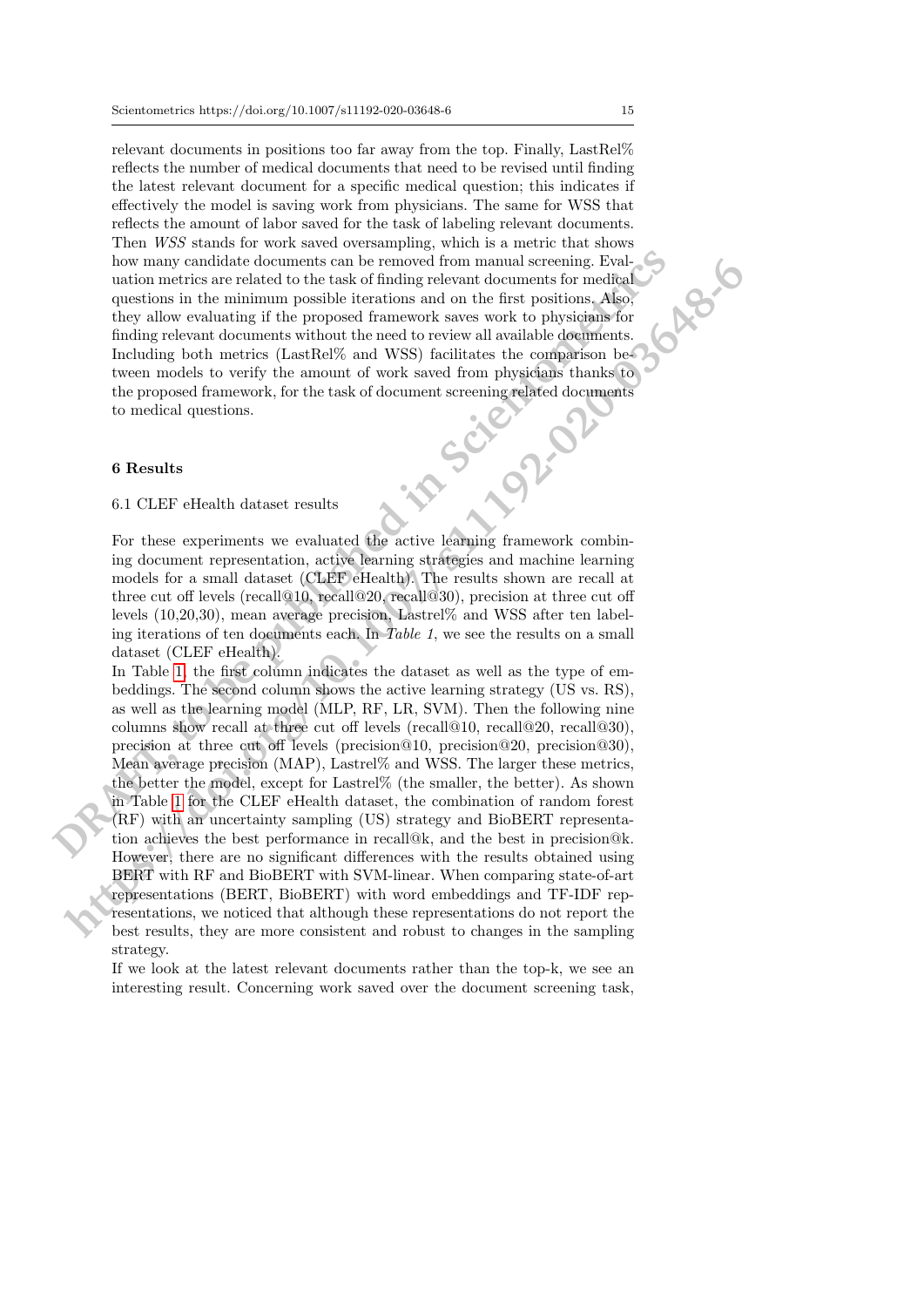<span id="page-15-0"></span>Table 1: Average results of recall@k (r@k), precision@k (pr@k), Mean Average Precision (MAP), Lastrel% and WSS performance measured in CLEF eHealth dataset using active learning strategies (US: uncertainty sampling, RS: random sampling) using a batch of 10 documents per feedback iteration for TF-IDF, Word2vec, GloVe, BERT-base and BioBERTbase representation. Results in bold font are the best for each metric, while the second and Bonferroni correction. The symbol ∗ indicates the statistically significant best result for each metric, but results with no significant difference with the best one are indicate with †.

| Dataset             | AL-Model                        | r@10                   | r@20              | r@30              | pr@10               | pr@20         | pr@30         | MAP          | LastRel%     | <b>WSS</b>             | <b>6 AB</b> |
|---------------------|---------------------------------|------------------------|-------------------|-------------------|---------------------|---------------|---------------|--------------|--------------|------------------------|-------------|
| CLEF eHealth        | US-MLP                          | .081                   | .120              | .163              | .173                | .151          | .133          | .128         | 85.9         | .141                   |             |
| $50$ $S\mathrm{Rs}$ | $US-RF$                         | .334                   | .392              | .418              | .367                | .408          | .320          | .404         | 76.9         | $\langle .231 \rangle$ |             |
| TF-IDF              | $US-LR$                         | .255                   | .320              | .355              | .414                | .308          | .241          | .278         | 75.7         | .243                   |             |
|                     | $US-SVM$ $(rbf)$                | .292                   | .335              | .364              | .471                | .313          | .241          | .327         | 74.7         | .206                   |             |
|                     | US-SVM (linear)                 | .268                   | .310              | .331              | .453                | .313          | .246          | .315         | 77.6         | .224                   |             |
|                     | RS-MLP<br>$RS-RF$               | .034<br>.167           | .067<br>.227      | .097<br>.295      | .072<br>.293        | .076<br>.221  | .076<br>.196  | 0.07         | 85.4<br>76.1 | $.145$<br>.238         |             |
|                     | $RS-LR$                         | .126                   | .189              | .242              | .238                | .201          | .187          | .211<br>.175 | 75.0         | .249                   |             |
|                     | RS-SVM (rbf)                    | .116                   | .180              | .224              | .255                | .207          | .184          | .178         | 78.3         | 216                    |             |
|                     | RS-SVM (linear)                 | .144                   | .212              | .280              | .255                | .221          | .197          | .205         | 73.9         | .260                   |             |
| CLEF eHealth        | US-MLP                          | .132                   | .200              | .221              | .233                | .173          | $^{-133}$     | 176          | 76.0         | .240                   |             |
| $50$ SRs            | $US-RF$                         | .223                   | .281              | .313              | .341                | .219          | .165          | .266         | 83.0         | .170                   |             |
| GloVe               | $US-LR$                         | .263                   | .311              | .330              | .396                | .256          | .188          | .290         | 64.8         | .352                   |             |
| $300 \dim$          | US-SVM (rbf)                    | .228                   | .265              | 277               | .341                | .213          | .148          | .247         | 74.0         | .260                   |             |
|                     | US-SVM (linear)                 | .239                   | .274              | .289              | .343                | .221          | .160          | .260         | 76.0         | .240                   |             |
|                     | RS-MLP                          | .122                   | .139              | .198              | .225                | .155          | .122          | .154         | 78.8         | .212                   |             |
|                     | $RS-RF$<br>$RS-LR$              | .128<br>.113           | .183<br>.186      | .218<br>.247      | .203<br>.185        | .150<br>.156  | .122<br>.143  | .156<br>.161 | 84.0<br>74.9 | .160<br>.251           |             |
|                     | RS-SVM (rbf)                    | .144                   | .227              | .279              | .226                | .174          | .142          | .181         | 96.1         | .039                   |             |
|                     | RS-SVM (linear)                 | .126                   | .181              | .240              | .187                | .145          | .119          | .146         | 68.1         | .318                   |             |
| <b>CLEF</b> eHealth | US-MLP                          | .215                   | .264              | .278              | .322                | .220          | .167          | .252         | 66.8         | .332                   |             |
| $50$ SRs            | $US-RF$                         | .265                   | .308              | 330               | .382                | .245          | .184          | .297         | 74.9         | .251                   |             |
| Word2vec            | $US-LR$                         | .228                   | .266              | .278              | .345                | .215          | .160          | .252         | 68.0         | .320                   |             |
| $300 \dim$          | US-SVM (rbf)                    | .237                   | .286              | .308              | .412                | .278          | .205          | .293         | 71.6         | .284                   |             |
|                     | US-SVM (linear)                 | .235                   | .272              | .279              | .394                | .249          | .177          | .259         | 73.2         | .268                   |             |
|                     | RS-MLP                          | .118                   | 173               | .232              | $.179\,$            | .156          | .134          | .166         | 77.1         | .229                   |             |
|                     | $RS-RF$<br>$RS-LR$              | .144                   | .187<br>.167      | .256<br>.252      | .197<br>.137        | .137<br>.121  | .119<br>.121  | .170         | 83.0<br>74.0 | .170<br>.260           |             |
|                     | RS-SVM (rbf)                    | $\triangle 102$<br>121 | .180              | .238              | .191                | .156          | .133          | .118<br>.160 | 85.3         | .147                   |             |
|                     | RS-SVM (linear)                 | .164                   | .226              | .249              | .173                | .145          | .118          | .162         | 69.0         | .329                   |             |
| <b>CLEF</b> eHealth | US-MLP                          | .481                   | .663              | .762              | .802                | .688          | .597          | .816         | 12.9         | .871                   |             |
| 50 SRs              | $US-RF$                         | $.565\dagger$          | .727 <sub>1</sub> | '.804†            | $.833\dagger$       | $.695\dagger$ | .597†         | <u>.893†</u> | 6.2          | .938                   |             |
| <b>BERT-base</b>    | $US-LR$                         | $.561\dagger$          | .721 <sub>†</sub> | .800 <sub>†</sub> | .837 <sub>1</sub>   | $.693\dagger$ | $.591\dagger$ | .852†        | $9.8\,$      | .902                   |             |
| 768 dim             | US-SVM (rbf)                    | .560 <sub>†</sub>      | .705              | .783              | $.835\dagger$       | .678          | .579          | .826         | 22.1         | .779                   |             |
|                     | US-SVM (linear)                 | <u>.570†</u>           | .736 <sub>†</sub> | $.813+$           | <u>.841</u> †       | <u>.706†</u>  | <u>.601</u> † | .876         | 13.4         | .866                   |             |
|                     | RS-MLP                          | .082                   | .125              | .174              | .106                | .099          | .089          | .108         | 80.6         | .194                   |             |
|                     | $RS-RF$                         | .130                   | .165              | .189              | .141                | .107          | .080          | .130         | 83.9         | .161                   |             |
|                     | $RS-LR$<br>RS-SVM (rbf)         | .178<br>.165           | .271<br>.232      | .320<br>.288      | .272<br>.194        | .219<br>.158  | .181<br>.137  | .214<br>.173 | 73.1<br>89.7 | .269<br>.103           |             |
|                     | RS-SVM (linear)                 | .147                   | .212              | .248              | .183                | .143          | .128          | .168         | 67.6         | .323                   |             |
| CLEF eHealth        | US-MLP                          | .486                   | .667              | .758              | .806                | .697          | .604          | .840         | 12.0         | .880                   |             |
| $50$ SRs            | US-RF                           | $.571^*$               | $.738^*$          | $.819*$           | $.853*$             | $.715^*$      | $.614*$       | $.910^{*}$   | $4.5*$       | $.955^*$               |             |
| BioBERT-base        | US-LR                           | .559                   | .723              | .805              | .831                | .696          | .595          | .855         | 9.5          | .905                   |             |
| $768\,\dim$         | US-SVM (rbf)                    | .555                   | .702              | .781              | .824                | .677          | .577          | .822         | 18.9         | .811                   |             |
|                     | US-SVM (linear)                 | <u>.571</u> †          | $.736\dagger$     | $.815+$           | $.841$ <sup>+</sup> | .706          | .603          | <u>.881†</u> | 12.2         | .878                   |             |
|                     | RS-MLP                          | .126                   | .174              | .225              | .139                | .113          | .105          | .140         | 81.1         | .189                   |             |
| $\bullet$           | $RS-RF$                         | .111                   | .142              | .177              | .191                | .133          | .114          | .142         | 86.7         | .133                   |             |
|                     | $RS-LR$                         | .201                   | .254              | .290              | .219                | $.165\,$      | .138          | .216         | 70.5         | .295                   |             |
|                     | RS-SVM (rbf)<br>RS-SVM (linear) | .187<br>.176           | .248<br>.243      | .280<br>.273      | .232<br>.216        | .180<br>.174  | .146<br>.140  | .205<br>.203 | 86.4<br>67.8 | .136<br>.321           |             |
|                     |                                 |                        |                   |                   |                     |               |               |              |              |                        |             |

sampling strategy, has the best performance, since the expert would have to review on average only a five percent (4.5%) of the list until finding the last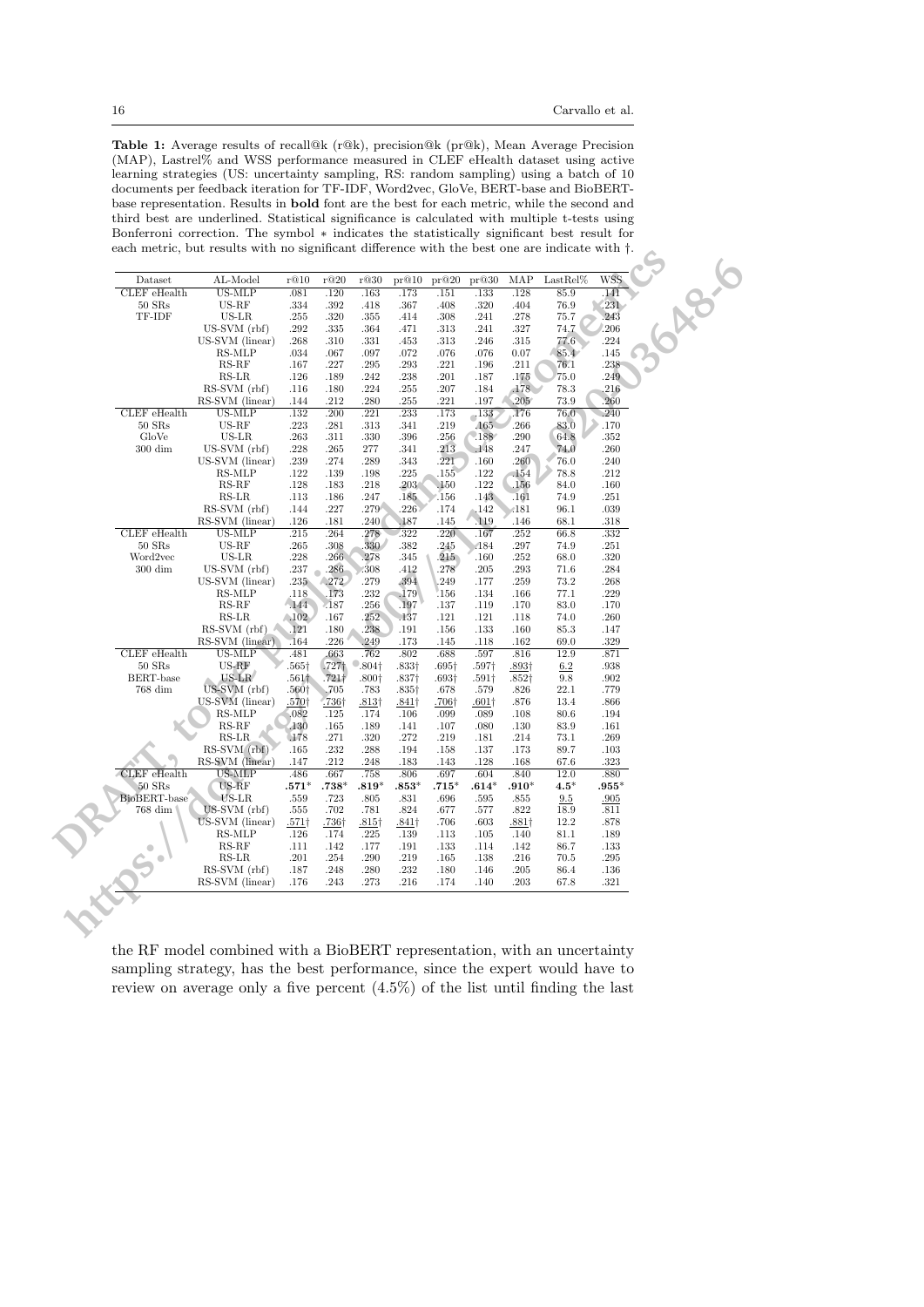relevant document. In contrast, with GloVe representation using random sampling, but with an SVM with RBF kernel as the learning method, the expert had to review an average of 96.1% of the full list.

#### 6.1.1 CLEF eHealth model learning analysis

In this section, we present the results for the CLEF eHealth dataset of re-calls<br>(2) 01 after each iteration of documents for machine learning models (Multilayer-<br>Decreptron, Random Forest, Support Vector Machines with li In this section, we present the results for the CLEF critical dataset of respective. Ran[do](#page-32-2)m Forest, Support Vector Machine with linear kined Kyalicky-Peceptron, Random Forest, Support Vector Machine with linear keral Fore In this section, we present the results for the CLEF eHealth dataset of recall@10 after each iteration of documents for machine learning models (Multilayer-Perceptron, Random Forest, Support Vector Machines with linear kernel and Logistic Regression). We considered the best three document representations results obtained for the CLEF eHealth dataset (BioBERT, BERT, and GloVe). For each representation (*Figures 8-10*), we have a comparison of uncertainty based active learning with random sampling. On the x-axis, we have the number of iterations of ten documents that we ask the oracle to label, and on the y-axis is the metric of recall@10 on each iteration. For this particular task of document screening, on the iteration analysis, we focused on the recall@10, because our goal is not to leave out relevant documents for a medical question. Figures 8, 9 and 10 show that BioBERT document representation for CLEF eHealth dataset gets higher levels of effectiveness at tenth iteration. Also, with BioBERT document representation, Logistic Regression and Random Forests gets better results in fewer iterations and are a clear winners over other models. Regardless of how we represent the documents and the machine learning model, the strategy of active learning based on uncertainty surpasses the baseline random sampling in all cases.

# 6.2 Epistemonikos dataset results

For these experiments, we evaluated our active learning framework on a large dataset of questions (Epistemonikos, 948 questions) combining document representations, active learning strategies, and machine learning models. Similar to CLEF eHealth, we used the same evaluation metrics to make them comparable. We also compared our results with traditional relevance feedback algorithms (using  $BM25$  and Rocchio), using the same setting as Donoso-Guzmán & Parra (2018) but applied on this dataset.

Table 2 presents the results for the Epistemonikos dataset. The first column indicates the dataset as well as the type of embeddings. The second column shows the active learning strategy, as well as the learning model. Later, the following nine columns then show recall at three cut off levels (recall@10, recall@20, recall@30), precision at three cut off levels (precision@10, precision@20, precision@30), Mean average precision (MAP), Lastrel% and WSS. As shown in Table 2 for the Epistemonikos dataset, it can be seen that the combination of an uncertainty sampling strategy with a logistic regression (LR) using a Word2vec representation of documents achieves the best results in terms of performance at recall@10. However, there is not a major improvement over GloVe representation using the same model and active learning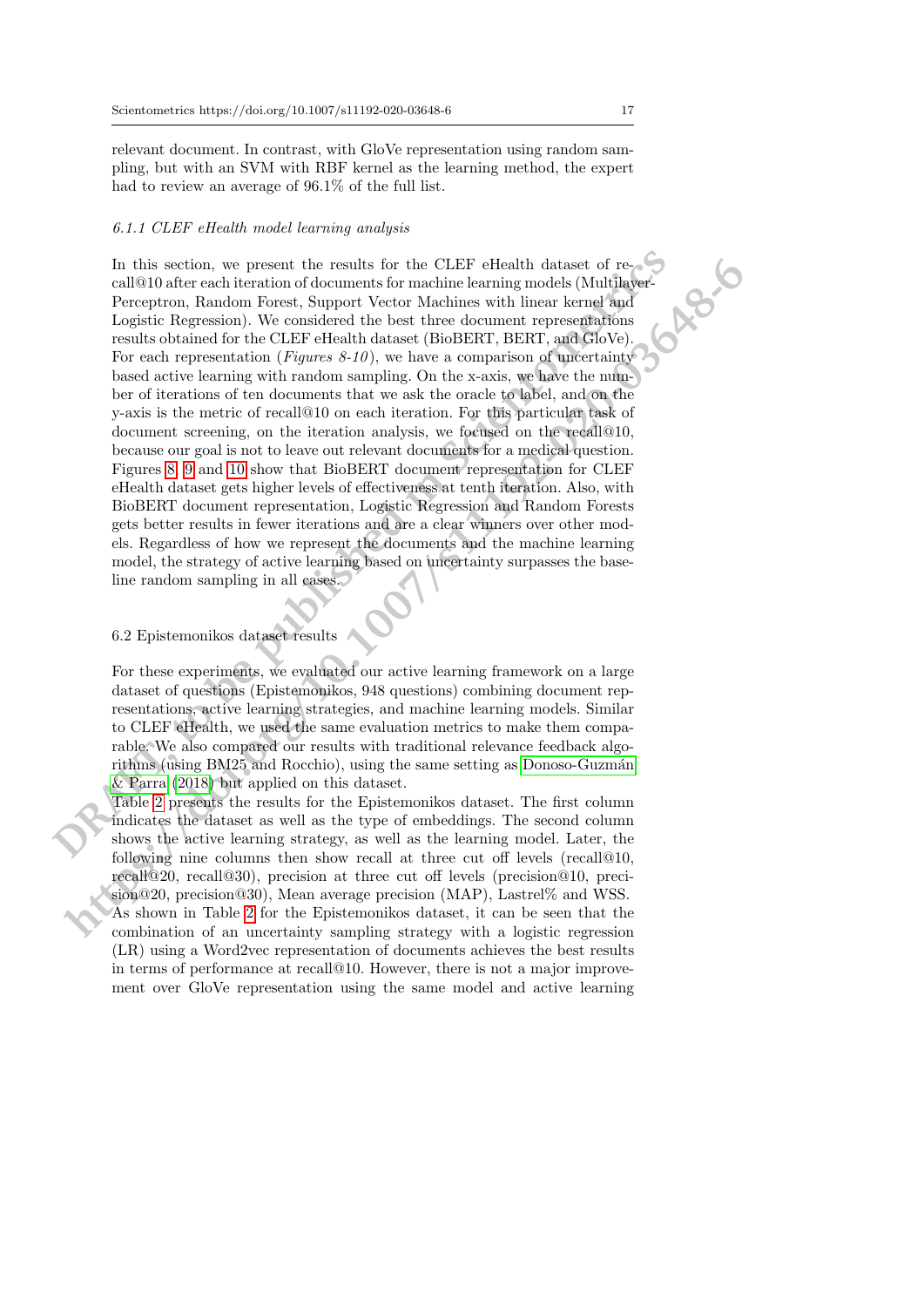Fig. 8: Comparison of Uncertainty and Random Sampling performance for CLEF eHealth dataset using BioBERT document representation, iterations versus recall@10.

<span id="page-17-0"></span>

Fig. 9: Comparison of Uncertainty and Random Sampling performance for CLEF eHealth dataset using BERT document representation, iterations versus recall@10.

<span id="page-17-1"></span>

<span id="page-17-2"></span>Fig. 10: Comparison of Uncertainty and Random Sampling performance for CLEF eHealth dataset using GloVe document representation, iterations versus recall@10.



strategy, and there are no significant differences compared to SVM and MLP. Concerning work saved oversampling (WSS), the LR model combined with a Word2vec representation has the best performance since the expert would have to review, on average, only 14.8% of the list until finding the last relevant document.

With this same Word2vec representation, we see an excellent performance of US-MLP in terms of recall@k and precision@k metrics, indicating that MLP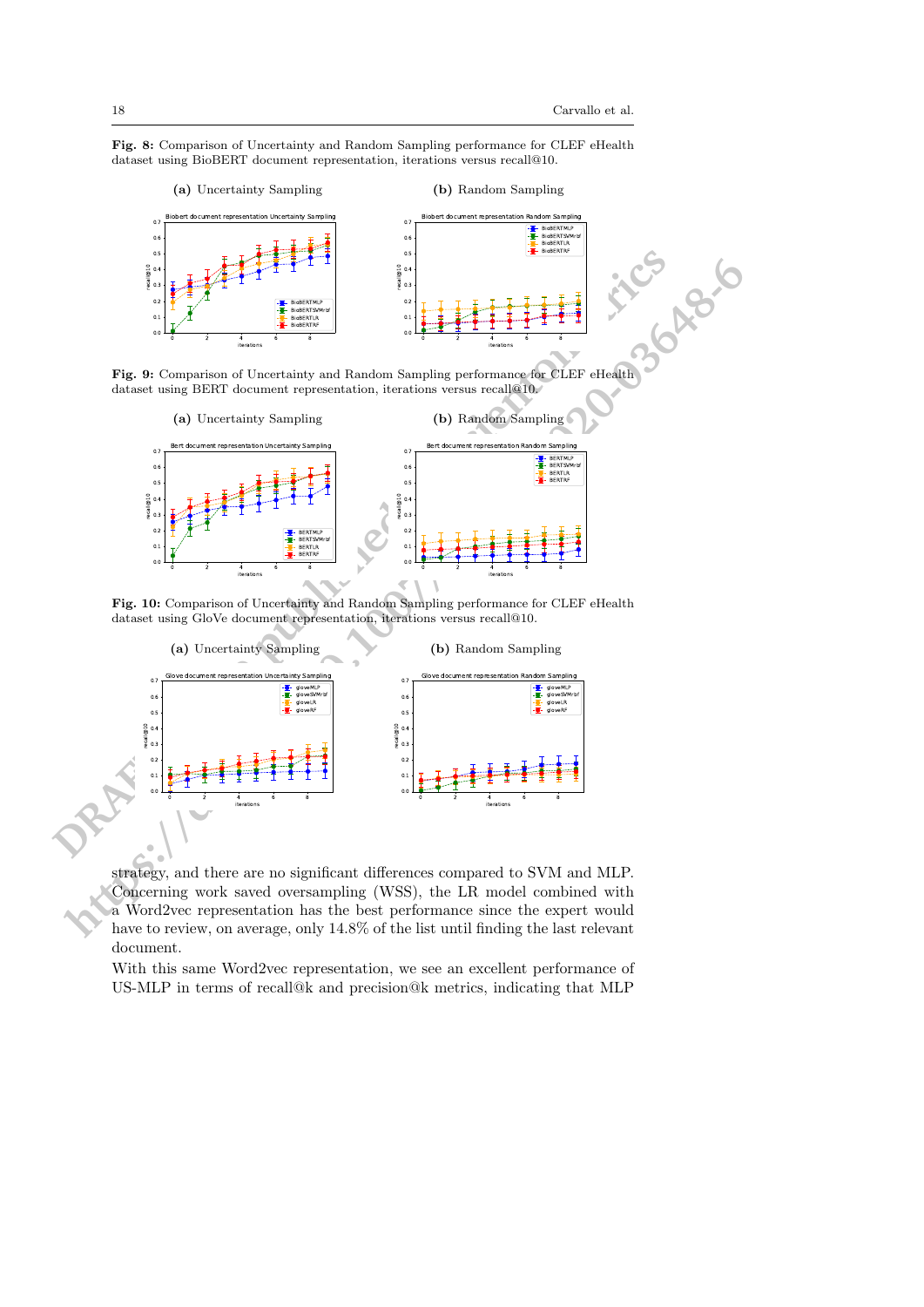<span id="page-18-0"></span>Table 2: Average results of recall@k (r@k), precision@k (pr@k), Mean Average Precision (MAP), Lastrel% and WSS performance measured in Epistemonikos dataset using active learning strategies (US: uncertainty sampling, RS: random sampling), with batch size of 10 documents per feedback iteration for TF-IDF, Word2vec, GloVe, BERT-base and BioBERTbase representation. Results in bold font are the best for each metric, while the second correction. The symbol ∗ indicates the statistically significant best result for each metric, but results with no significant difference with the best one are indicated with †.

|                    |                                                                                             |                     |               |                   |                     |              |                   |                      | correction. The symbol $*$ indicates the statistically significant best result for each metric, |                   |      |
|--------------------|---------------------------------------------------------------------------------------------|---------------------|---------------|-------------------|---------------------|--------------|-------------------|----------------------|-------------------------------------------------------------------------------------------------|-------------------|------|
|                    | but results with no significant difference with the best one are indicated with $\dagger$ . |                     |               |                   |                     |              |                   |                      |                                                                                                 |                   |      |
|                    |                                                                                             |                     |               |                   |                     |              |                   |                      |                                                                                                 |                   | ABIC |
| Dataset            | AL-Model                                                                                    | r@10                | r@20          | r@30              | pr@10               | pr@20        | pr@30             | MAP                  | $\operatorname{LastRel\%}$                                                                      | <b>WSS</b>        |      |
| Epistemonikos      | US-MLP                                                                                      | .242                | .347          | .434              | .294                | .215         | .173              | .255                 | 75.5                                                                                            | 245               |      |
| 948 SRs            | $US-RF$                                                                                     | .516                | .587          | .630              | .534                | .347         | .262              | .518                 | 68.4                                                                                            | .290 <sub>2</sub> |      |
| TF-IDF             | $US-LR$                                                                                     | .507                | .591          | .633              | .517                | .333         | .247              | .477                 | 66.7                                                                                            | .333              |      |
|                    | US-SVM (rbf)                                                                                | .441                | .513          | .552              | .442                | .281         | .207              | .416                 | $68.7\,$                                                                                        | .313              |      |
|                    | US-SVM (linear)                                                                             | .483                | .556          | .600              | .491                | .317         | .235              | .460                 | 67.7                                                                                            | .323              |      |
|                    | RS-MLP                                                                                      | .143                | .227          | .313              | .110                | .091         | .083              | .130                 | 76.5                                                                                            | .234              |      |
|                    | $RS-RF$                                                                                     | .380                | .468          | .527              | .366                | .246         | .189              | .345                 | 70.5                                                                                            | .294              |      |
|                    | $RS-LR$                                                                                     | .428                | .531          | .589              | .399                | .279         | .218              | .392                 | 63.2                                                                                            | .367              |      |
|                    | RS-SVM (rbf)                                                                                | .428                | .515          | .569              | .392                | .265         | .205              | $.391$ $\rightarrow$ | 64.1                                                                                            | 358               |      |
|                    | RS-SVM (linear)                                                                             | .433                | .525          | .582              | .406                | .278         | .213              | .402                 | 64.2                                                                                            | .357              |      |
| Epistemonikos      | US-MLP                                                                                      | .508                | .666          | .744              | .555                | .421         | $-337$            | .591                 | 32.2                                                                                            | .678              |      |
| 948 SRs            | $US-RF$                                                                                     | .694                | .832          | .884              | .696                | .497         | $.385+$           | .765                 | 23.5                                                                                            | .765              |      |
| GloVe              | $US-LR$                                                                                     | $.706\dagger$       | $.844\dagger$ | .898 <sub>†</sub> | .689                | .494         | $.385+$           | .768                 | 15.3                                                                                            | .847              |      |
| $300 \dim$         | US-SVM (rbf)                                                                                | .697                | .828          | .877              | .670                | .470         | .361              | .744                 | 17.9                                                                                            | .821              |      |
|                    | US-SVM (linear)                                                                             | $.704\dagger$       | $.841\dagger$ | .896              | .693                | .495         | .384 <sub>†</sub> | .772                 | 16.1                                                                                            | .839              |      |
|                    | RS-MLP                                                                                      | .538                | .673          | .737              | .439                | .319         | .253              | .492                 | $60.2\,$                                                                                        | .398              |      |
|                    | $RS-RF$                                                                                     | .573                | .694          | .754              | .483                | .338         | .265              | .522                 | 49.1                                                                                            | .509              |      |
|                    | $RS-LR$                                                                                     | .684                | .814          | .866              | .589                | .419         | .329              | .668                 | 33.3                                                                                            | .667              |      |
|                    | RS-SVM (rbf)                                                                                | .707                | .830          | .877              | .616.               | .436         | .340              | .705                 | 72.0                                                                                            | .280              |      |
|                    | RS-SVM (linear)                                                                             | .708                | .832          | .877              | .619                | .437         | .338              | .708                 | 31.0                                                                                            | .690              |      |
| Epistemonikos      | US-MLP                                                                                      | $.714$ <sup>+</sup> | $.854*$       | $.903*$           | .707                | $.504*$      | $.392*$           | $.787*$              | 16.1                                                                                            | .839              |      |
| $948~\mathrm{SRs}$ | $US-RF$                                                                                     | .695                | .832          | .888              | $.703\dagger$       | .501         | .388 <sub>†</sub> | .765                 | 23.5                                                                                            | .765              |      |
| Word2vec           | US-LR                                                                                       | $.717*$             | $.851\dagger$ | .900†             | .697                | .492         | .381              | .768                 | $14.8*$                                                                                         | $.852^*$          |      |
| $300 \dim$         | $US-SVM$ (rbf)                                                                              | $.705\dagger$       | $.844\dagger$ | $.898\dagger$     | .698                | .496         | $.385\dagger$     | .769                 | 16.3                                                                                            | .837              |      |
|                    | US-SVM (linear)                                                                             | .706 <sub>†</sub>   | .835          | .889              | .688                | .489         | .379              | .763                 | 18.1                                                                                            | .819              |      |
|                    | RS-MLP                                                                                      | .694                | 821           | $.872\,$          | .605                | .431         | .338              | .692                 | 33.0                                                                                            | .670              |      |
|                    | $RS-RF$<br>$RS-LR$                                                                          | .568<br>.676        | .699<br>.807  | .764<br>.864      | .487<br>.579        | .348         | .275<br>$.329\,$  | .525                 | 48.6<br>35.0                                                                                    | .514              |      |
|                    |                                                                                             | .705                |               | .878.             | .619                | .416<br>.439 | .342              | .658<br>.709         | 70.7                                                                                            | .650<br>.293      |      |
|                    | RS-SVM (rbf)<br>RS-SVM (linear)                                                             | .694                | .832<br>.817  | .868              | .604                | .428         | .334              | .691                 | 33.3                                                                                            | .667              |      |
| Epistemonikos      | $\overline{\text{US-MLP}}$                                                                  |                     |               | .771              | .577                |              |                   |                      |                                                                                                 | .623              |      |
| 948 SRs            | $US-RF$                                                                                     | .514<br>.669        | 685<br>.802   | .856              | .673                | .428<br>.473 | .335<br>.364      | .577<br>.718         | 37.7<br>32.5                                                                                    | .675              |      |
| BERT-base          | $US-LR$                                                                                     | .705 <sub>†</sub>   | .834          | .883              | .702 <sub>†</sub>   | .494         | .381              | .767                 | 21.9                                                                                            | .781              |      |
| $768\,\dim$        | US-SVM (rbf)                                                                                | .685                | .814          | .864              | .680                | .476         | .361              | .733                 | 26.0                                                                                            | .74               |      |
|                    | US-SVM (linear)                                                                             | .692                | $.825\,$      | .876              | $.701$ <sup>+</sup> | .496         | .380              | .755                 | 24.7                                                                                            | .753              |      |
|                    | RS-MLP                                                                                      | .411                | .542          | .621              | .326                | .239         | .194              | .342                 | 68.1                                                                                            | .319              |      |
|                    | $RS-RF$                                                                                     | .486                | .614          | .684              | .393                | .282         | .225              | .410                 | 62.4                                                                                            | .376              |      |
|                    | $RS-LR$                                                                                     | .645                | .767          | .824              | .566                | .396         | .310              | .623                 | 47.9                                                                                            | .521              |      |
|                    | $RS-SVM(rbf)$                                                                               | .652                | .764          | .821              | .567                | .393         | .306              | .626                 | 73.1                                                                                            | .269              |      |
|                    | RS-SVM (linear)                                                                             | .647                | .765          | .815              | .559                | .389         | .303              | .628                 | 29.9                                                                                            | .700              |      |
| Epistemonikos      | US-MLP                                                                                      | .450                | .612          | .695              | .518                | .389         | .309              | .513                 | 42.5                                                                                            | .575              |      |
| 948 SRs            | $US-RF$                                                                                     | .443                | .587          | .674              | .422                | .307         | .246              | .411                 | 50.2                                                                                            | .498              |      |
| BioBERT-base       | $US-LR$                                                                                     | .673                | .806          | .868              | .656                | .463         | .359              | .712                 | 23.2                                                                                            | .768              |      |
| $768\,\dim$        | US-SVM (rbf)                                                                                | .664                | .797          | .853              | .651                | .456         | .353              | .695                 | 26.5                                                                                            | .735              |      |
|                    | US-SVM (linear)                                                                             | .666                | .794          | .850              | .641                | .447         | .343              | .691                 | 26.3                                                                                            | .737              |      |
|                    | RS-MLP                                                                                      | .469                | .603          | .676              | .393                | .285         | .228              | .418                 | 72.9                                                                                            | .271              |      |
| $\bullet$          | $RS-RF$                                                                                     | .557                | .684          | .750              | .470                | .335         | .264              | .503                 | 57.4                                                                                            | .426              |      |
| $\bullet$          | $RS-LR$                                                                                     | .690                | .812          | .860              | .604                | .427         | .333              | .681                 | 38.4                                                                                            | .616              |      |
|                    | RS-SVM (rbf)                                                                                | .681                | .804          | .852              | .597                | .422         | $.329\,$          | .674                 | 76.8                                                                                            | .232              |      |
|                    | RS-SVM (linear)                                                                             | .683                | $.803\,$      | .848              | .596                | .418         | .323              | .671                 | 22.6                                                                                            | .773              |      |
| Epistemonikos      | Rocchio                                                                                     | .261                | .369          | .432              | .655                | .419         | .330              | .631                 | 26.31                                                                                           | .737              |      |
| 948 SRs            | <b>BM25</b>                                                                                 | .131                | .173          | .209              | .427                | .295         | .240              | .254                 | 67.24                                                                                           | .328              |      |
|                    |                                                                                             |                     |               |                   |                     |              |                   |                      |                                                                                                 |                   |      |

performs well at ranking the top documents. Concerning a general comparison between active learning versus relevance feedback approaches (Rocchio and BM25, at the end of Table [2\)](#page-18-0), regardless of the representation of documents,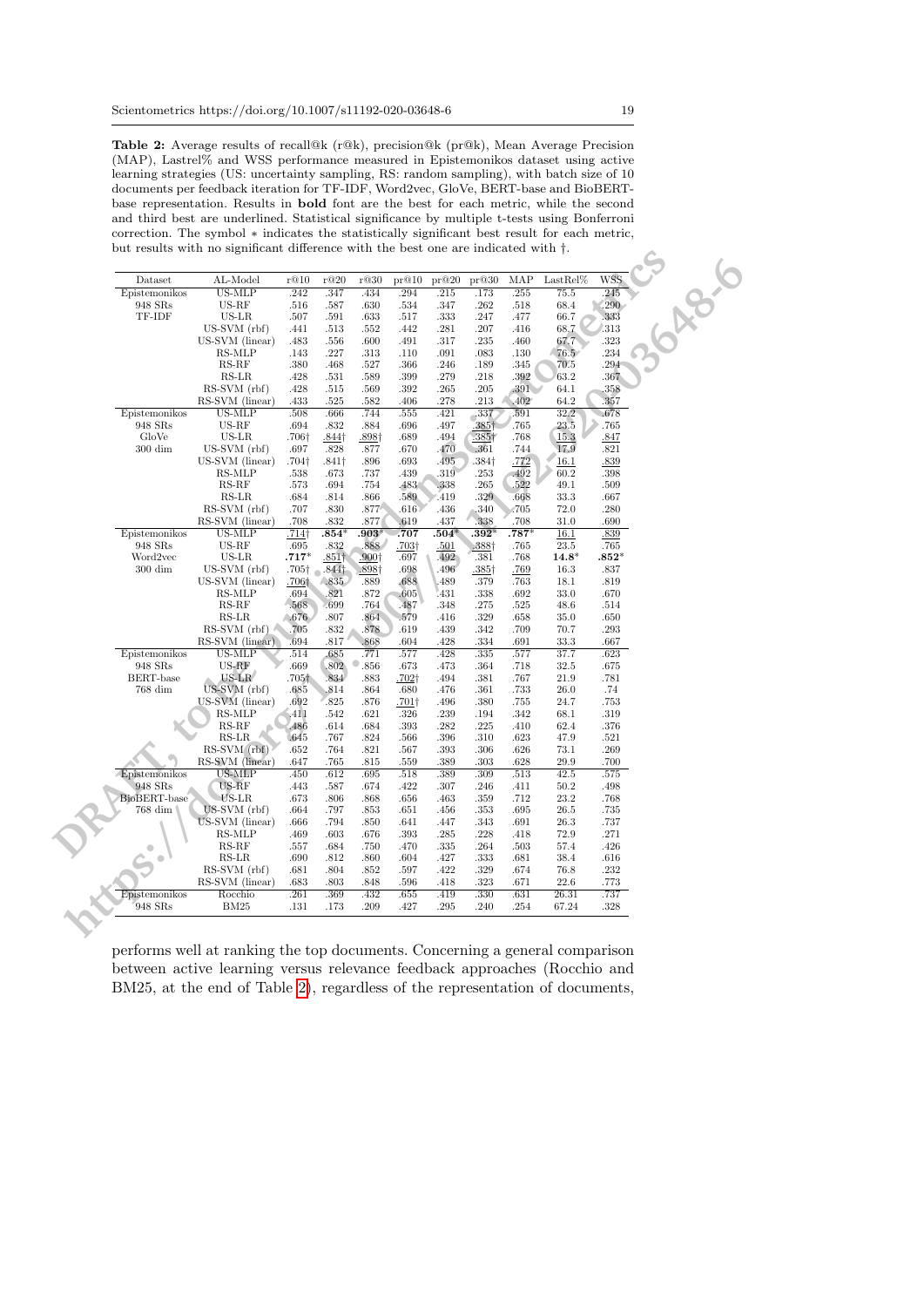Fig. 11: Comparison of Uncertainty and Random Sampling performance for Epistemonikos dataset using Word2vec document representation, iterations versus recall@10.

<span id="page-19-0"></span>

dataset using GloVe document representation, iterations versus recall@10.



<span id="page-19-1"></span>Fig. 13: Comparison of Uncertainty and Random Sampling performance for Epistemonikos dataset using BERT document representation, iterations versus recall@10.



machine learning models, or active learning strategy, a definite improvement can be observed on all metrics.

### 6.2.1 Epistemonikos model learning analysis

In this section, we present the results for the Epistemonikos dataset of recall@10 after each iteration of the active learning process with ten documents per iteration. The machine learning models (Multilayer-Perceptron, Random Forest, Support Vector Machines with linear kernel and Logistic Regression) are compared on the best three document representations results obtained for this dataset (Word2Vec, GloVe, and BERT), all of them compared to the base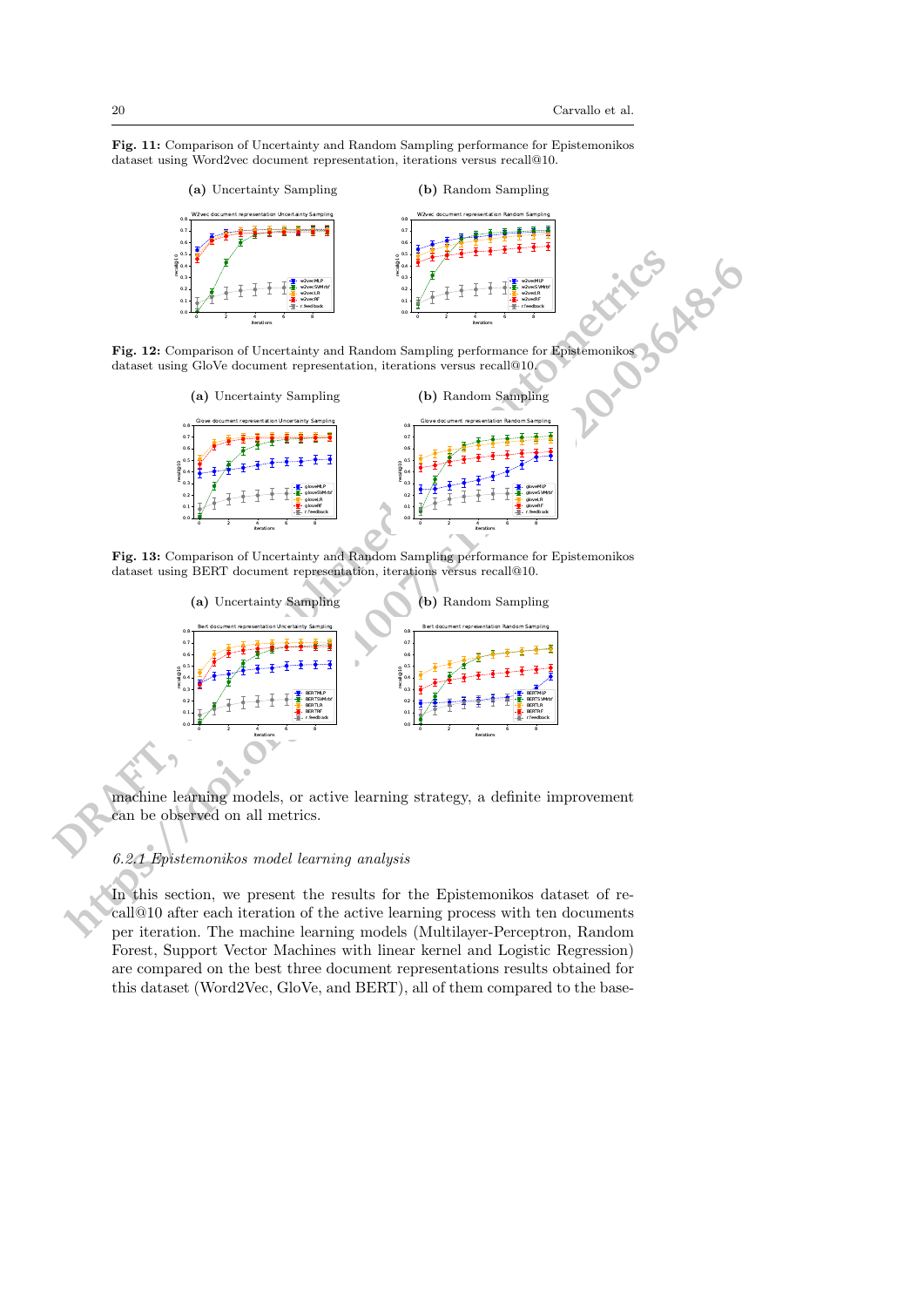which saves a considerable deal of effort to physicians for labeling. Moreover, Workly's embedding representation secons to speed up convergence compared by Hall cases, the Logistic Metrocentre there are no significant di which saves a considerable doel of effort to physicians for labeling. Moreover, where the search of the consideration is compared to Globe and BERI on several learning methods (notice the effect on SVM). The search is the line relevance feedback model (Rocchio). For each representation, we have a comparison of uncertainty based active learning with random sampling. On the x-axis, we have the number of iterations of ten documents that we ask the oracle to label, and on the y-axis is the metric of recall@10 on each iteration. Figures [11](#page-19-0) - [13](#page-19-1) show that for the Epistemonikos dataset, all methods converge more quickly with uncertainty sampling than with random sampling, which saves a considerable deal of effort to physicians for labeling. Moreover, Word2Vec embedding representation seems to speed up convergence compared to GloVe and BERT on several learning methods (notice the effect on SVM). However, there are no significant differences in Word2Vec with GloVe or BERT after ten iterations (also shown in Table 2). In all cases, the Logistic Regression (LR) and Random Forest (RF) models reports higher levels of recall than the other methods from iteration one and converges after the 3rd or 4th iteration, which is in deep contrast to SVM or MLP which converge only at the 7th or 4th iteration. This result provides essential evidence of the effort that could be saved to physicians as oracles, with only 40 documents labeled rather than 60 or 70 to achieve a similar level of classifier performance by using uncertainty sampling with logistic regression for the sampling strategy and learning algorithm, respectively. Finally, using an uncertainty-based sampling strategy, independent of model or representation of the document that we use, we outperform the relevance feedback baseline very quickly compared to random sampling.

# 7 Comparison with participants from CLEF eHealth challenge

In order to better position our approach against competing methods, we compared it against the runs of a formal CLEF competition. In this section, we contrast our best models, representation, and active learning strategy combinations with the other participants of CLEF eHealth challenges over 2017-2019 task 2 (Technologically Assisted Reviews in Empirical Medicine<sup>10</sup>), which consists of screening MEDLINE abstracts to identify relevant articles to a medical issue within a set of candidates.

We evaluated all the submissions of the CLEF eHealth participants and picked their best result to compare them fairly against ours, using the official evaluation scripts provided in the challenge web repository<sup>11</sup>.

For this comparison, we extended our original model to be able to use the CLEF eHealth evaluation scripts and generalize to new medical questions nonobserved in the training set, without requiring additional training data. Now, given a medical question  $q$ , the input of the model are tuples made of the question concatenated with the document to classify d, i.e.,  $M(q, d)$ . In this way, we train only one global model M instead of one model for each question  $M<sup>q</sup>$ , as described in section 3.1. The number of labels requested to the oracle O stays the same as in the original model. In summary, we do not alter the

 $10$ <https://sites.google.com/site/clefehealth2017/task-2>

<sup>11</sup><https://github.com/CLEF-TAR/tar>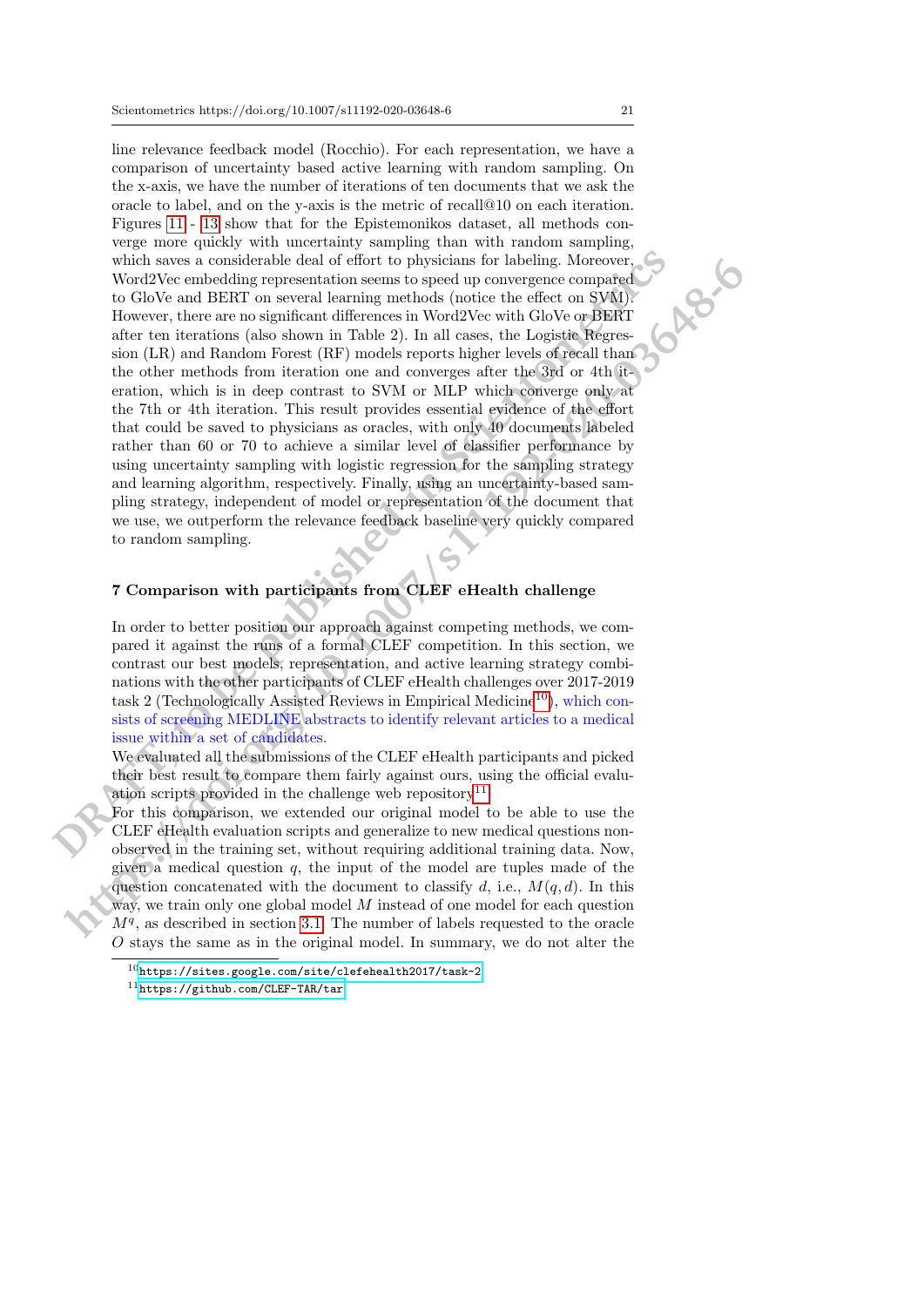document representation, but rather the input of the model from  $M(d)$  to  $M(q, d)$ .

For obtaining each query-document representation, we apply BERT-base and BioBERT-base to the concatenation of both texts as the input sequence. We use padding to get a maximum sequence length of 512 characters, and the output embedding representing our query-document corresponds to the "[CLS]" token embedding in the last layer (768 dimensions). This setting has yielded good results in text ranking for general-domain documents (Qiao et al., 2019; Nogueira et al., 2019), but it has not been tested for biomedical literature. Besides, we add information about the relationship between question and document pairs  $(q, d)$  using BERT separator indicators.

token e[m](#page-34-10)bedding in the last layer (768 dimensions). This setting has yielded good results in test ranking for general-domain document (Qino et al., 2019), but it has not been tested for biomedical literature? Besides, we token embedding in the last layer (768 dimensions). This setting has yielded in<br>excellence to the 2019) but it has not been restricted for biomedical literative<br>Decisions are al. 2019. Nogelet a the 2019 (Moreover the 2019 We also introduce a step into the active learning process, suggested by Nogueira et al. (2019). Before doing the first iteration of document prediction to perform uncertainty sampling, we select a percentage of the potentially most relevant documents using BM25. After some experiments, we concluded that 65% of the documents were the most appropriate percentage. Then, we apply uncertainty sampling over this pre-filtered set and continue the traditional active learning process.

In order to report the results, we use the same evaluation metrics as CLEF eHealth, described as follows:

- Lastrel: this metric shows the index of the last relevant document found, indicating the minimum number of documents returned to retrieve all relevant documents.
- Work saved over sampling (wss100 and wss95): the amount of work saved by physicians for the document screening task.
- Average precision: (ap) a combination of precision and recall for ranked retrieved documents.
- Normalized area under the precision-recall curve: (norm area) this metric shows area under the cumulative recall curve normalized by the optimal area.
- Normalized cumulative gain at  $k\%$  (ncg@20, ncg@40, ncg@60): this shows recall at a k percentage of shown documents.

# 7.1 Benchmark CLEF eHealth 2017

In this section we compare the performance of our model with other participants from CLEF eHealth 2017. Below we briefly describe the methods used by the other participants from CLEF eHealth 2017 proceedings (Kanoulas et al., 2017):

- IIT: used a query expansion approach based on relevance feedback and on TF-IDF similarity (J. Singh & Thomas, 2017).
- ECNU: proposed a learning to rank approach that combines BM25, PL2, BB2 as features; and then for the trained model they included a vector space model [\(Chen et al., 2017\)](#page-32-8).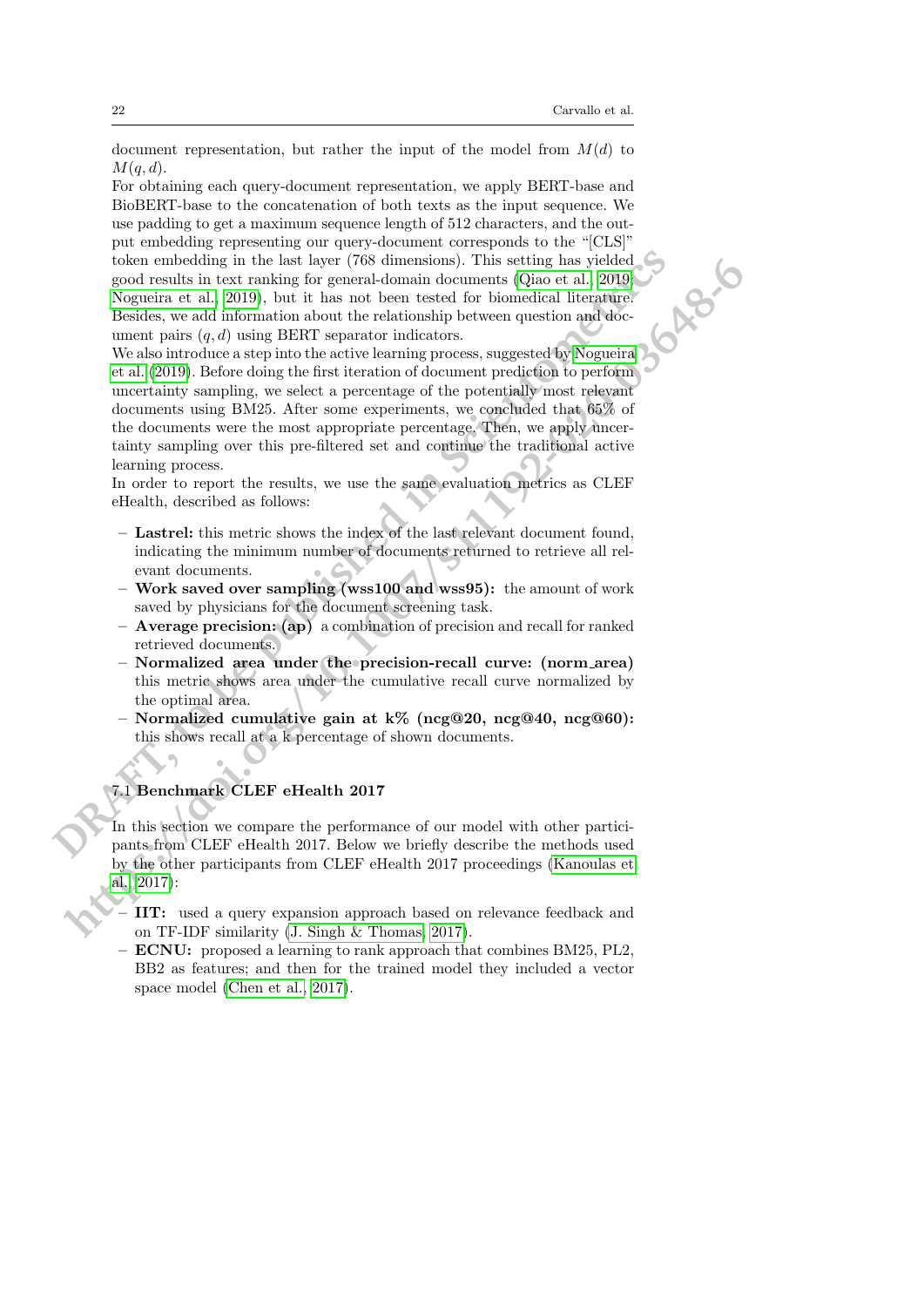- ETH: used a LAMBDA-Mart model trained on features, such as BM25, Fuzzy search, and vector content representation [\(Hollmann & Eickhoff,](#page-33-11) [2017\)](#page-33-11).
- NCSU: they adopted an active learning approach using an SVM classifier. Representing documents with TF-IDF [\(Yu & Menzies, 2017\)](#page-35-7).
- (BMI) from th[e](#page-32-11) TREC total recall track 2015-2016. After that, they used<br>to the "here-nethod" stophyig criteria (Coronack & Grossman, 2007) to be<br>to determine which documents have to be revised by the expert (Coronack<br> $k$  – Waterloo: applied improvements to the Baseline Model Implementation (BMI) from the TREC total recall track 2015-2016. After that, they used the "knee-method" stopping criteria (Cormack & Grossman, 2016) to BMI to determine which documents have to be revised by the expert (Cormack & Grossman, 2017), with the purpose of achieving high recall and high probability.
	- QUT: trained a learning to rank model using PICO (population, intervention, control, outcome) questions features (Scells et al., 2017).
	- UOS: compared two models: Latent Dirichlet Allocation (LDA) and Roccio relevance feedback (Kalphov et al., 2017).
	- AUTH: used a learning to rank approach combining batch and active learning (Lagopoulos et al., 2018).
	- CNRS: trained a logistic regression from n-gram features using the title, abstract, and Medline citations (C. Norman et al., 2017).
	- Padua: used a two-dimensional probabilistic version of BM25 to rank documents (Di Nunzio et al., 2017).
	- Sheffield: parsed the boolean queries to extract terms and MesH headings and used TF-IDF cosine similarity to calculate the similarity between medical questions and documents (Alharbi & Stevenson, 2017).
	- AMC: trained a random forest over topic model representation of the documents (van Altena & Olabarriaga, 2017).
	- NTU and UCL: both trained a deep neural network to identify articles relevant to medical questions. For more details on the architecture see G. Singh et al. (2017); G. E. Lee (2017)

The results in Table 3 indicate that in terms of last relevant document (lastrel) our method US-RF-BioBERT is the best among all. For a task involving total recall, this result implies that we are better than any other method in reducing the workload of physicians to review a large portion of documents to find all the scientific evidence.

(IMM) from the TRICC total result bursche than the same of the space of the bursch from the total contents have to be revised by the expert (Common Contenting with the contention with the contention of G. Consuman, 2017), Wss100 and wss95 metrics give more evidence of this result. In terms of work saved over sampling wss100, our method US-RF-BioBERT is ranked second and US-RF-BERT third, respectively. These methods also perform very competitively in terms of wss95, reaching third and fourth positions, respectively. Although BMI combined with knee method (Waterloo) shows better than us in terms of wss, but with the cost of more than double the value of lastrel (1464) than our best approach US-RF-BioBERT (531).

Finally, as for normalized cumulative gain  $(ncq@k)$ , with our best model US-RF-BioBERT, we reach only a seventh place in terms of  $n \in \mathbb{Q}$  (.712), but we improve to 4th position in ncg $@40$  (.892) and ncg $@60$  (.963), and we reach the third place in terms of norm area. As expected, average precision is a metric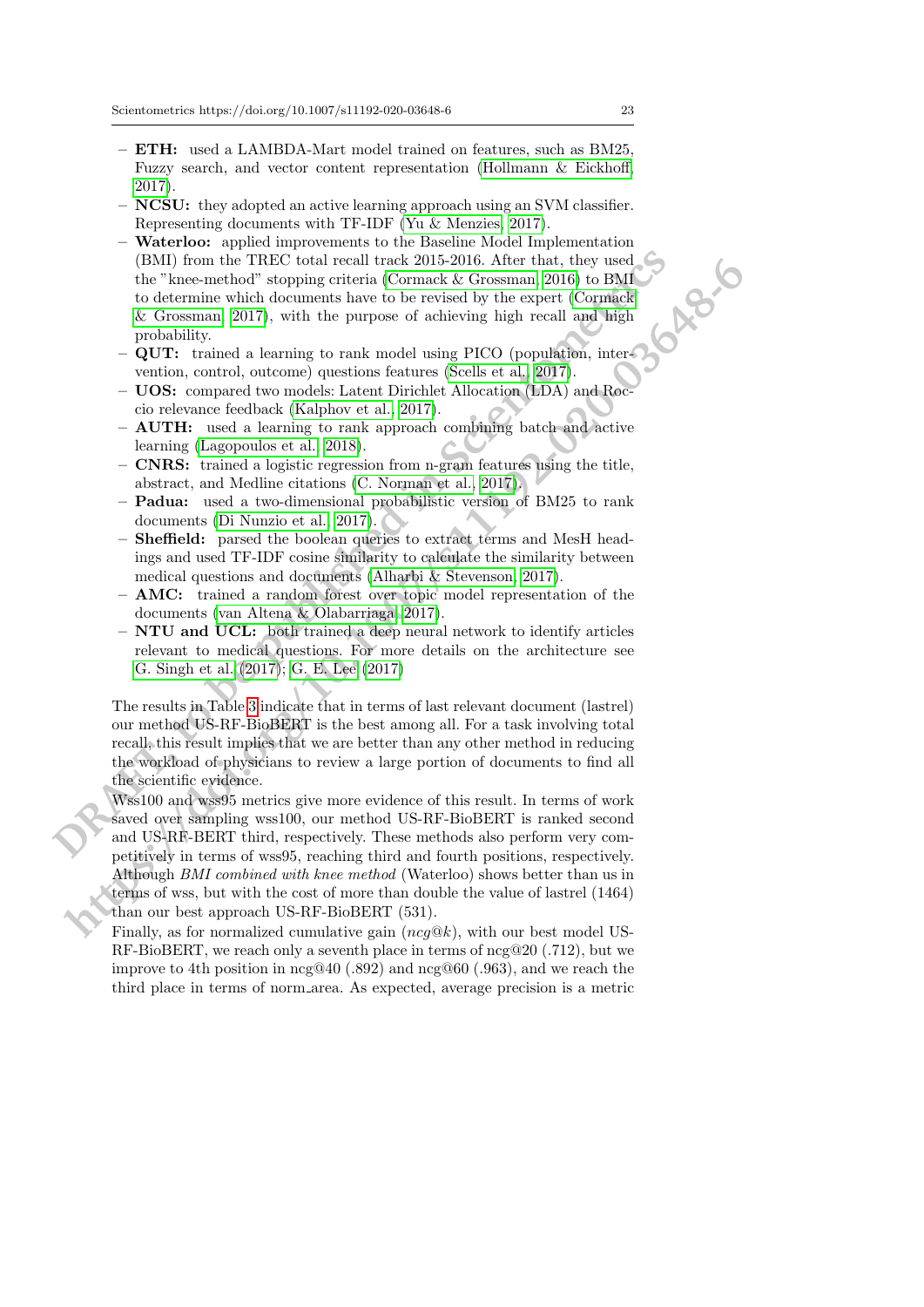| model                                                                                                                                                                                                                                                                                   | lastrel            | wss100      | wss95    | ncg@20   | $neg@40$ $neg@60$ |          | norm_area       | ap       |              |
|-----------------------------------------------------------------------------------------------------------------------------------------------------------------------------------------------------------------------------------------------------------------------------------------|--------------------|-------------|----------|----------|-------------------|----------|-----------------|----------|--------------|
| <b>US-RF BioBERT</b>                                                                                                                                                                                                                                                                    | 531                | .658        | .633     | .712     | .892              | .963     | .862            | .211     |              |
| HТ                                                                                                                                                                                                                                                                                      | 548                | .111        | .135     | .390     | .454              | .462     | .675            | .159     |              |
| <b>ECNU</b>                                                                                                                                                                                                                                                                             | $\ensuremath{725}$ | .770        | .175     | .425     | .471              | .494     | .651            | .166     |              |
| US-RF BERT                                                                                                                                                                                                                                                                              | 740                | .638        | .597     | .556     | .764              | .868     | $.812\,$        | .142     | <b>R</b> 810 |
| <b>ETH</b>                                                                                                                                                                                                                                                                              | 785                | .122        | .163     | .666     | .737              | .756     | $.744\,$        | .207     |              |
| <b>NCSU</b>                                                                                                                                                                                                                                                                             | $\boldsymbol{928}$ | .145        | .268     | .765     | .844              | .861     | $.684\,$        | .110     |              |
| <b>US-LR BioBERT</b>                                                                                                                                                                                                                                                                    | 1061               | .506        | .472     | .491     | .723              | .816     | $.747$          | $.085$   |              |
| US-LR BERT                                                                                                                                                                                                                                                                              | 1458               | .411        | .396     | .449     | .660              | .782     | .715            | .082     |              |
| Waterloo                                                                                                                                                                                                                                                                                | 1464               | <u>.611</u> | .701     | .887     | .974              | .995     | .927            | .318     |              |
| QUT                                                                                                                                                                                                                                                                                     | 1873               | .110        | .129     | .478     | .647              | .709     | $.619$ $\times$ | .120     |              |
| <b>UOS</b>                                                                                                                                                                                                                                                                              | 1857               | .221        | .348     | .547     | .766              | $.861\,$ | .727            | .124     |              |
| AUTH                                                                                                                                                                                                                                                                                    | 2119               | .519        | .690     | .868     | .962              | .985     | .920            | .293     |              |
| <b>CNRS</b>                                                                                                                                                                                                                                                                             | 2250               | .412        | .497     | .717     | .887              | .955     | $.839\,$        | .179     |              |
| Padua                                                                                                                                                                                                                                                                                   | 2260               | .398        | .496     | .816     | <u>.913</u>       | .945.    | .885            | .269     |              |
| Sheffield                                                                                                                                                                                                                                                                               | 2382               | .395        | .488     | .691     | .889              | .967     | .847            | $.218\,$ |              |
| Baseline BM25                                                                                                                                                                                                                                                                           | 2851               | $.285\,$    | .400     | $.645\,$ | .828              | .927     | .809            | $.174\,$ |              |
| AMC                                                                                                                                                                                                                                                                                     | 2913               | .249        | .333     | .386     | .790              | .899     | .761            | $.129\,$ |              |
| <b>NTU</b>                                                                                                                                                                                                                                                                              | $3570\,$           | .091        | .075     | .173     | .394              | .586     | $.538\,$        | $.520\,$ |              |
| Baseline Rndm                                                                                                                                                                                                                                                                           | 3722               | .040        | $.034\,$ | $.192\,$ | 379               | .575     | .484            | .045     |              |
| <b>UCL</b>                                                                                                                                                                                                                                                                              | 3801               | .072        | .064     | .229     | .440              | .627     | $.507\,$        | .060     |              |
| where we do not perform very well (5th place), but we consider this a trade-off<br>of having the best performance in terms of lastrel for a task focused on total<br>recall.                                                                                                            |                    |             |          |          |                   |          |                 |          |              |
| 7.2 Benchmark CLEF eHealth 2018                                                                                                                                                                                                                                                         |                    |             |          |          |                   |          |                 |          |              |
| In this section we compare the performance of our model with other partici-<br>pants from CLEF eHealth 2018. Below we briefly describe the methods used<br>by the other participants from CLEF eHealth 2018 proceedings (Kanoulas et<br>al., $2018$ ):                                  |                    |             |          |          |                   |          |                 |          |              |
| Waterloo: they used the same method proposed in CLEF eHealth 2017<br>(Cormack $&$ Grossman, 2017).<br><b>UNIPD:</b> proposed a two dimensional BM25 approach (Di Nunzio et al.,<br>$2018$ ).                                                                                            |                    |             |          |          |                   |          |                 |          |              |
| <b>AUTH:</b> took a learning to rank approach (Minas et al., 2018).<br><b>CNRS:</b> trained a logistic regression model on a large number of features<br>over the development set (C. R. Norman et al., 2018).<br>Sheffield: they proposed query enrichment with medical terms (Alharbi |                    |             |          |          |                   |          |                 |          |              |
| $et al., 2018$ .<br>UIC: applied clustering techniques combined with an SVM classifier (Co-                                                                                                                                                                                             |                    |             |          |          |                   |          |                 |          |              |

<span id="page-23-0"></span>Table 3: Benchmark of our best active learning strategies, models and document representations with other participants and baselines from CLEF eHealth 2017

# 7.2 Benchmark CLEF eHealth 2018

- UNIPD: proposed a two dimensional BM25 approach (Di Nunzio et al., 2018).
- AUTH: took a learning to rank approach (Minas et al., 2018).
- CNRS: trained a logistic regression model on a large number of features over the development set (C. R. Norman et al., 2018).
- Sheffield: they proposed query enrichment with medical terms (Alharbi et al., 2018) .
- UIC: applied clustering techniques combined with an SVM classifier (Co[hen & Smalheiser, 2018\)](#page-32-13).
- ECNU: employed Paragraph2Vector to represent query and documents for similarity calculation [\(Wu et al., 2018\)](#page-35-11).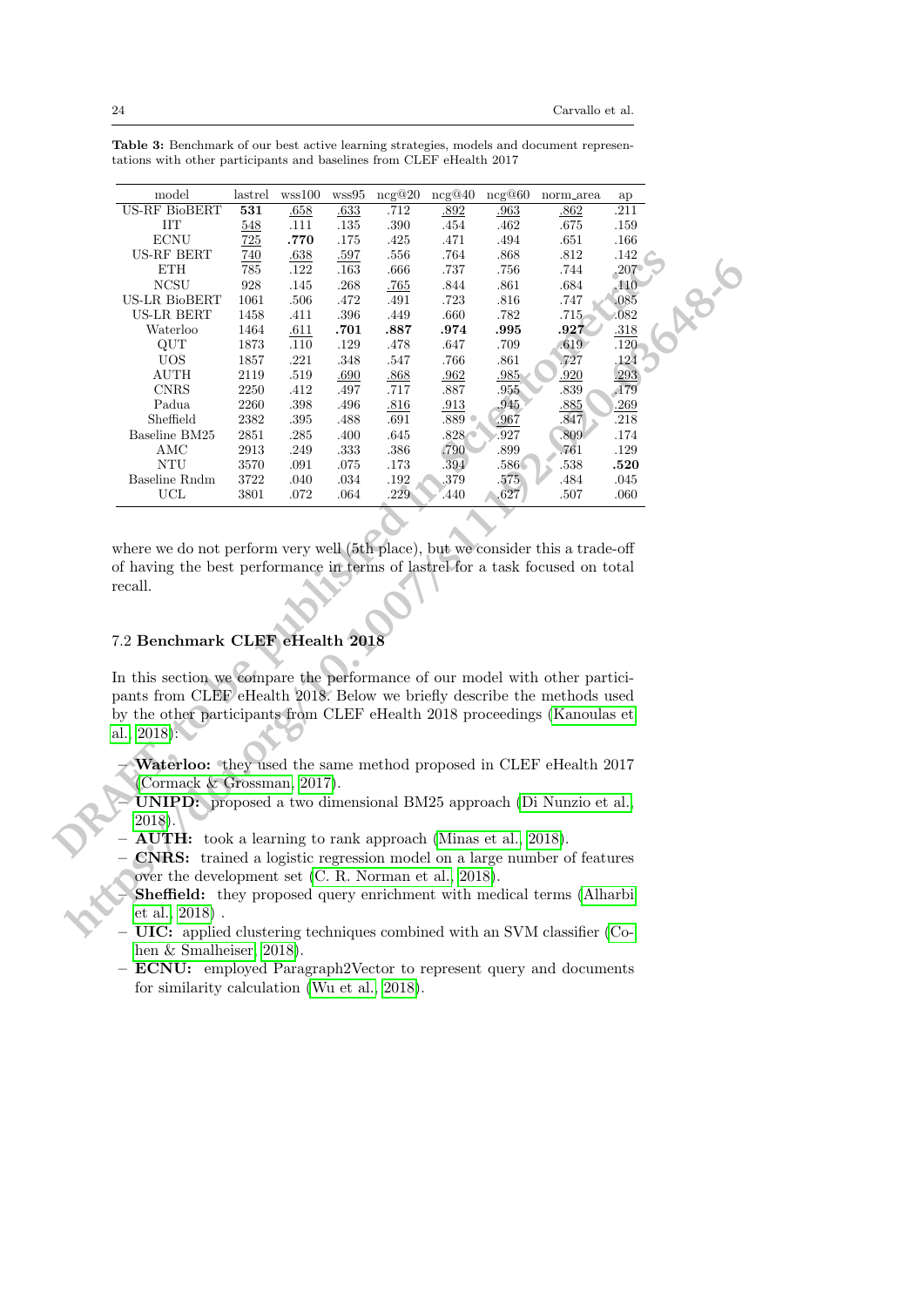The results in Table [4](#page-24-0) give more evidence that in terms of last relevant document (lastrel), our method US-RF-BioBERT is the best among all. We are also showing that this approach also reduces the workload for physicians in reviewing all the available evidence. Our method achieves the second and third places, respectively, in terms of work saved over sampling wss95 (.591) and wss100 (.627). However, *BMI combined with the knee-method* proposed by Waterloo performs better than us on wss; our method achieves the last relevant document in a lower position (2011).

<span id="page-24-0"></span>Table 4: Benchmark of our best active learning strategies, model and document representations with other participants and baselines from CLEF eHealth 2018

| terloo performs better than us on wss; our method achieves the last relevant            |              |                   |              |              |              |              |                    |              |  |  |
|-----------------------------------------------------------------------------------------|--------------|-------------------|--------------|--------------|--------------|--------------|--------------------|--------------|--|--|
| document in a lower position $(2011)$ .<br>Rer                                          |              |                   |              |              |              |              |                    |              |  |  |
| Finally, for normalized cumulative gain $(ncg@k)$ , we reach only an eighth place       |              |                   |              |              |              |              |                    |              |  |  |
| in terms of ncg@20 (.402), however, we improve to 6th position in ncg@60                |              |                   |              |              |              |              |                    |              |  |  |
|                                                                                         |              |                   |              |              |              |              |                    |              |  |  |
| (.787), and we reach the sixth place in terms of norm area (.826). As foreseen,         |              |                   |              |              |              |              |                    |              |  |  |
| average precision is an again metric where we do not perform very well (7th             |              |                   |              |              |              |              |                    |              |  |  |
| place), but we consider this a trade-off of having the best performance in terms        |              |                   |              |              |              |              |                    |              |  |  |
| of lastrel for a task focused on total recall.                                          |              |                   |              |              |              |              |                    |              |  |  |
|                                                                                         |              |                   |              |              |              |              |                    |              |  |  |
| Table 4: Benchmark of our best active learning strategies, model and document represen- |              |                   |              |              |              |              |                    |              |  |  |
| tations with other participants and baselines from CLEF eHealth 2018                    |              |                   |              |              |              |              |                    |              |  |  |
|                                                                                         |              |                   |              |              |              |              |                    |              |  |  |
| model                                                                                   | lastrel      | wss100            | wss95        | ncg@20       | ncg@40       |              | $ncg@60$ norm_area | аp           |  |  |
| <b>US-RF BioBERT</b>                                                                    | 2012         | .627              | .591         | .417         | .616         | $\sim 797$   | .826               | .148         |  |  |
| Waterloo                                                                                | 2655         | .756              | .610         | .894         | .975         | .996         | .949               | .378         |  |  |
| <b>UNIPD</b>                                                                            | 4259         | .543              | .396         | .767         | <u>.892</u>  | .954         | .896               | .316         |  |  |
| <b>AUTH</b>                                                                             | 4295         | .734              | .563         | 1881         | .958         | .983         | .948               | .393         |  |  |
| <b>CNRS</b>                                                                             | 4378         | .657              | $.510\,$     | .785         | .931         | .976         | .928               | .337         |  |  |
| Sheffield                                                                               | 5519         | .552 <sub>0</sub> | $-431$       | .648         | .866         | <u>.957</u>  | .871               | .258         |  |  |
| <b>UIC</b><br><b>ECNU</b>                                                               | 6385<br>7172 | .255<br>0.029     | .154<br>.025 | .477<br>.517 | .633<br>.692 | .742<br>.764 | .733<br>.687       | .174<br>.146 |  |  |
|                                                                                         |              |                   |              |              |              |              |                    |              |  |  |
|                                                                                         |              |                   |              |              |              |              |                    |              |  |  |
|                                                                                         |              |                   |              |              |              |              |                    |              |  |  |
|                                                                                         |              |                   |              |              |              |              |                    |              |  |  |
|                                                                                         |              |                   |              |              |              |              |                    |              |  |  |
| 7.3 Benchmark CLEF eHealth 2019                                                         |              |                   |              |              |              |              |                    |              |  |  |
|                                                                                         |              |                   |              |              |              |              |                    |              |  |  |
| In this section, we compare the performance of our best model with other par-           |              |                   |              |              |              |              |                    |              |  |  |
| ticipants from CLEF eHealth 2019. In this opportunity, only three teams par-            |              |                   |              |              |              |              |                    |              |  |  |
| ticipated and they proposed different ranking methods, including lexical statis-        |              |                   |              |              |              |              |                    |              |  |  |
| tics for relevant term identification (Sheffield, Alharbi & Stevenson $(2019)$ ),       |              |                   |              |              |              |              |                    |              |  |  |
| interactive BM25 (Padua, Di Nunzio (2019)), and a combination of ranking                |              |                   |              |              |              |              |                    |              |  |  |
| and a "greedy" sampling strategy to estimate the number of relevant docu-               |              |                   |              |              |              |              |                    |              |  |  |
| ments (ILPS, Li et al. $(2019)$ ).                                                      |              |                   |              |              |              |              |                    |              |  |  |
| It should be noted that for CLEF eHealth 2019, we only consider metrics re-             |              |                   |              |              |              |              |                    |              |  |  |
|                                                                                         |              |                   |              |              |              |              |                    |              |  |  |
| ported in the year challenge proceedings (Kanoulas et al., 2019) since the runs         |              |                   |              |              |              |              |                    |              |  |  |
| are not available in the github repository as in previous years. Furthermore,           |              |                   |              |              |              |              |                    |              |  |  |
| we focus on Diagnostic Test Accuracy (DTA) reviews since this approach was              |              |                   |              |              |              |              |                    |              |  |  |
| considered in CLEF eHealth 2017 and 2018, and this way, our method is com-              |              |                   |              |              |              |              |                    |              |  |  |

It should be noted that for CLEF eHealth 2019, we only consider metrics reported in the year challenge proceedings (Kanoulas et al., 2019) since the runs are not available in the github repository as in previous years. Furthermore, we focus on Diagnostic Test Accuracy (DTA) reviews since this approach was considered in CLEF eHealth 2017 and 2018, and this way, our method is comparable amongst challenges over time.

The results in table [5](#page-25-0) confirm that the approach we propose saves physicians workload in the task of document screening. Evidence of this is given by the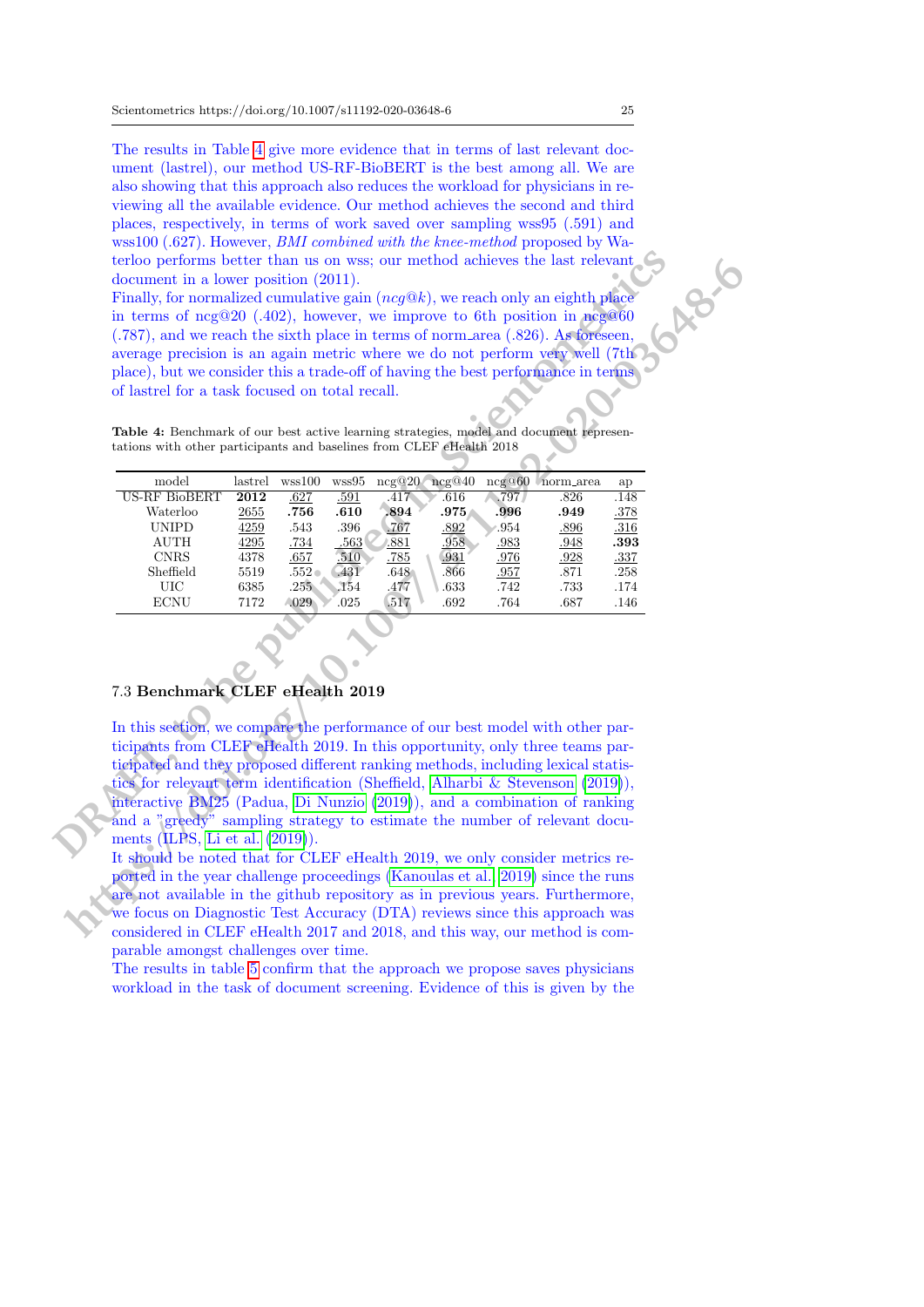lowest lastrel (786), the highest wss95 (.577) and second best wss100 (.614). On the weak side of our approach, we do not perform well in ncg metrics  $(ncq@k)$ . We only reach the fourth position for ncg@10 (.291), ncg@20 (.502), and ncg@30 (.645) and similarly in terms of ap (.132). Overall, the results are explained by our system tendency to optimize total recall rather than ranking of the top retrieved documents. Since our main focus is aiming for total recall with the smallest effort for physicians, we do not see this as a main drawback but of course it leaves room for improvement.

<span id="page-25-0"></span>Table 5: Benchmark of our best active learning strategies, model and document representations with other participants and baselines from CLEF eHealth 2019

| model            | lastrel | wss95 | wss100 | ncg@10 | ncg@20      | ncg@30 | ap   |
|------------------|---------|-------|--------|--------|-------------|--------|------|
| US-RF BioBERT    | 787     | .577  | .614   | .343   | .543        | .693   | .132 |
| <b>ILPS</b>      | 958     | .480  | .526   | .628   | <u>.736</u> | .813   | .567 |
| <b>Sheffield</b> | 1070    | .384  | .462   | .404   | .569        | .700   | .261 |
| Padua            | 1111    | .513  | .652   | .630   | .814        | .895   | .229 |

#### 8 Empirical time performance analysis

with the smallest effort for physicians, we do not see this as a main drawback,<br>but of course it leaves room for improvement.<br>
Table 5: Benefit alone but be a science beaming state<br>gives, model and document propositions w with the smallest effort for physicians, we do not see this as a main drawback,<br>but of course it leaves room for improvement.<br> **The E-B** Buchamek of our best active hearing strategies, model and document appeare.<br> **The E-**One aspect which can become an issue when using an active learning strategy is the cost of training an predicting iteratively considering an expensive learning algorithm. To study this impact, in this section we analyze empirically the time required on each active learning step, considering the labeling of ten documents per iteration, under an uncertainty sampling strategy. These experiments were run on a server with 64 GB RAM, a CPU Intel I7 with eight cores, and a SSD disk with 500GB of space. The server also has two GeForce GTX 1080 Ti GPUs, but they were not used for the active learning experiments. They were only used for obtaining BERT and BioBERT document embeddings.

Experimental methodology. For running these experiments, we used the CLEF eHealth 2017 task 2 dataset, composed of 149,062 documents and 20 queries corresponding to the train set; and 117,557 documents on 30 questions for the test set. To represent queries and documents, we use the same setup used in section 7, where we obtained 768-dimensional text embeddings of BioBERT from the concatenation of questions and documents.

Analysis per training iteration. In the case of the training time analysis, we measured the time (seconds) it took each active learning iteration (from 0 to 9), with 10 labels by the oracle per iteration, in each of the training queries (20). We compute and plot the average training time for each model on every iteration, as well as standard deviation.

The results in Figure 14 show that Logistic Regression (LR) is the most efficient model during training. It takes less than one second per iteration and stays almost flat up to the 9th iteration, where it is training with 100 labeled documents. SVMs are almost as efficient as the LR in the first iteration, but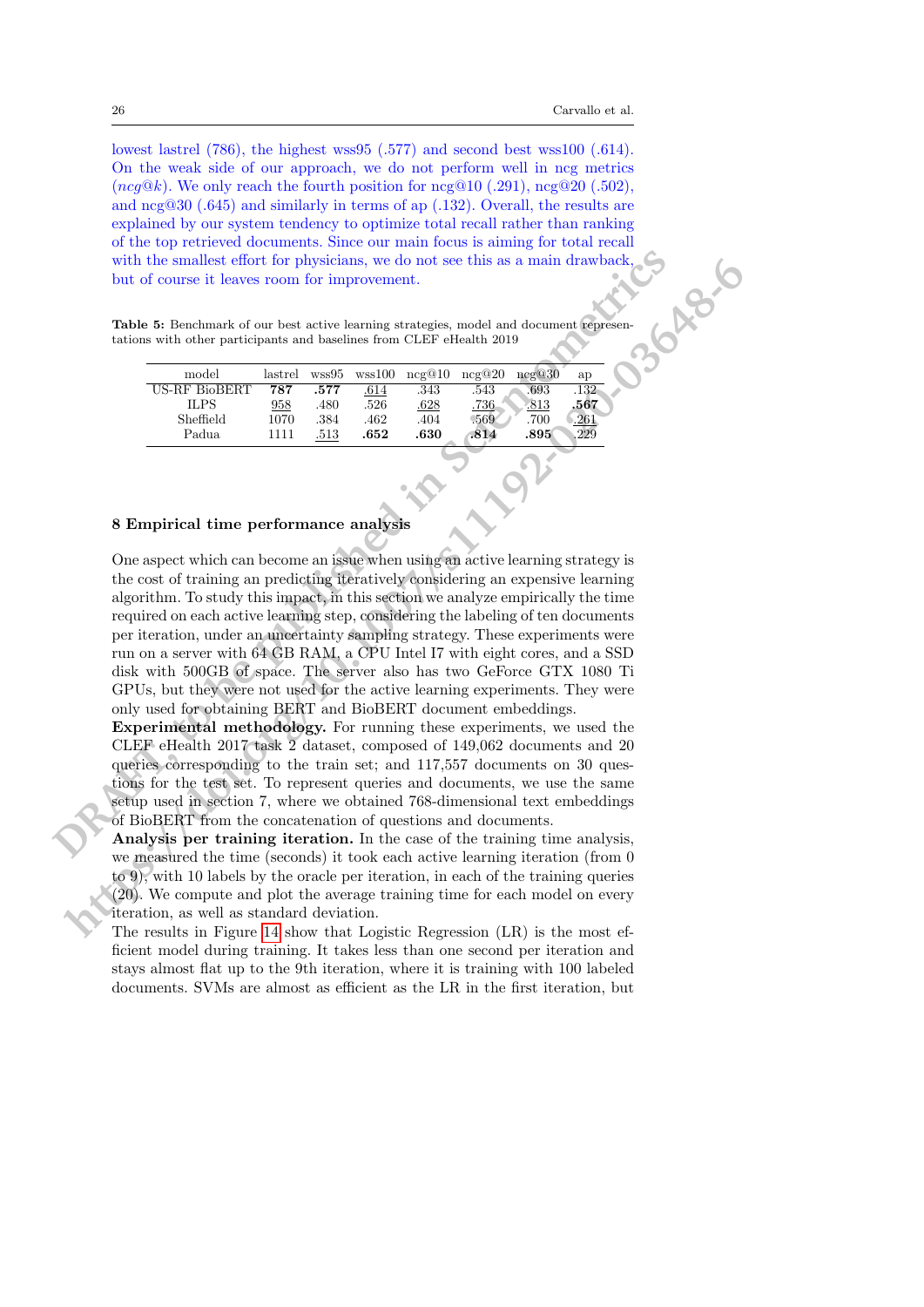<span id="page-26-0"></span>Fig. 14: Average training time (secs) per iteration using active learning on 20 medical questions from CLEF eHealth 2017 training dataset. Error bands show the deviation of training time among all 20 questions.



training time grows quickly with the number of samples. Random forests are considerably less efficient than LR and SVMs in the first iterations, but the gap between RF and SVMs decreases in the latest iterations. Finally, the multilayer perceptron, although having only two layers, takes more than 3 seconds in the initial iteration and keeps growing as the number of labeled samples increases. In practice, this means that having the oracle waiting for at least 4-5 seconds per iteration can make the process too slow to make it practical and useful.

Total training and prediction time. Concerning the analysis of training time upon the whole training dataset and prediction time among all the test datasets, we see interesting results in Table 6. For the case of training, we aggregate the seconds it took to train the model using active learning for all the questions from CLEF eHealth 2017 train dataset. (20 questions, 149,062 documents). On the other side, to obtain the prediction time, we used each of the trained models and measured the time it took to predict scores for the CLEF eHealth 2017 test set (117,557 documents).

The results on Table 6 are consistent with those in Figure 14. They show that Logistic Regression is the fastest model, taking a total time of 440 seconds, while the MLP takes up to 1467 seconds to do the complete training process for all the CLEF eHealth 2017 training set. However, a different picture is observed on prediction time, where the MLP outputs the prediction scores on the full test set (117,557 documents) in only 1.71 seconds, while the logistic regression takes 3.2 seconds, similar to the random forest model which takes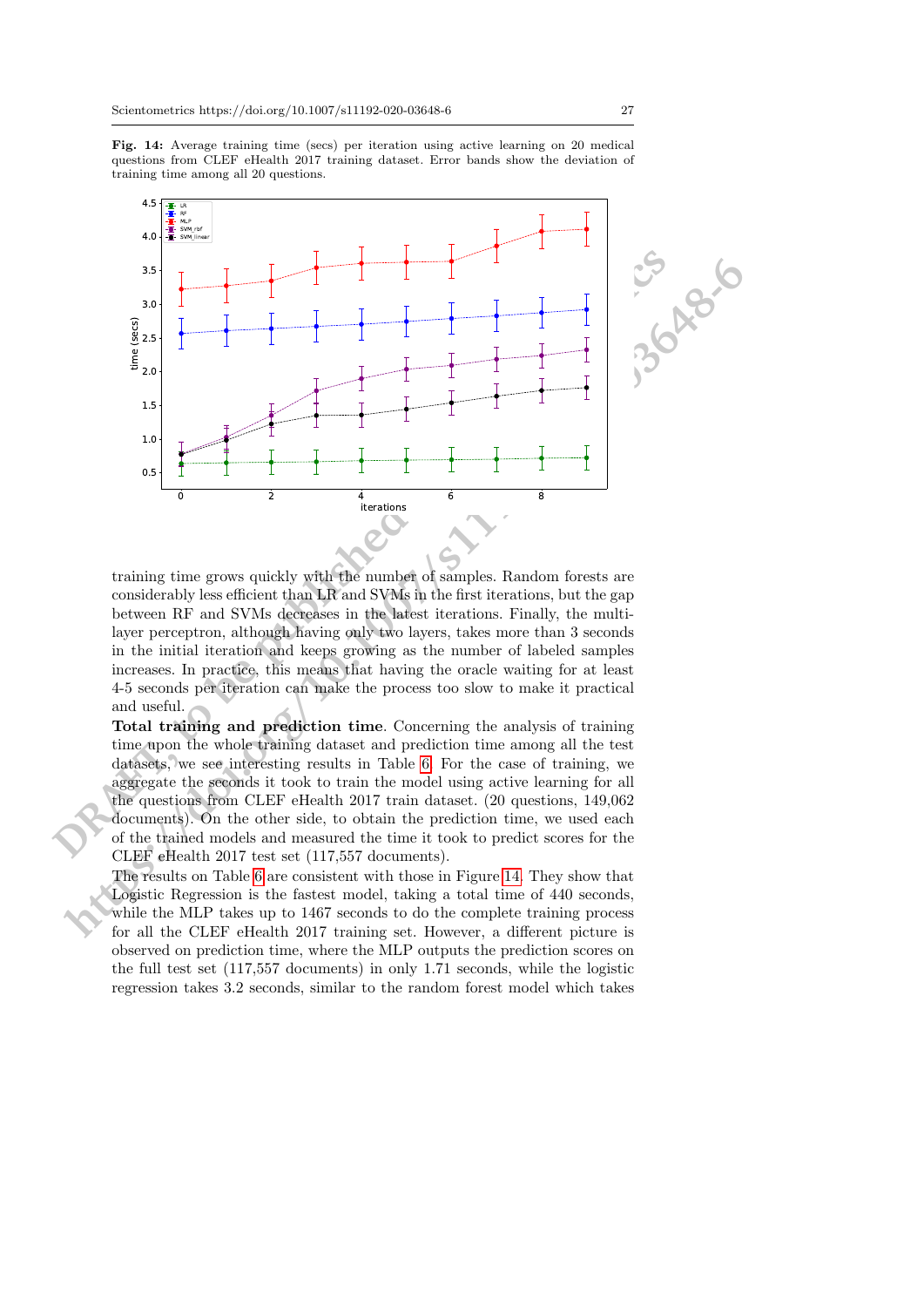| model                  | training time (secs) | prediction time (secs) |
|------------------------|----------------------|------------------------|
| R.F                    | 1467                 | 3.40                   |
| SVM_rbf                | 983                  | 6.15                   |
| SVM <sub>-linear</sub> | 789                  | 8.30                   |
| LR.                    | 440                  | 3.20                   |
| MLP                    | 1915                 | 1.71                   |

<span id="page-27-0"></span>Table 6: Total training and prediction time for each machine learning model

3.4 seconds. This result indicates that while training time can slow down the usefulness of these models even if they rank documents more accurately (such as  $RF$  compared to  $LR$ ), after being trained they perform reasonably fast be used in production systems, what justifies their use.

#### 9 Discussion

**DRAFT, to be published in Scientometrics https://doi. https://doi. https://doi. https://doi. https://doi. https://doi.org/10. https://doi.org/10. https://doi.org/10. https://doi.org/10. https://doi.org/10. http://doi.org/10. http://doi.org** In this article, we supported results from previous studies in terms of showing that active learning with an uncertainty sampling (US) strategy yields good results for the task of biomedical document screening. Our main contribution was comparing the performance of different schemes to represent documents in an active learning setting, namely TF-IDF, Word2vec, GloVe, BERT, and BioBERT. In our experiments with two datasets (CLEF eHealth and Epistemonikos), we found that an active learning strategy based on uncertainty sampling with either a BERT or BioBERT document representation, yields the best results. However, the conclusions are not completely clear in terms of the learning algorithm. In the Epistemonikos dataset, the US strategy combined with a logistic regression achieves better results in fewer iterations for retrieving documents to be labeled by an expert. Still, there are no significant differences with SVM or random forests, but LR is considerably faster for training models iteratively. In the CLEF eHealth 2017 dataset, we found that US with BioBERT document representation reaches the best performance with a random forest, leaving the logistic regression in third place after SVM. After additional analysis we found stronger similarities between the documents in train and test splits of the Epistemonikos datasets and larger differences between train and test document similiarities in the CLEF eHealth dataset, an element that might explain differences in performance of the top learning methods LR, and RF. Finally, to validate our best method (US with BioBERT + random forest), we compared our performance numbers with other participants' in CLEF eHealth 2017, 2018 and 2019 and we provided strong evidence that our method indeed saves physicians' work in the task of finding all the evidence related to a medical issue or better known as total recall problem.

Dataset complexity affects absolute metrics results. Results show that BioBERT is a robust way to represent documents for the document screening task, showing proper levels of effectiveness and efficiency for both small and large datasets. Something unusual observed in the results is that the per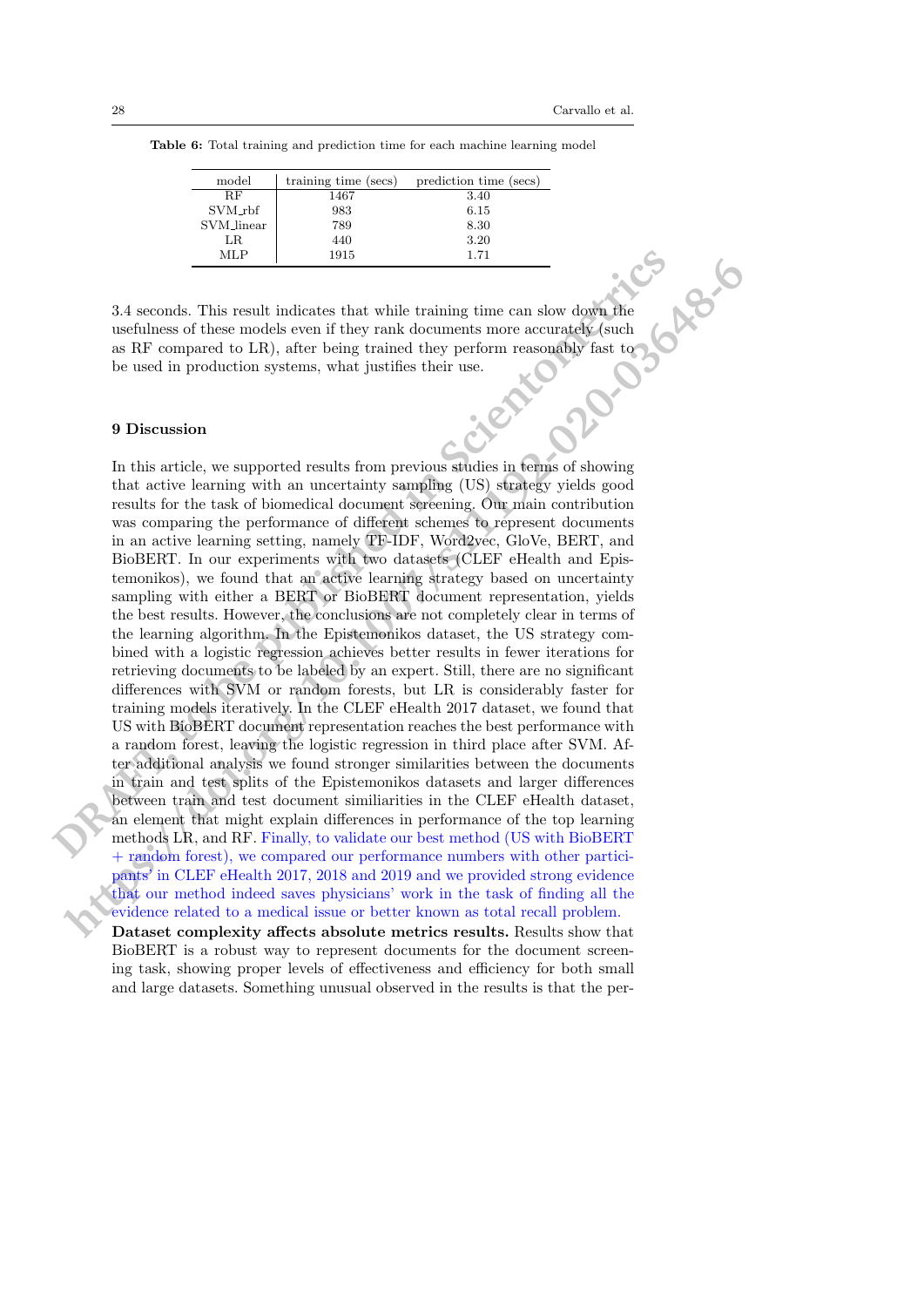to use more complex embeddings such as BERT and BioBERT. In the case of Epistemonikos, it is comple to use general embeddings such as GlobVe of Nortley based with traditional document representation, such as TF-DE, there to use more complex multidings aids at BERT and BioBERT. In the case of by the coloring of the product of the interaction between the total specifically the control between the color based with traditional document repres formance of the proposed framework in the CLEF eHealth dataset (e.g. best r@10=.571) is much worse than in Epistemonikos (e.g. best r@10=.717). These results could be explained by the complexity of the CLEF eHealth dataset, described by the higher density of medical terms per document compared to Epistemonikos. Nevertheless, to produce an acceptable performance in the document screening task on the CLEF eHealth dataset, there is a need to use more complex embeddings such as BERT and BioBERT. In the case of Epistemonikos, it is enough to use general embeddings such as GloVe or Word2vec to obtain good performance in this task. When comparing neuralbased with traditional document representation, such as TF-IDF, there is a considerable improvement by using word and document embeddings independent of the model, active learning strategy, or dataset. The same occurred when comparing the results of active learning with relevance feedback in Rocchio and BM25, which were notoriously improved in most of the cases. Interestingly, when comparing the metric *work saved by experts*, the best results in the CLEF eHealth dataset are much better than the best results in Epistemonikos, indicating that the aforementioned dataset complexity affects the ranking of relevant documents at small cut-off positions  $(k=10,20)$ , but not the ranking upon all the corpus.

Time complexity and performance trade-off. Although results show that BERT and BioBERT embeddings achieve more robust results for both small and huge datasets, there is a trade-off between time complexity and improvement in performance when using BERT or BioBERT. Indeed, when combining MLP with any of the BERT embeddings, the computation time is larger than when representing documents with Word2vec or GloVe. Another aspect worth noting is that although models ranked relevant documents on the first top  $k$ , when analyzing metrics such as WSS and Lastrel%, we found that even though our framework provides a considerable advance in saving work for physicians on the task of document screening, there is still room for improvement, especially for large datasets.

Comparison with other methods from CLEF eHealth. When comparing the results of our solution with the ones obtained by other methods, we showed that our approach delivers higher saves in physicians workload in the document screening task. This allows us to outstand on one of the main objectives of the evidence-based medicine discipline, which is to retrieve all the relevant evidence given a medical question. In terms of cumulative recall, our model is competitive after viewing 40 percent of the documents, but at lower levels, there is still space to improve. As expected, average precision is not competitive compared to other approaches, but this is the cost of achieving high performance on other evaluation metrics. Our method based on active learning combined with BERT embeddings surpasses traditional approaches based mostly on ranking, relevance feedback, query expansion, and classical machine learning models proposed by other participants. Interestingly, in the more current versions of the challenge, other methods did not take advantage of transformer-based embeddings, which already existed at the time. Although approaches based on relevance feedback and learning to rank algorithms yield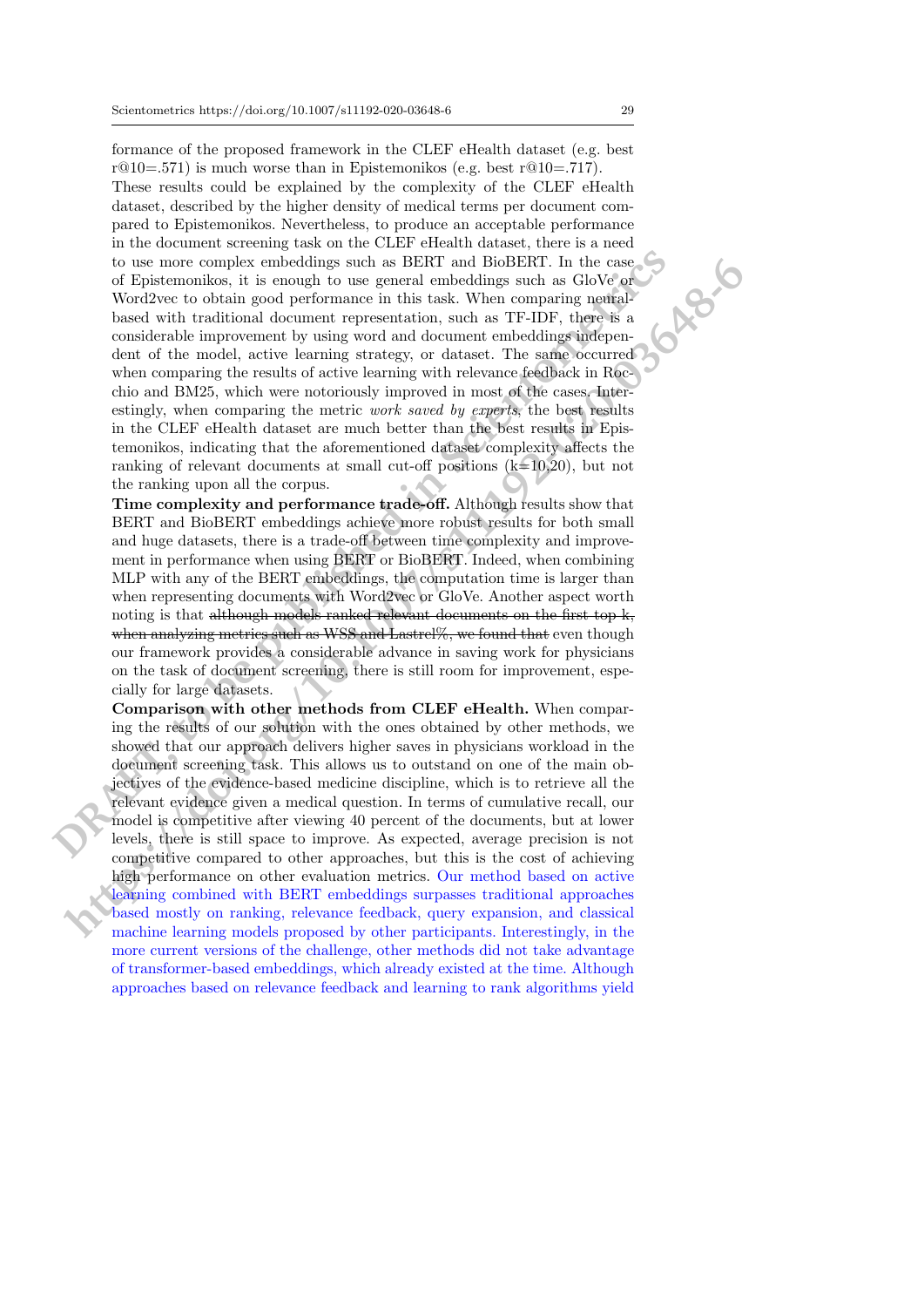outstanding results in recall and precision, they do not perform well on saving physicians' work, evidenced by their inferior results in metrics such as lastrel and wss.

Time complexity trade-off with model generalization. In terms of time complexity, we show that the Logistic Regression trains almost in linear time after each active learning iteration without a considerable loss in performance. We see a similar behavior while predicting, as the Logistic Regression is the second fastest model (after MLP), taking only 3.4 seconds per prediction. Based on this, for a real-world application setup, we would be recommend to use the Logistic Regression for its efficiency and competitive performance compared to other machine learning models.

SVM linear versus RBF kernel for text classification. An interesting case is the result of SVM with a linear kernel, which obtained remarkable performance in both tasks, saving work to physicians and ranking relevant documents on the top positions of the list of candidate documents. While we could expect the RBF kernel to produce better results than the linear kernel in certain cases of very small dimensionality, previous work also shows that linear kernels can produce competitive results in text classification and with considerably shorter training time Joachims (1998).

We see a similar behavior while predicting, as the Logistic Regression is the second fastest model (after MLP), taking only 3.4 seconds per prediction, and the compared to other machine learning models.<br> **SPM linear versu** We see a similar behavior while predicting, as the logistic Regression is the social metric model with product the second function is second function in the form and the crossing to to use the Logistic Regression for its Classification models versus other factors. Overall, it could have been expected that more complex models such SVM with RBF kernel to have better performance, specially tuning their parameters, but it was not the case. The results show that simple models such as logistic regression or SVM with linear kernel were more effective than other complex ones. One possible reason for this result is that document representation and the active learning strategy are more fundamental in the learning process for this task. A similar conclusion can be reached with respect to the number of training iterations. Simple models such as logistic regression reach proper levels of effectiveness in fewer iterations than other models, for both datasets.

There are improvements over TF-IDF representation independent on the active learning strategy, machine learning model or dataset. The same occurs when using relevance feedback compared to any active learning approach for document screening task.

Future work. Based on our results and this discussion, we identify some ideas for future work. We will test other paradigms for more scalable learning, such as weak supervision, where using vast amounts of weak labeled data sources improve the model capability to generalize to new cases (Dehghani et al., 2017) requiring even fewer expert labels for training a classification models (Ratner et al., 2017).

Concerning embeddings, we will test different values of sensitive parameters, such as term normalization and choice of training collection (Roy et al., 2018). Although the focus of the current work is to show the impact of language models on active learning strategies for medical literature, it would be important to test the best active learning strategy with actual users. For this, it is necessary to integrate our model into an interface and conduct a user evaluation with actual physicians. For future work, we plan to integrate our best model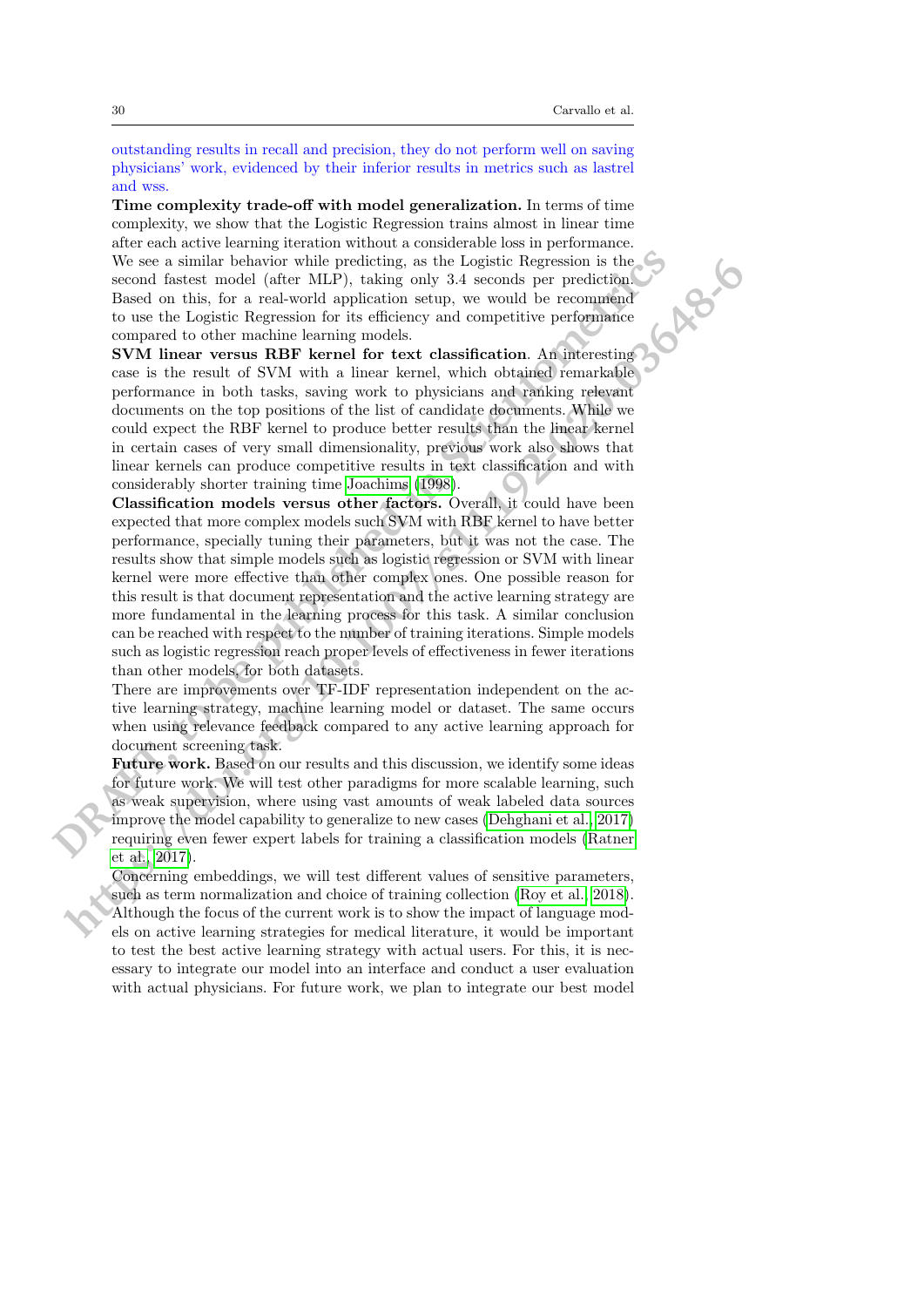with the Epistaid interface developed by Donoso-Guzmán  $\&$  Parra [\(2018\)](#page-32-2), and then design and conduct a user study.

Limitations. We have identified some limitations which we describe here. For active learning, there are several additional sampling strategies, such as query-by-committee and gradient-based methods [\(Settles, 2012\)](#page-35-0). We did not experiment with them due to its computational complexity: in practice, physicians would need to wait several minutes between iterations of labeling, which in a real setting is not feasible.

Another important limitation is that although we outperformed several methods in our CLEF eHealth 2017, 2018 and 2019 evaluation, the comparisons are not entirely fair, since we had no limits in the number of runs, we had the advantage to analyze the approaches followed by the other participants.

#### 10 Summary and Conclusion

cians would need to wait several minutes between iterations of labeling, which, in a read setting is not feasible.<br>Another important limitation is that although we outperformed several metical<br>ods in our CLEF effective 20 chan soudd need to wait several nimits between iterations of labeling, which in a real setting is not forest<br>helion by the absolute the member of member and the state of the state of the state of the state of the state of In this article we studied how recent document representations based on neural language models such as Word2Vec (Mikolov et al., 2013), GloVe (Pennington et al., 2014), BERT (Devlin et al., 2018), and BioBERT (J. Lee et al., 2019) compare on a task of biomedical document screening in an active learning setting. Our goal was to determine the best combination of document representation, learning method, and sampling strategy to help physicians reducing their manual work while screening biomedical documents in the practice of Evidence-based Medicine. Our analyses, conducted on two datasets (CLEF eHealth and Epistemonikos), indicate that recent full-text models such as BERT or BioBert, provide better performance. Yet, this difference was significant only in the smaller but more challenging dataset CLEF eHealth. Our analyses indicate that ranking gets increasingly difficult in a dataset with a more specialized vocabulary and with small term overlap between query (clinical question) and potential relevant documents. On the larger Epistemonikos dataset, the difference in performance between the word-embedding model Word2Vec was not significant different compared to BERT. In contrast, the cost of training these full-text embedding models is way higher, since they are based on the transformer architecture and require specialized hardware (TPU vs. GPU) to be trained more efficiently. Another interesting but expected result is the improvement over relevance feedback and TF-IDF, which is considerable when using an active learning framework. Another interesting result shows that logistic regression (as well SVM with linear kernel and random forests) perform quite well with uncertainty-based sampling compared to more sophisticated learning models such as RBF-kernel SVM. Furthermore, logistic regression has the additional benefit of converging very quickly compared to other learning algorithms and sampling strategies. We then recommend using logistic regression or random forests with uncertainty sampling strategy combination for performing active learning for biomedical document screening, since the key in performance seems to be more related to the document representation.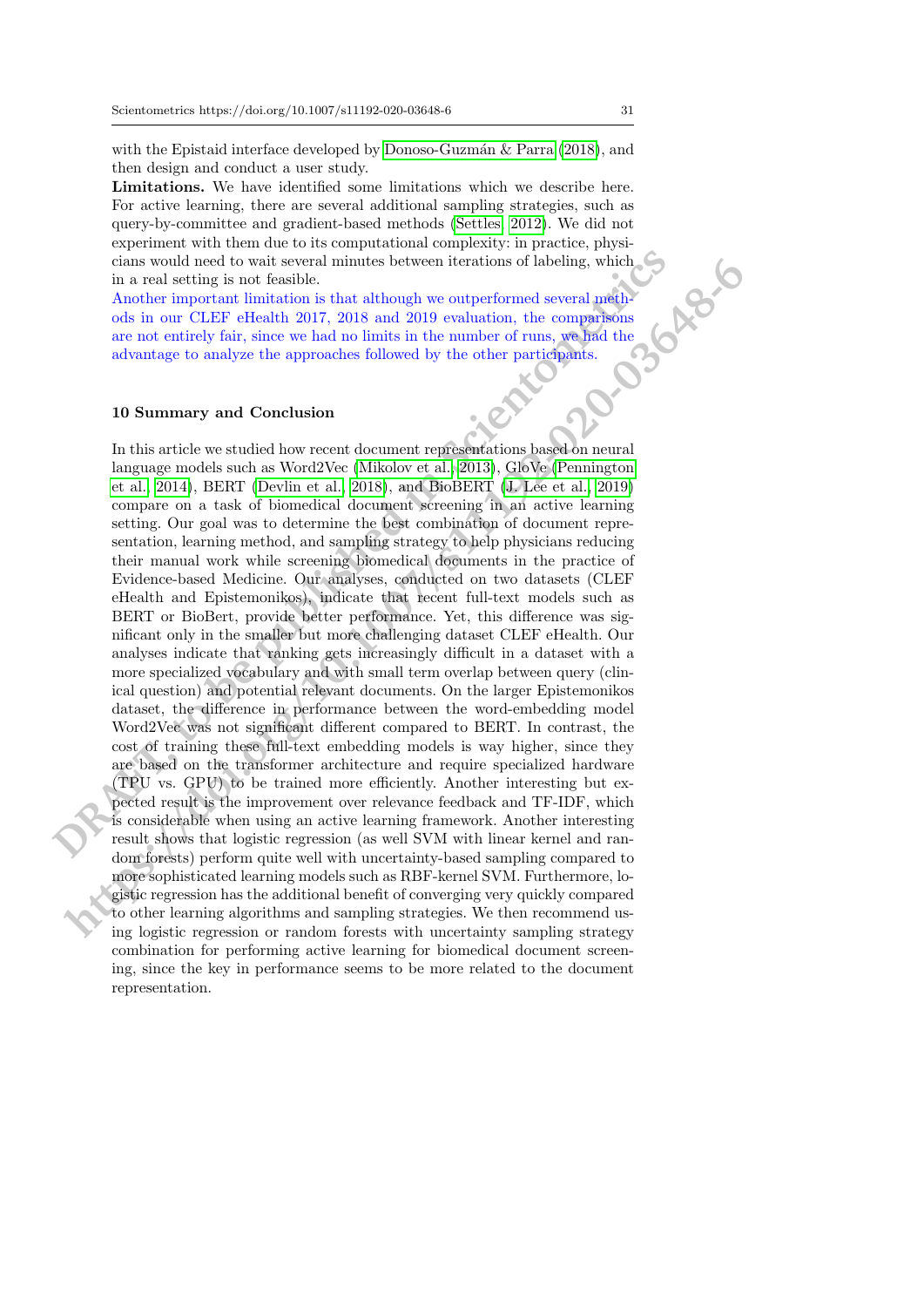Moreover, we provided evidence that more complex embeddings (BERT or BioBERT) had a better performance on the CLEF eHealth dataset, which is harder than the Epistemonikos dataset, explained by the higher proportion of medical terms present and the smaller overlap between queries and relevant documents.

order competing approaches on CLEF eHealth challenges 2017, 2018, and 2019, We showed by the store of curvature results in terms of work saved by physicistic by using our control certain framework, which was one of our ma ofter competing approaches on CIRF elfashin challenges 2017, 2018, and 2019<br>
We showed hatter results in terms of work saved by physicians by using 0nt<br>
active locaring framework, which was no of our main objectives. In or To further support the performance of our method, we compared it against other competing approaches on CLEF eHealth challenges 2017, 2018, and 2019. We showed better results in terms of work saved by physicians by using our active learning framework, which was one of our main objectives. In terms of cumulative gain, our best model can retrieve a considerable proportion of relevant documents after reviewing only 40 percent of the retrieved documents. Finally, regarding the time complexity, there is a trade-off between choosing a model that has better performance but takes more time per active learning retraining iteration (i.e., Random Forest), or choosing a model that takes little time to train and has moderately competitive results, as the logistic regression. Our suggestion is that logistic regression has a better general value in terms of predictive ranking accuracy, as well as training and prediction time cost. For future work, we consider using a richer representation of the documents by adding other features, such as author information, year of publication, as well as images represented as neural visual embeddings using AlexNet, VGG, or ResNet. We will also study other learning strategies beyond active learning, such as weak supervision (Ratner et al., 2017). Another potential improvement would be to experiment with representations of more structured descriptions of the documents, which are specified within some abstracts, such as detailed description of objective, methodology, materials and implications. Lastly, it would be interesting to test our best active learning strategy in an interface and conduct a user study for validating the practical validity of our research.

#### 11 Acknowledgments

This research was funded by ANID Chile, Fondecyt Grant 1191791, and by the Millenium Institute Foundational Research on Data (IMFD).

# 12 References

- <span id="page-31-0"></span>Adeva, J. G., Atxa, J. P., Carrillo, M. U., & Zengotitabengoa, E. A. (2014). Automatic text classification to support systematic reviews in medicine. Expert Systems with Applications, 41 (4), 1498–1508.
- <span id="page-31-2"></span>Alharbi, A., Briggs, W., & Stevenson, M. (2018). Retrieving and ranking studies for systematic reviews: University of sheffield's approach to clef ehealth 2018 task 2. In Ceur workshop proceedings (Vol. 2125).
- <span id="page-31-1"></span>Alharbi, A., & Stevenson, M. (2017). Ranking abstracts to identify relevant evidence for systematic reviews: The university of sheffield's approach to clef ehealth 2017 task 2. In Clef (working notes).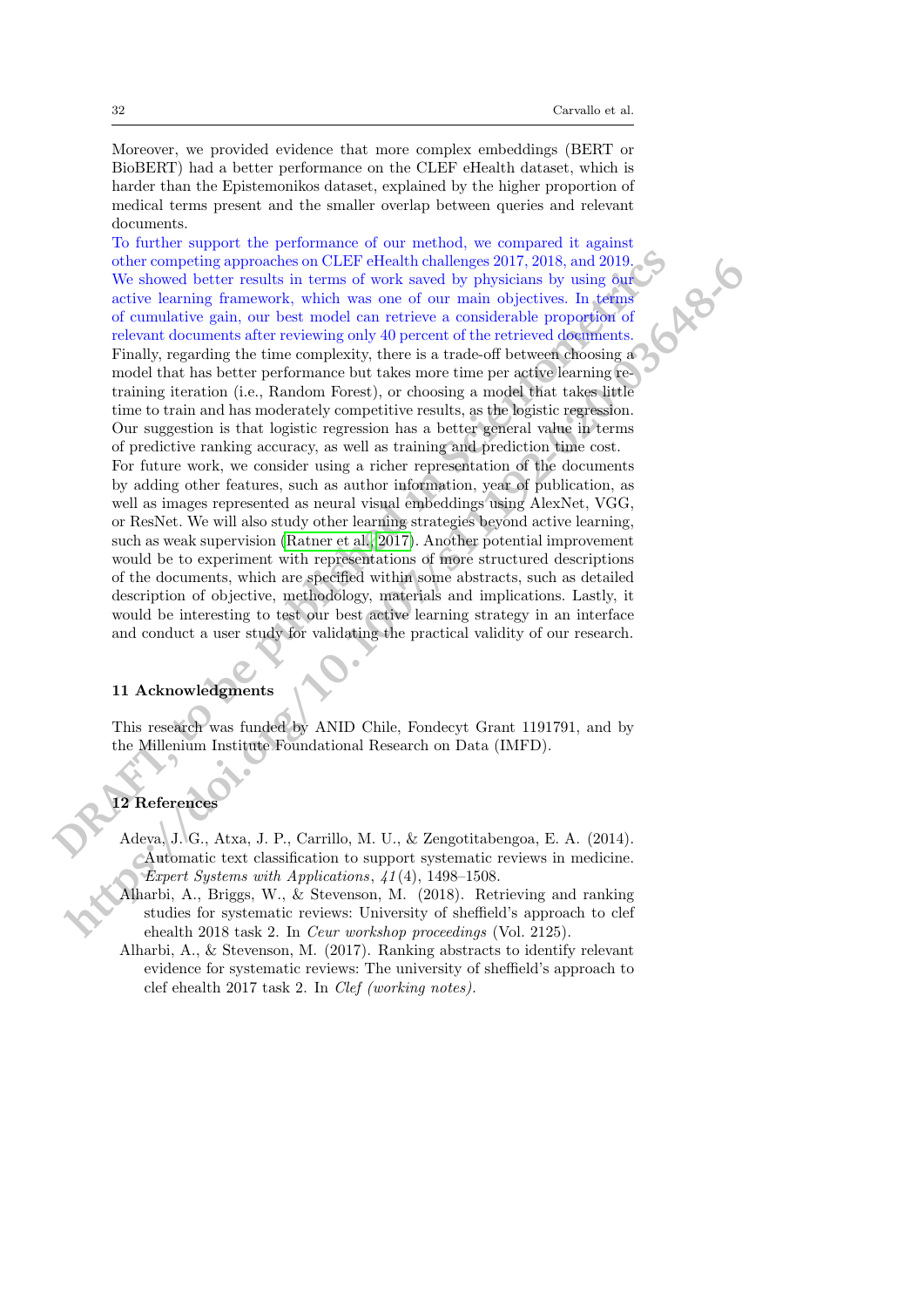- <span id="page-32-6"></span>Alharbi, A., & Stevenson, M. (2019). Ranking studies for systematic reviews using query adaptation: University of sheffield's approach to clef ehealth 2019 task 2. In Clef (working notes).
- <span id="page-32-3"></span>Bekhuis, T., Tseytlin, E., Mitchell, K. J., & Demner-Fushman, D. (2014). Feature engineering and a proposed decision-support system for systematic reviewers of medical evidence. PloS one,  $9(1)$ , e86277.
- <span id="page-32-8"></span>Chen, J., Chen, S., Song, Y., Liu, H., Wang, Y., Hu, Q., . . . Yang, Y. (2017). Ecnu at 2017 ehealth task 2: Technologically assisted reviews in empirical medicine. In Clef (working notes).
- <span id="page-32-4"></span>Choi, S., Ryu, B., Yoo, S., & Choi, J. (2012). Combining relevancy and methodological quality into a single ranking for evidence-based medicine. Information Sciences, 214 , 76–90.
- <span id="page-32-13"></span>Cohen, A. M., & Smalheiser, N. R. (2018). Uic/ohsu clef 2018 task 2 diagnostic test accuracy ranking using publication type cluster similarity measures. In Ceur workshop proceedings (Vol. 2125).
- <span id="page-32-9"></span>Cormack, G. V., & Grossman, M. R. (2016). " when to stop" waterloo (cormack) participation in the trec 2016 total recall track. In Trec.
- <span id="page-32-10"></span>Cormack, G. V., & Grossman, M. R. (2017). Technology-assisted review in empirical medicine: Waterloo participation in clef ehealth 2017. In Clef (working notes).
- <span id="page-32-14"></span><span id="page-32-12"></span><span id="page-32-11"></span><span id="page-32-7"></span><span id="page-32-5"></span><span id="page-32-2"></span><span id="page-32-1"></span><span id="page-32-0"></span>Dehghani, M., Zamani, H., Severyn, A., Kamps, J., & Croft, W. B. (2017). Neural ranking models with weak supervision. In Proceedings of the 40th international acm sigir conference on research and development in information retrieval (pp. 65–74).
- Chen, J., Chen, S., Song, Y., Lin, H., Wang, Y., Hn, Q..... Yang, Y. (2017).<br>
Een<br/>in 2017 chealth task 2: Technologically assisted reviews in empirical chealths, B., Ry<br/>a. Box, S., & Choi, J. (2012). Combining rel Chen, B., Glom, S., Song, V., Lin, H., Wang, Y., Hung, A., Hung, A., Hung, A., Hung, A., Hung, A., Hung, Hung, and S. Hung, the two-disconsists of methodogical particles in the check of continuous continuous continuous of Del Fiol, G., Michelson, M., Iorio, A., Cotoi, C., & Haynes, R. B. (2018, Jun 25). A deep learning method to automatically identify reports of scientifically rigorous clinical research from the biomedical literature: Comparative analytic study. J Med Internet Res,  $20(6)$ .
	- Devlin, J., Chang, M.-W., Lee, K., & Toutanova, K. (2018). Bert: Pretraining of deep bidirectional transformers for language understanding. arXiv preprint arXiv:1810.04805 .
	- Di Nunzio, G. M. (2019). A distributed effort approach for systematic reviews. ims unipd at clef 2019 ehealth task 2. In Clef (working notes).
	- Di Nunzio, G. M., Beghini, F., Vezzani, F., & Henrot, G. (2017). An interactive two-dimensional approach to query aspects rewriting in systematic reviews. ims unipd at clef ehealth task 2. In *Clef (working notes)*.
	- Di Nunzio, G. M., Ciuffreda, G., & Vezzani, F. (2018). Interactive sampling for systematic reviews. ims unipd at clef 2018 ehealth task 2. In Clef (working notes).
	- Donoso-Guzmán, I., & Parra, D. (2018). An interactive relevance feedback interface for evidence-based health care. In 23rd international conference on intelligent user interfaces (pp. 103–114).
	- Elliott, J. H., Turner, T., Clavisi, O., Thomas, J., Higgins, J. P., Mavergames, C., & Gruen, R. L. (2014). Living systematic reviews: an emerging opportunity to narrow the evidence-practice gap.  $PLoS$  medicine,  $11(2)$ , e1001603.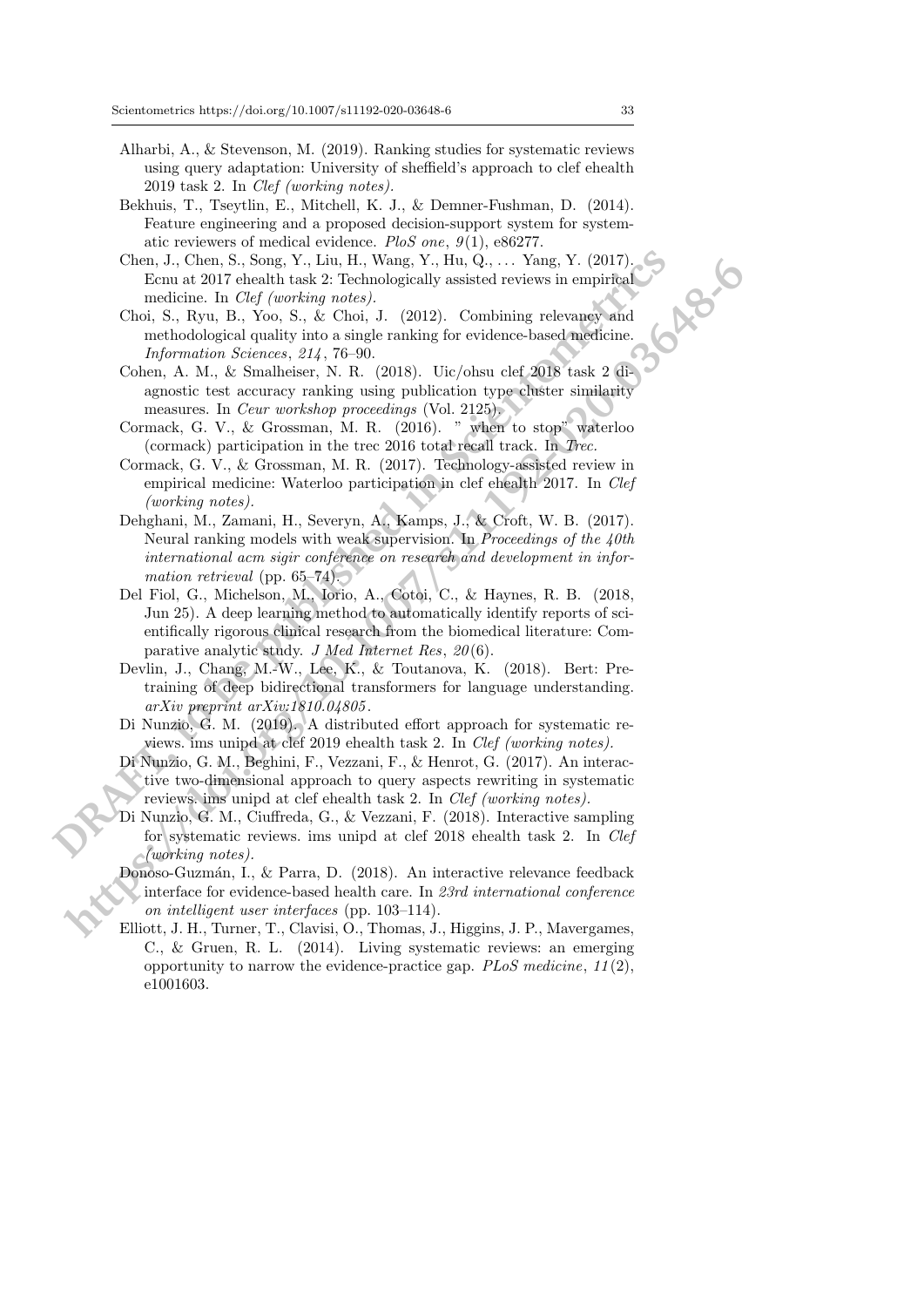- <span id="page-33-7"></span>Figueroa, R. L., Zeng-Treitler, Q., Ngo, L. H., Goryachev, S., & Wiechmann, E. P. (2012). Active learning for clinical text classification: is it better than random sampling? Journal of the American Medical Informatics Association, 19(5), 809-816.
- <span id="page-33-10"></span>Goeuriot, L., Kelly, L., Suominen, H., Névéol, A., Robert, A., Kanoulas, E., ... Zuccon, G. (2017). Clef 2017 ehealth evaluation lab overview. In International conference of the cross-language evaluation forum for european languages (pp. 291–303).
- <span id="page-33-5"></span>Goodwin, T. R., & Harabagiu, S. M. (2018). Knowledge representations and inference techniques for medical question answering. ACM Transactions on Intelligent Systems and Technology (TIST), 9(2), 14.
- <span id="page-33-4"></span>Grossman, M. R., Cormack, G. V., & Roegiest, A. (2016). Trec 2016 total recall track overview. In Trec.
- <span id="page-33-6"></span>Hashimoto, K., Kontonatsios, G., Miwa, M., & Ananiadou, S. (2016). Topic detection using paragraph vectors to support active learning in systematic reviews. Journal of biomedical informatics, 62, 59-65.
- <span id="page-33-11"></span>Hollmann, N., & Eickhoff, C. (2017). Ranking and feedback-based stopping for recall-centric document retrieval. In Clef (working notes).
- <span id="page-33-9"></span>Howard, J., & Ruder, S. (2018). Universal language model fine-tuning for text classification.  $arXiv$  preprint  $arXiv:1801.06146$ .
- <span id="page-33-8"></span>Hughes, M., Li, I., Kotoulas, S., & Suzumura, T. (2017). Medical text classification using convolutional neural networks. Stud Health Technol Inform, 235 , 246–50.
- <span id="page-33-15"></span>Joachims, T. (1998). Text categorization with support vector machines: Learning with many relevant features. In European conference on machine  $learning$  (pp. 137–142).
- <span id="page-33-14"></span><span id="page-33-13"></span><span id="page-33-12"></span><span id="page-33-3"></span><span id="page-33-2"></span><span id="page-33-1"></span><span id="page-33-0"></span>Kalphov, V., Georgiadis, G., & Azzopardi, L. (2017). Sis at clef 2017 ehealth tar task. In Ceur workshop proceedings (Vol. 1866, pp. 1–5).
- In International conference of the cross-language evaluation forum for<br>
Couvering in the subsequence of the cross-conference evaluation space for a metallique sign of the Harabagiu, S. M. (2018). Knowledge representations Kanoulas, E., Li, D., Azzopardi, L., & Spijker, R. (2017). Clef 2017 technologically assisted reviews in empirical medicine overview. In Ceur workshop proceedings (Vol. 1866, pp. 1–29).
	- Kanoulas, E., Li, D., Azzopardi, L., & Spijker, R. (2018). Clef 2018 technologically assisted reviews in empirical medicine overview. In Ceur workshop proceedings (Vol. 1866, pp. 1–34).
	- Kanoulas, E., Li, D., Azzopardi, L., & Spijker, R. (2019). Clef 2019 technology assisted reviews in empirical medicine overview. In Ceur workshop proceedings (Vol. 2380).
	- Keselman, A., & Smith, C. A. (2012). A classification of errors in lay comprehension of medical documents. Journal of biomedical informatics,  $45(6)$ , 1151–1163.
	- In International conference of the cross-lenguage scaliar<br>time compense for a considerably S. N. (2018). Knowledge representations and<br>inference techniques for merical question answering. ACM Transactions<br>for inference tec Lagopoulos, A., Anagnostou, A., Minas, A., & Tsoumakas, G. (2018). Learning-to-rank and relevance feedback for literature appraisal in empirical medicine. In International conference of the cross-language evaluation forum for european languages (pp. 52–63).
		- Lee, G. E. (2017). A study of convolutional neural networks for clinical document classification in systematic reviews: sysreview at clef ehealth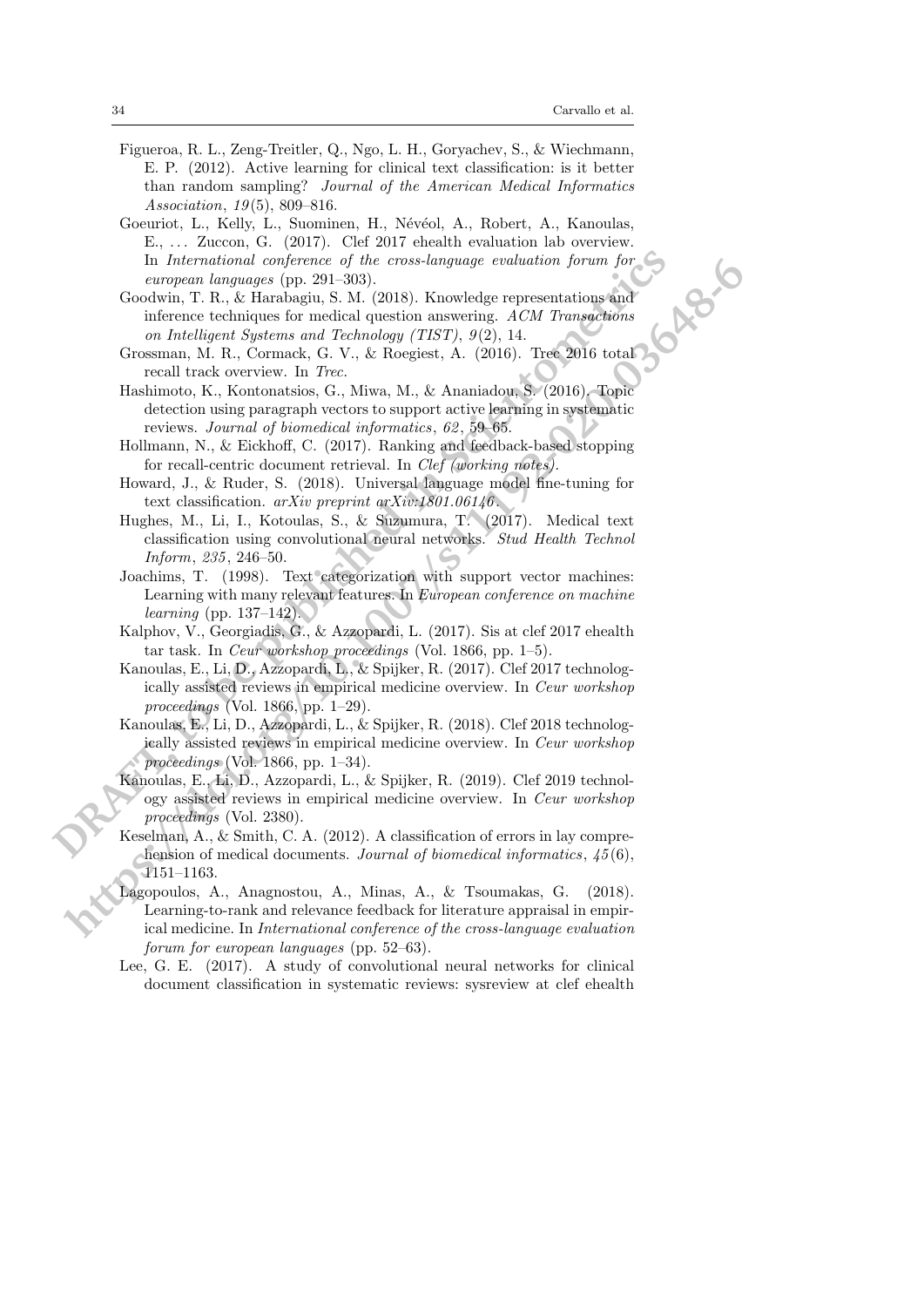2017.

- <span id="page-34-1"></span>Lee, G. E., & Sun, A. (2018). Seed-driven document ranking for systematic reviews in evidence-based medicine. In The 41st international acm sigir conference on research  $\mathcal B$  development in information retrieval (pp. 455– 464).
- <span id="page-34-4"></span>Lee, J., Yoon, W., Kim, S., Kim, D., Kim, S., So, C. H., & Kang, J. (2019). Biobert: pre-trained biomedical language representation model for biomedical text mining.  $arXiv$  preprint  $arXiv:1901.08746$ .
- <span id="page-34-7"></span>Li, D., Kanoulas, E., et al. (2019). Automatic thresholding by sampling documents and estimating recall: Ilps@ uva at tar task 2.2. In Ceur workshop proceedings (Vol. 2380).
- <span id="page-34-2"></span>Mikolov, T., Sutskever, I., Chen, K., Corrado, G. S., & Dean, J. (2013). Distributed representations of words and phrases and their compositionality. In Advances in neural information processing systems (pp. 3111–3119).
- <span id="page-34-15"></span><span id="page-34-14"></span><span id="page-34-13"></span><span id="page-34-12"></span><span id="page-34-11"></span><span id="page-34-10"></span><span id="page-34-9"></span><span id="page-34-8"></span><span id="page-34-6"></span><span id="page-34-5"></span><span id="page-34-3"></span><span id="page-34-0"></span>Minas, A., Lagopoulos, A., & Tsoumakas, G. (2018). Aristotle university's approach to the technologically assisted reviews in empirical medicine task of the 2018 clef ehealth lab. In Clef (working notes).
- (2019). Biobert: pre-trained biomedical language representation model<br>for biomedical text mining, arxive presentation model<br>in , b, r, sanoulss, E., et al. (2019). Automatic threshololing by sampling<br>decoments and estimat (2019). Rehert: per-triatined biomedical larging-representation model<br>for biomedical text mining, anyity grappind anyity approximation model<br>i.d., D., Kanonlas, E., et al. (2013). Automatic thresholding by sampling<br>docume Miwa, M., Thomas, J., O'Mara-Eves, A., & Ananiadou, S. (2014). Reducing systematic review workload through certainty-based screening. Journal of biomedical informatics, 51 , 242–253.
	- Mo, Y., Kontonatsios, G., & Ananiadou, S. (2015). Supporting systematic reviews using lda-based document representations. Systematic reviews,  $\frac{1}{4}(1), 172.$
	- Nogueira, R., Yang, W., Cho, K., & Lin, J. (2019). Multi-stage document ranking with bert.  $arXiv$  preprint  $arXiv:1910.14424$ .
	- Norman, C., Leeflang, M., & Névéol, A.  $(2017)$ . Limsi@ clef ehealth 2017 task 2: Logistic regression for automatic article ranking.
	- Norman, C. R., Leeflang, M. M., & Névéol, A. (2018). Limsi@ clef ehealth 2018 task 2: Technology assisted reviews by stacking active and static learning.  $CLEF$  (Working Notes), 2125, 1-13.
	- Pedregosa, F., Varoquaux, G., Gramfort, A., Michel, V., Thirion, B., Grisel, O., ... others (2011). Scikit-learn: Machine learning in python. Journal of machine learning research, 12 (Oct), 2825–2830.
	- Pennington, J., Socher, R., & Manning, C. (2014). Glove: Global vectors for word representation. In Proceedings of the 2014 conference on empirical methods in natural language processing (emnlp) (pp. 1532–1543).
	- Peters, M. E., Neumann, M., Iyyer, M., Gardner, M., Clark, C., Lee, K., & Zettlemoyer, L.  $(2018)$ . Deep contextualized word representations.  $arXiv$ preprint arXiv:1802.05365 .
	- Qiao, Y., Xiong, C., Liu, Z., & Liu, Z. (2019). Understanding the behaviors of bert in ranking. arXiv preprint arXiv:1904.07531 .
	- Ratner, A., Bach, S. H., Ehrenberg, H., Fries, J., Wu, S., & Ré, C. (2017). Snorkel: Rapid training data creation with weak supervision. *Proceedings* of the VLDB Endowment, 11 (3), 269–282.
	- Roy, D., Ganguly, D., Bhatia, S., Bedathur, S., & Mitra, M. (2018). Using word embeddings for information retrieval: How collection and term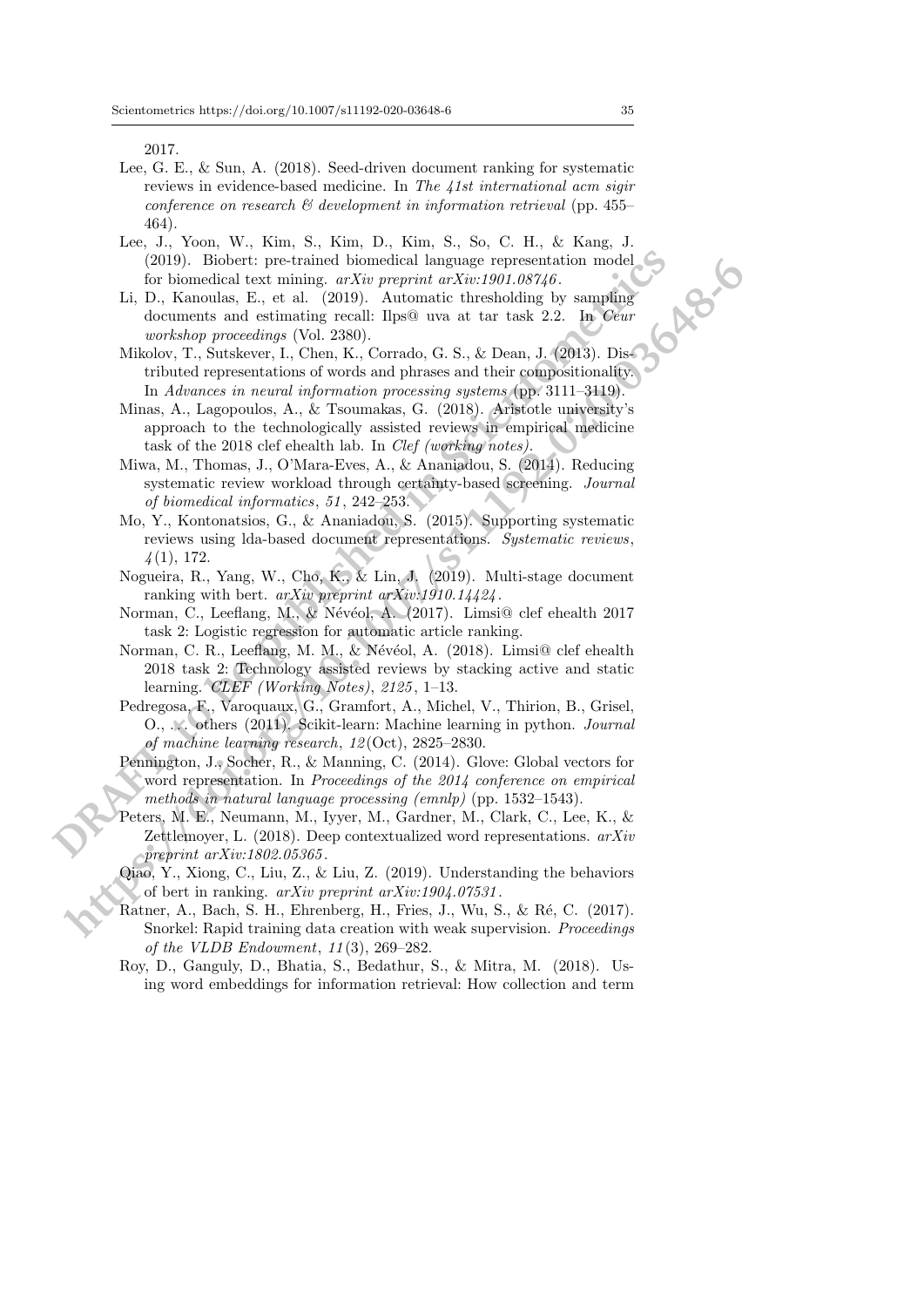normalization choices affect performance. In Proceedings of the 27th acm international conference on information and knowledge management (pp. 1835–1838).

- <span id="page-35-8"></span><span id="page-35-3"></span>Salton, G., Wong, A., & Yang, C.-S. (1975). A vector space model for automatic indexing. Communications of the ACM, 18(11), 613-620.
- <span id="page-35-10"></span><span id="page-35-9"></span><span id="page-35-6"></span><span id="page-35-4"></span><span id="page-35-0"></span>cide chealth 2017 technology assisted reviews track; initial experiments, with learning to rank. In Cear worskshop receedings: Working notes of the evaluation forwar (Voi. 1866-pp). Paper-98). Active learning, Synthesis L Scells, H., Zuccon, G., Deacon, A., & Koopman, B. (2017). Qut ielab at clef ehealth 2017 technology assisted reviews track: initial experiments with learning to rank. In *Ceur workshop proceedings: Working notes of* clef 2017: Conference and labs of the evaluation forum (Vol. 1866, pp. Paper–98).
	- Settles, B. (2012). Active learning. Synthesis Lectures on Artificial Intelligence and Machine Learning,  $6(1)$ , 1–114.
	- Singh, G., Marshall, I., Thomas, J., & Wallace, B. (2017). Identifying diagnostic test accuracy publications using a deep model. In Ceur workshop proceedings (Vol. 1866).
	- Singh, J., & Thomas, L. (2017). Iiit-h at clef ehealth 2017 task 2: Technologically assisted reviews in empirical medicine. In Clef (working notes).
	- van Altena, A. J., & Olabarriaga, S. D. (2017). Predicting publication inclusion for diagnostic accuracy test reviews using random forests and topic modelling. In Clef (working notes).
	- Vaswani, A., Shazeer, N., Parmar, N., Uszkoreit, J., Jones, L., Gomez, A. N., ... Polosukhin, I. (2017). Attention is all you need. In Advances in neural information processing systems (pp. 5998–6008).
	- Wallace, B. C., Small, K., Brodley, C. E., Lau, J., Schmid, C. H., Bertram, L., ... Trikalinos, T. A. (2012). Toward modernizing the systematic review pipeline in genetics: efficient updating via data mining. Genetics in medicine, 14 (7), 663.
	- def electric line are the molegar assistant wivies track- initial experiments<br>with learning to reak. In Cear worskip proceedings. Working note of<br> $c\leq \log 20$ ? Cordernoc and labs of the evaluation forum (Vol. 1806-pp)<br>Paper Wallace, B. C., Small, K., Brodley, C. E., & Trikalinos, T. A. (2010). Active learning for biomedical citation screening. In Proceedings of the 16th acm sigkdd international conference on knowledge discovery and data mining (pp. 173–182).
		- Wu, H., Wang, T., Chen, J., Chen, S., Hu, Q., & He, L. (2018). Ecnu at 2018 ehealth task 2: Technologically assisted reviews in empirical medicine. *Methods,*  $\lambda(5)$ , 7.
		- Yang, Y.-Y., Lee, S.-C., Chung, Y.-A., Wu, T.-E., Chen, S.-A., & Lin, H.-T. (2017). libact: Pool-based active learning in python.
		- Yu, Z., & Menzies, T. (2017). Data balancing for technologically assisted reviews: Undersampling or reweighting. In *Clef (working notes)*.

# <span id="page-35-11"></span><span id="page-35-7"></span><span id="page-35-5"></span><span id="page-35-2"></span><span id="page-35-1"></span>Appendix

Appendix I: Leave One Out cross-validation CLEF eHealth 2017

In this section we do a leave one out cross-validation evaluation. Concerning model input we use the same method to represent documents and medical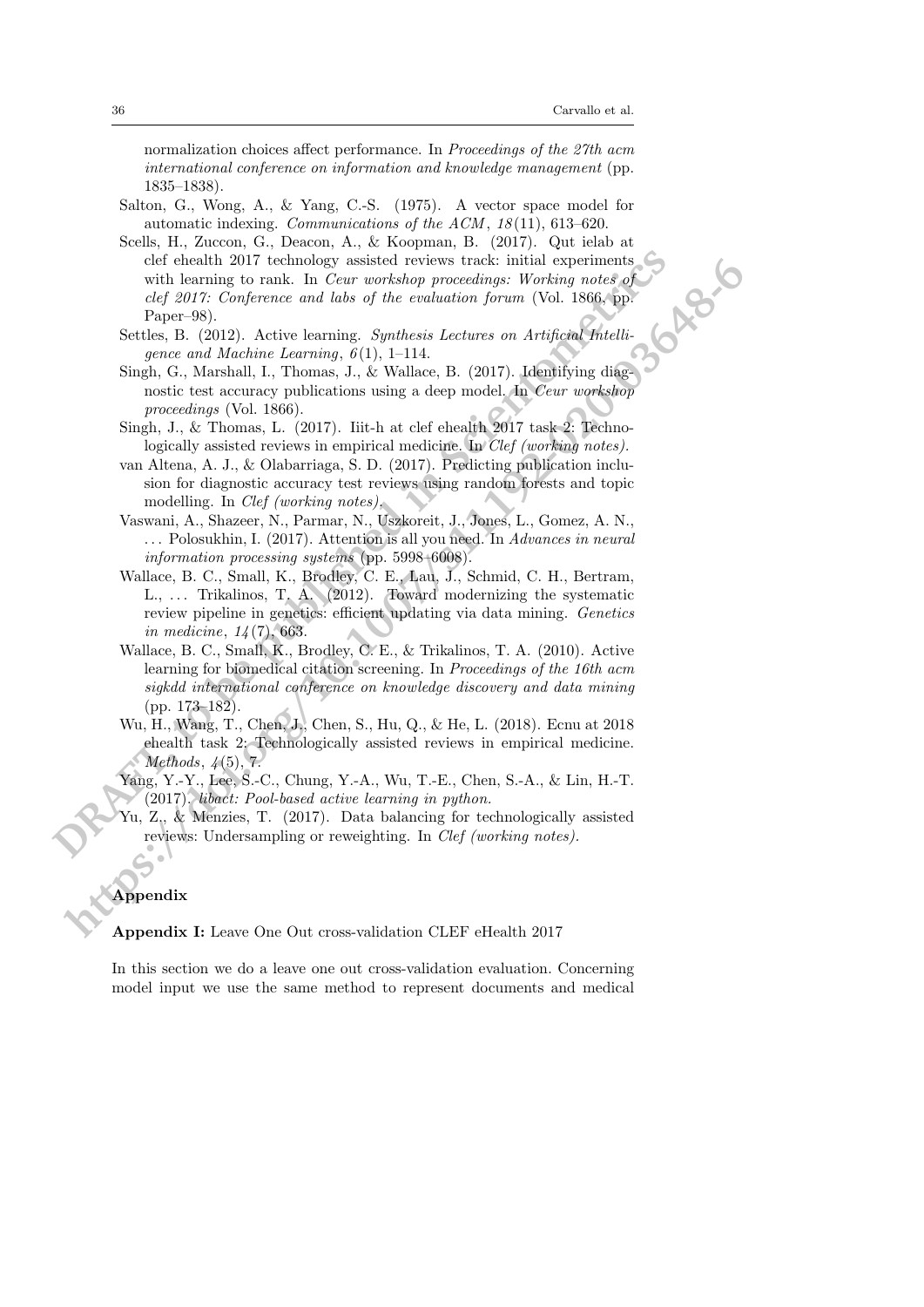questions pairs representation proposed in section 7, allowing it to be possible to use this evaluation methodology. Now, instead of having one model for each medical question, we train a general model to make predictions for new questions and then rank the documents. We evaluate the performance of our active learning framework using leave one out cross-validation for the 50 queries included in the CLEF eHealth 2017 task 2 dataset on our four best combinations of active learning strategies, machine learning model, and language model representations (US-BioBERT-RF, US-BERT-RF, US-BioBERT-LR, and US-BERT-LR). The evaluation metrics used were the average of each medical question testing and training with the rest on the last relevant document found (lastrel), work saved oversampling (wss95 and wss100), average precision (ap), and normalized cumulative gain at recall $@k\%$  (20,40,60).

<span id="page-36-0"></span>Table 7: Active Learning on CLEF eHealth 2017 dataset using leave one out cross-validation using US-BioBERT-RF, US-BioBERT-LR, US-BERT-RF and US-BERT-LR. Results show the average metrics for training on the whole dataset except a given queries and testing on each of the 50 queries from CLEF eHealth 2017 and the standard error.

| Model         | lastrel       | wss100         | wss95         | $n c \sigma$ 020 | nce@40        | nce@60        | ap              |
|---------------|---------------|----------------|---------------|------------------|---------------|---------------|-----------------|
| US-BioBERT-RF | $968 \pm 132$ | $.603 \pm .05$ | $.624 + .040$ | $.652 + .049$    | $.827 + .36$  | $.925 + .025$ | $.182 + .028$   |
| US-BERT-RF    | $1079 + 198$  | $.565 + .051$  | $.587 + .047$ | $.610 + .050$    | $.772 + .039$ | $.870 + .026$ | $.153 + .029$   |
| US-BioBERT-LR | 1453+262      | $.486 + .054$  | $.511 + .052$ | $.538 + .051$    | $.723 + .041$ | $.834 + .029$ | $.088 \pm .031$ |
| US-BERT-LR    | $1707 + 285$  | $.424 + .054$  | $453 + 051$   | $.481 + .049$    | $-679 + 041$  | $.809 + .029$ | $.072 + .027$   |

combinations of active learning strategies, machine learning model, and language model expresentations (US-BicRIT-RF, US-BicRIT-RF, US-BicRIT-RF, US-BicRIT-RF, US-BicRIT-RF, US-BicRIT-RF, US-BicRIT-RF, US-BicRIT-RF, US-Bi For carrying out this evaluation, we compare the leave one out cross-validation on our best four models obtained from experiments made in section 6 for the CLEF eHealth 2017 task 2 dataset. We train with all the questions and test with one, repeating this process iteratively until we have evaluation results for each medical query. Regarding the metrics used for the evaluation, we used parameters related to saved work (wss100 and wss95), accumulated recall (ncg20,ncg40, and ncg60), and precision (ap).

combinations of active lumining strategies, machine learning model, and the learning model (LS-BioBERT-RF, US-BioBERT-RF, US-BioBERT-RF, US-BioBERT-RF, US-BioBERT-RF, E. A and OS-BERT-US). The evaluation metrics used were The results on table 7 show that in terms of the last relevant document (lastrel), the method US-RF-BIOBERT is the best among our other models. With these results, we confirm that this is our best model for the task of retrieving all the relevant evidence given a medical question. More evidence of this effect is provided by work-saved oversampling (wss100 and wss95), which indicates that our best approach allows the physician to save near 60% of their work. Then, concerning cumulative gain (ncg20, ncg40, ncg60), US-BioBERT-RF ranks a 92% of the relevant documents on the first 60% of the candidates list. Finally, in terms of precision, US-RF-BIOBERT obtains the best results among the other models; however, it finds only 18.2 percent of the relevant documents over the total of retrieved ones.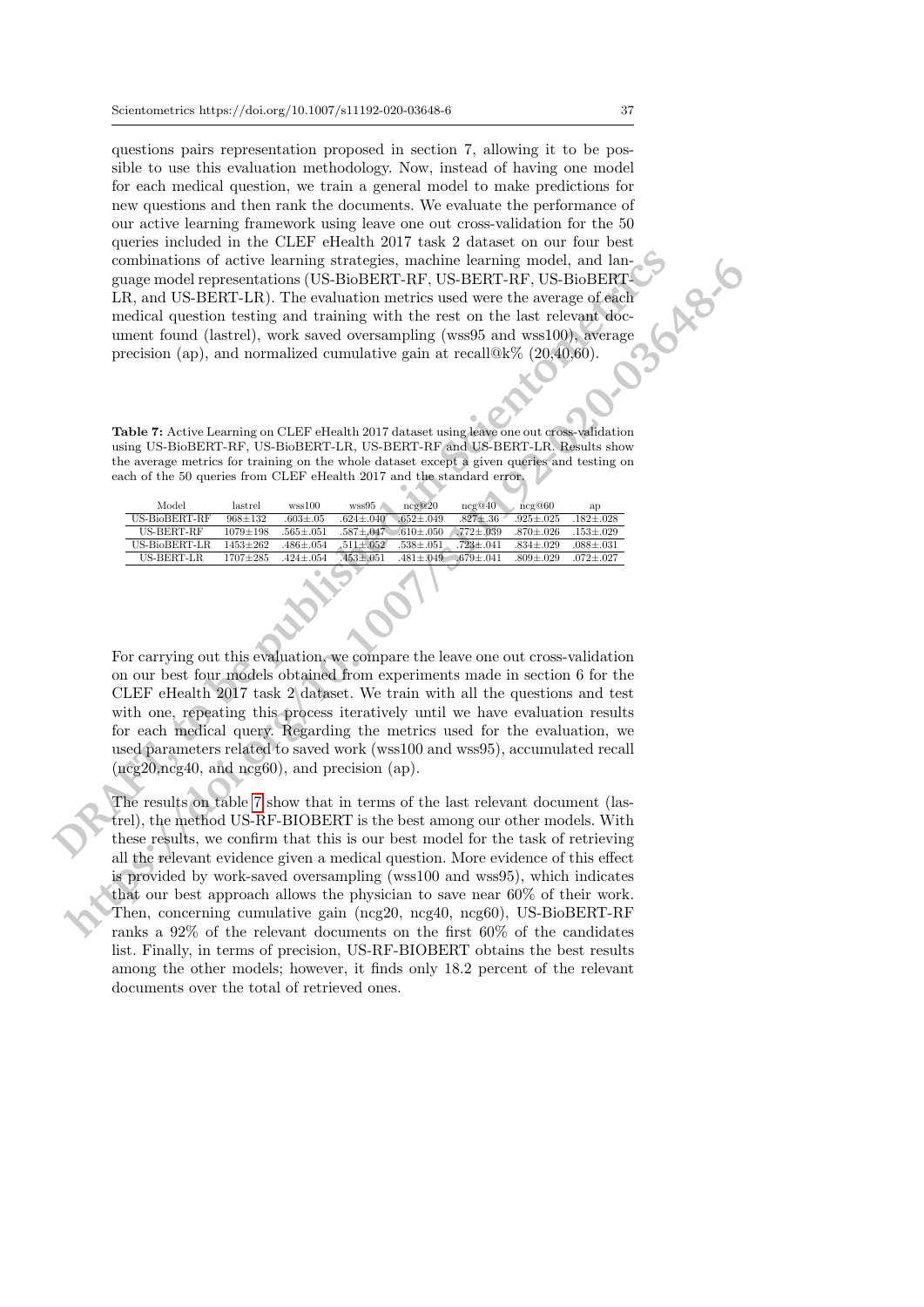# Appendix II: CLEF eHealth 2017 task 2 Test Dataset

<span id="page-37-0"></span>

|                                |                         |                 | Table 8: Distribution of relevant and total documents in CLEF eHealth Test Dataset<br><b>PO 036 AB</b> |
|--------------------------------|-------------------------|-----------------|--------------------------------------------------------------------------------------------------------|
| topic id                       | relevant_documents      | total_documents | $%$ relevants                                                                                          |
| CD010409                       | 492                     | 13283           | 3.70                                                                                                   |
| CD010339                       | 402                     | 11653           | 3.45                                                                                                   |
| CD011548                       | $390\,$                 | 11623           | 3.36                                                                                                   |
| CD011549                       | 138                     | 11622           | 1.19                                                                                                   |
| CD010783                       | 105                     | 6905            | 1.52                                                                                                   |
| CD011145                       | 99                      | 6894            | 1.44                                                                                                   |
| CD011975                       | $82\,$                  | 6636            | 1.24                                                                                                   |
| CD011984                       | 66                      | 6633            | 1.00                                                                                                   |
| CD009925                       | 65                      | 5688            | 1.14                                                                                                   |
| CD008643                       | 54                      | 5252            | 1.03                                                                                                   |
| CD009593                       | 43                      | 4537            | 0.95                                                                                                   |
| CD012019                       | 42                      | 4352            | 0.97                                                                                                   |
| CD008782                       | 41                      | 3706            | 1.11                                                                                                   |
| CD009591                       | 41                      | 3682            | 1.11                                                                                                   |
| CD010276                       | $38\,$                  | 2658            | 1.43                                                                                                   |
| CD010173                       | $37\,$                  | 2658            | 1.39                                                                                                   |
| CD010653                       | $33\,$                  | 2429            | 1.36                                                                                                   |
| CD009519                       | $30\,$                  | 1915            | 1.57                                                                                                   |
| CD009323                       |                         | 1732            | 1.56                                                                                                   |
| CD008803                       | $\frac{27}{25}$         | 1612            | 1.55                                                                                                   |
| CD008686                       | 24                      | 1586            | 1.51                                                                                                   |
| CD007431                       | 24                      | $1\bar{0}15$    | 2.36                                                                                                   |
| CD008054                       | $22\,$                  | 989             | 2.22                                                                                                   |
| CD010438                       | $21\,$                  | 977             | 2.15                                                                                                   |
| CD009647                       | 21                      | 849             | 2.47                                                                                                   |
| CD007394                       | 21<br>$\bullet$         | 848             | 2.48                                                                                                   |
| CD009786                       | 20                      | 741             | 2.70                                                                                                   |
| CD010633                       | 18 <sub>o</sub>         | 688             | 2.62                                                                                                   |
| CD010632                       | $16\,$                  | 682             | 2.35                                                                                                   |
| CD009372                       | $15\,$                  | 679             | 2.21                                                                                                   |
| CD009551                       | $13\,$                  | 653             | 1.99                                                                                                   |
| CD011134                       | 12                      | 612             | 1.96                                                                                                   |
| CD009020                       | 11                      | 568             | 1.94                                                                                                   |
| CD007427                       | 10                      | 553             | 1.81                                                                                                   |
| CD009185                       | $10\,$                  | 488             | 2.05                                                                                                   |
| CD008691                       | $\scriptstyle{7}$       | 396             | 1.77                                                                                                   |
| CD009944                       | 7                       | 394             | 1.78                                                                                                   |
| CD008081                       | 6                       | 332             | 1.81                                                                                                   |
| CD010386                       | 6                       | 318             | 1.89                                                                                                   |
| CD010023                       | 3                       | 297             | 1.01                                                                                                   |
| CD010771                       | 3                       | 278             | 1.08                                                                                                   |
| CD010772                       | 3                       | 276             | 1.09                                                                                                   |
| <b>VALUE VALUE</b><br>CD009135 | 3                       | 250             | 1.20                                                                                                   |
| CD010896                       | 3                       | 108             | 2.78                                                                                                   |
| CD010542                       | $\overline{\mathbf{3}}$ | 104             | 2.88                                                                                                   |
| CD010775                       | $\,1$                   | 102             | 0.98                                                                                                   |
| CD010705                       | $\,1$                   | 56              | 1.79                                                                                                   |
| CD010860                       | $1\,$                   | 40              | 2.50                                                                                                   |
| CD008760                       | $\,1$                   | 19              | 5.20                                                                                                   |